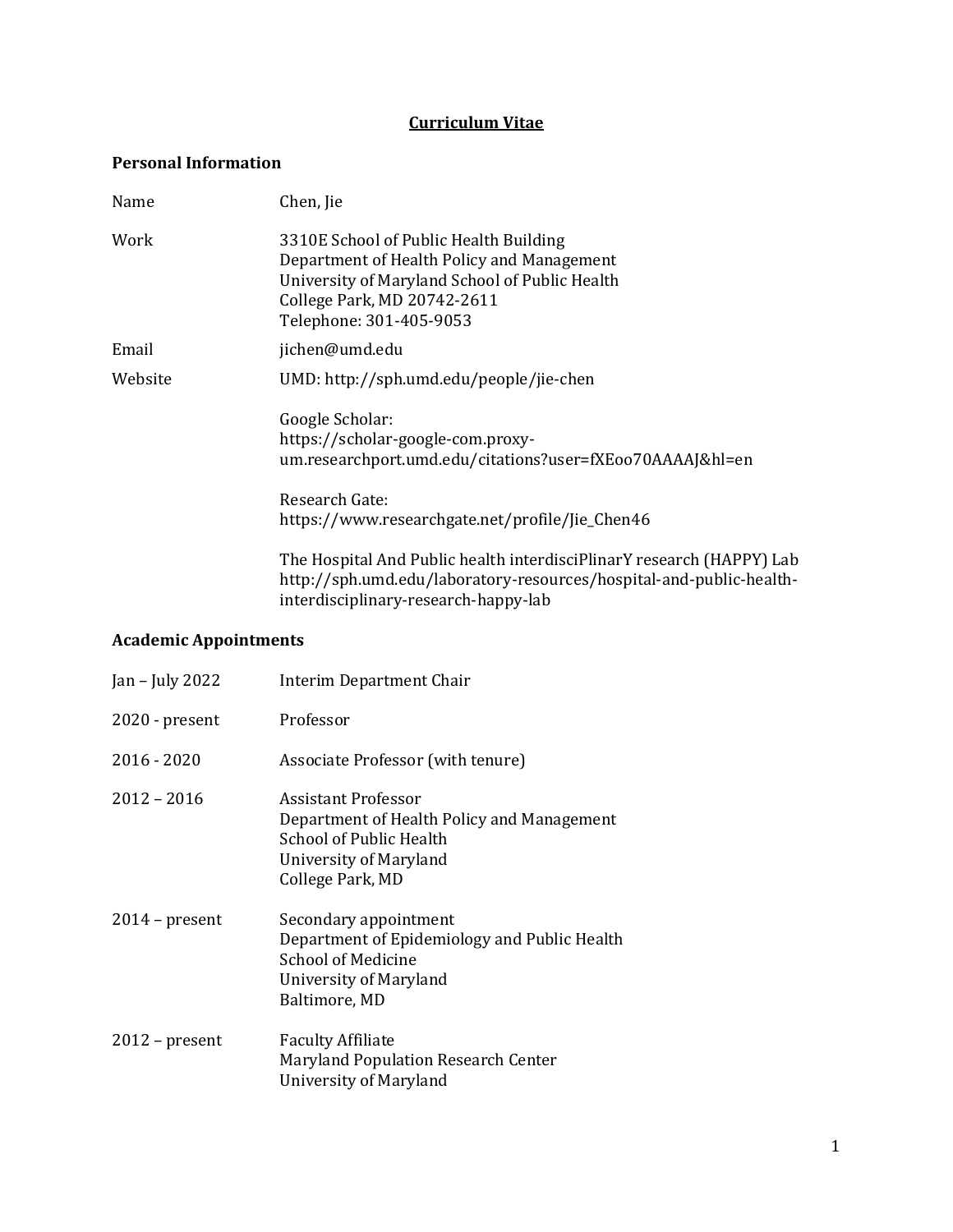| $2015$ – present | <b>Faculty Affiliate</b><br>Center for Health Equity, University of Maryland                                                                     |
|------------------|--------------------------------------------------------------------------------------------------------------------------------------------------|
| $2008 - 2012$    | Assistant Professor<br>Department of Political Science, Economics, and Philosophy<br>City University of New York<br>College of Staten Island, NY |

#### **Educational Background**

| 2008 | Ph.D. in Health Economics<br><b>Department of Economics</b><br>State University of New York, Stony Brook |
|------|----------------------------------------------------------------------------------------------------------|
| 2006 | M.A. in Economics<br>Department of Economics<br>State University of New York, Stony Brook                |
| 2001 | B.S. in Management Information System<br><b>School of Business</b><br>Shanghai University, China         |

**Refereed Journal Articles** (\* denotes advisee or trainee of Dr. Chen)

H index: 33; I index: 74; ResearchGate RS score: 40.69.

- 1. **Chen J**, Buchongo P\*, Spencer M\*, Charles Reynolds. An HIT-Supported Care Coordination Framework for Reducing Structural Racism and Discrimination for ADRD Patients. *The American Journal of Geriatric Psychiatry.* In Press. https://www.sciencedirect.com/science/article/pii/S1064748122003992.
- 2. Ortega AN, **Chen J**, Roby DH, Mortensen K, Rivera-González AC, Bustamante AV. Changes in Coverage and Cost-Related Delays in Care for Latino Individuals After Elimination of the Affordable Care Act's Individual Mandate. *JAMA Network Open.* 2022;5(3):e221476.
- 3. Benjenk I\*, Franzini L, Roby D, **Chen J**. Disparities in Audio-only Telemedicine Use among Medicare Beneficiaries during the COVID-19 pandemic. *Medical Care*. September 17, 2021 doi: 10.1097/MLR.0000000000001631.
- 4. Hanley A\*, Nguyen Q, Badawi D, **Chen J**, Ma T, Slopen N. The Diagnostic Odyssey of Autism: A Cross-Sectional Study of 3 Age Cohorts of Children from the 2016–2018 National Survey of Children's Health. *Child and Adolescent Psychiatry and Mental Health*. 2021; 15, Article number: 58.
- 5. Wang Y\*, Albaroudi A\*, Benjenk I\*, **Chen J**. Exploring Hospital-Based Health Information Technology Functions for Patients with Alzheimer's Disease and Related Dementias. *Preventive Medicine Reports*. 2021 (23) 101459.
- 6. Benjenk, I\*, Saliba Z, Duggal N, Albaroudi A\*, Posada J, **Chen J**. Impacts of COVID-19 Mitigation Efforts on Adults with Serious Mental Illness: A Patient-Centered Perspective. *Journal of Nervous and Mental Disease*. June 2021.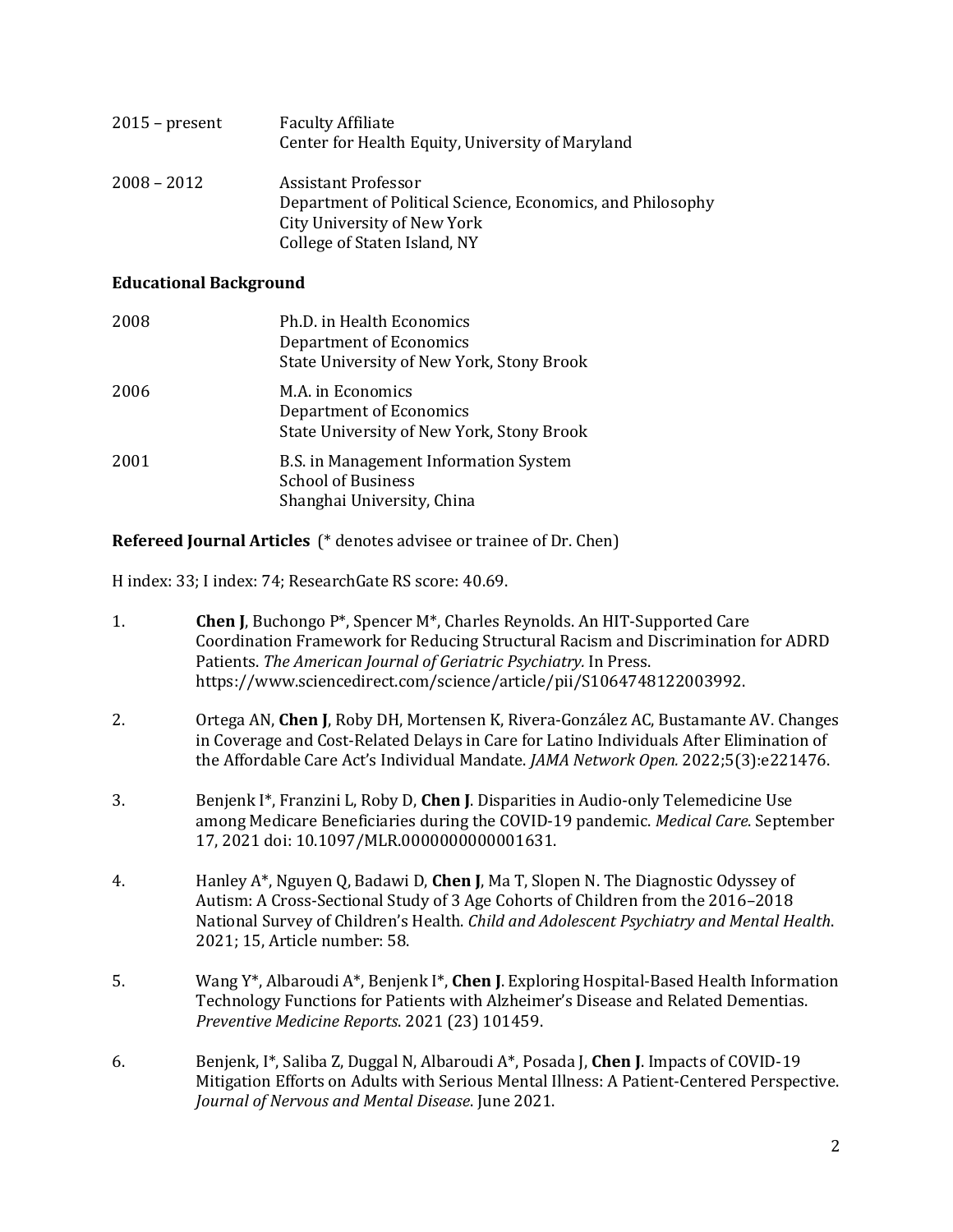- 7. Bustamante A, **Chen J**, Felix L, Ortega A[. Health Policy Challenges Posed By Shifting](https://www.healthaffairs.org/doi/abs/10.1377/hlthaff.2021.00037)  [Demographics And Health Trends Among Immigrants To The United States.](https://www.healthaffairs.org/doi/abs/10.1377/hlthaff.2021.00037) *Health Affairs*. 2021 40:7, 1028-1037.
- 8. Schachtner-Appel A,\* Song H, **Chen J**, Sahyoun N. Formative Research for A Nutrition Intervention to Reduce Plate Waste and Improve Fresh Produce Intake in Schools. *Health Behavior and Policy Review.* In Press.
- 9. **Chen J**, Benjenk I\*, Anderson A\*, Barath D\*, Reynold C. Disparities in Preventable Hospitalization Among Patients With Alzheimer Diseases. *American Journal of Preventive Medicine.* 2021; 60(5):595-604.
- 10. Benitez J, Perez V, **Chen J**. Did Medicaid Slow Health Declines During the Great Recession? *Health Services Research.* First published: 03 March 2021.
- 11. Mortensen K, Dean E, Wang Y\*, **Chen J**, and French M. Trends in Health Care Utilization and Spending in the United States across Five Decades: 1977 – 2017. *Medical Care.* 2021 May.
- 12. Park S, **Chen J**, Ma G, Ortega A. Differences in Health Care Expenditures between Asians and Non-Latino Whites with Cancer in the United States: Evidence from 1997-2015 Medical Expenditure Panel Survey. *Medical Care.* 2021 March.
- 13. **Chen J**, Amaize A\*, Barath D\*. Evaluating Telehealth Adoption and Related Barriers Among Hospitals Located in Rural and Urban Areas*. Journal of Rural Health*. First published: 12 November 2020. https://onlinelibrary-wiley-com.proxyum.researchport.umd.edu/doi/10.1111/jrh.12534
- 14. Park S, **Chen J**. Racial and Ethnic Patterns and Differences in Health Care Expenditures among Medicare Beneficiaries with and without Cognitive Limitation or Alzheimer's Disease and Related Dementias: A Retrospective Cohort Study. *BMC Geriatrics*. 20, Article number: 482. 2020.
- 15. Novak P, Sanmartin M, Ali M, **Chen J**. Individuals with Serious Mental Illness are more Likely to have Health Conditions Associated with Severe Illness from COVID-19. *Psychiatric Services*. Published Online:19 Nov 2020 <https://doi.org/10.1176/appi.ps.202000300>
- 16. Chu\*, Benjenk I\*, **Chen J**. Incremental Medical Expenditures of the Spouses of Individuals with Alzheimer's Disease and Related Dementias. *American Journal of Geriatric Psychiatry*. 2020 Sep 30 doi: 10.1016/j.jagp.2020.09.020 [Epub ahead of print].
- 17. Wang N\*, Amaize A\*, and **Chen J**. Hospital ACO Affiliation and Urban/Rural Disparities in Preventable ED Rates for Patients with ADRD. *Journal of the American Geriatrics Society*. 2020 Oct 7. doi: 10.1111/jgs.16858. Online ahead of print.
- 18. Benjenk I\*, **Chen J**. Trends in Self-Payment for Outpatient Psychiatrist Visits. *JAMA Psychiatry*. Published online July 15, 2020. doi:10.1001/jamapsychiatry.2020.2072.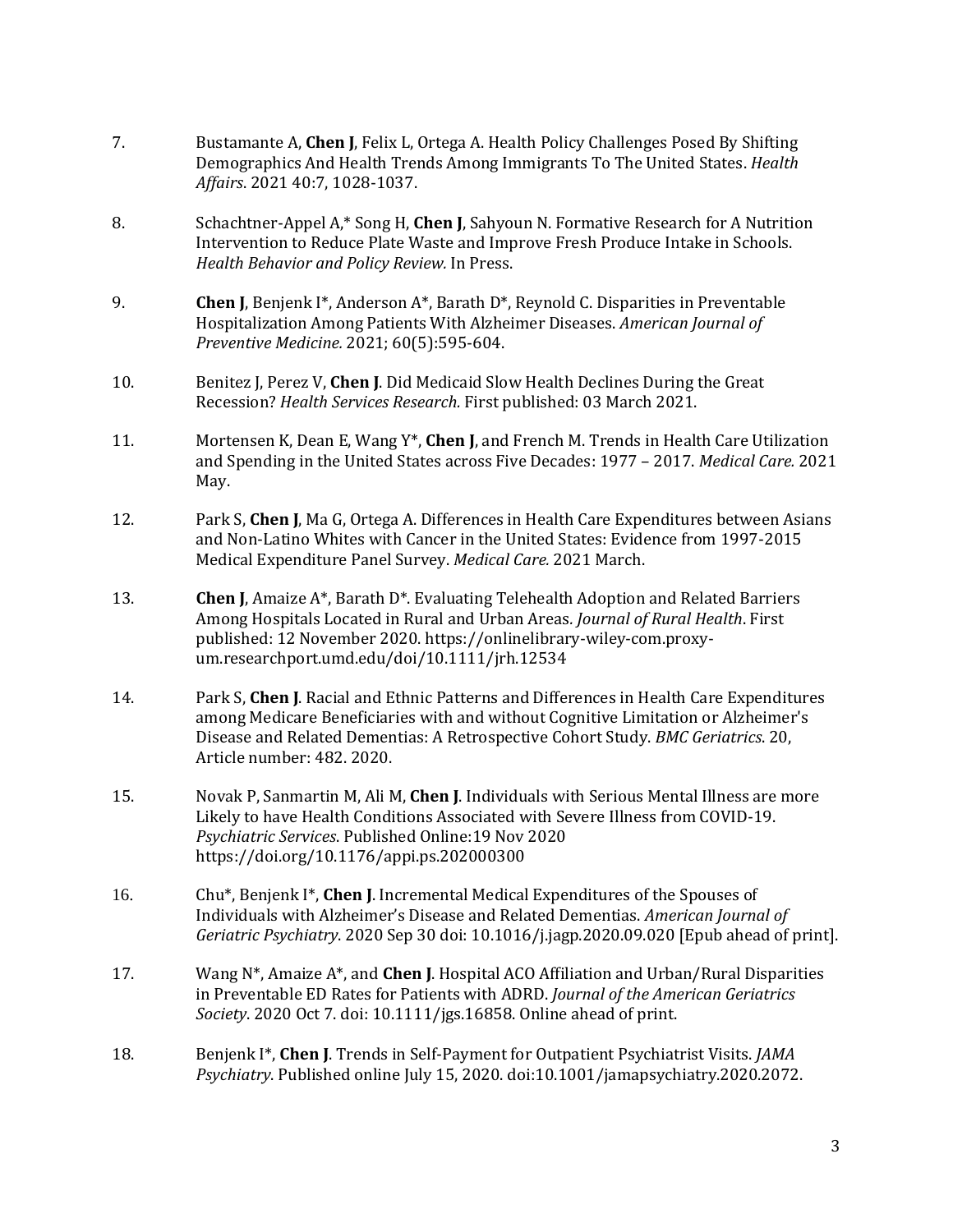- 19. Wang N\*, Albaroudi A\*, **Chen J**. Decomposing Urban and Rural Disparities of Preventable ED Visits among Community-dwelling Patients' with Alzheimer's Disease and Related Dementias --- Evidence of the Availability of Health Care Resources. *Journal of Rural Health.* First published: 02 July 2020 https://doi.org/10.1111/jrh.12465.
- 20. Benjenk I\*, Shields M, **Chen J**. Measures of Care Coordination at Inpatient Psychiatric Facilities and the Medicare 30-Day All-Cause Readmission Rate. *Psychiatric Services*. Published Online: 25 Aug 2020[. https://doi.org/10.1176/appi.ps.201900360.](https://doi.org/10.1176/appi.ps.201900360)
- 21. Barath D\*, Amaize A\*, **Chen J**. Racial and Ethnic Disparities of Potentially Preventable Hospitalizations among Patients with Depression – Evidence on Accountable Care Organizations and Care Coordination. *American Journal of Preventive Medicine*. April 2020.
- 22. Alberto C\*, Martinez-Donate A, Pintor J, **Chen J**, Ortega A. Health Care Access and Utilization for Latino Youth in the United States: The Role of Maternal Citizenship and Distress. *Medical Care.* 2020; 58(6): 541-548.
- 23. Demarco M\*, Hyun N, Carter-Pokras O, Raine-Bennett T, Cheung L, Chen X, Hammer A, Campos N, Kinney W, Gage J, Befano B, Perkins R, He X, Dallal C, **Chen J,** Poitras N, Mayrand M, Coutlee F, Burk R, Lorey T, Castle P, Wentzensen N, Schiffman M. A Study of Type-Specific HPV Natural History and Implications for Contemporary Cervical Cancer Screening Programs. *EClinical Medicine*. April 2020.
- 24. Benjenk I\*, Franzini L, **Chen J**. Evidence of the Linkage between Hospital-based Care Coordination Strategies and Hospital Overall (Star) Ratings. *Medical Care*. 2020; 58(1):18-26.
- 25. Park S, **Chen J**, Roby D, Ortega A. Differences in Health Care Expenditures Among Non-Latino Whites and Asian Subgroups Vary Along the Distribution of the Expenditures. *Medical Care Research and Review*. 2019;1077558719874212. doi:10.1177/1077558719874212.
- 26. Jing R, Barath D\*, Zhang H, **Chen J**, Fang H. Changes in Sleep Duration Associated with Retirement Transitions: The Role of Nap. *Journal of Sleep Research*. 2019 Dec 27:e12975. doi: [10.1111/jsr.12975.](http://sfx.umd.edu/cp?url_ver=Z39.88-2004&rft_val_fmt=info:ofi/fmt:kev:mtx:journal&__char_set=utf8&rft_id=info:doi/10.1111/jsr.12975&rfr_id=info:sid/libx%3Ausmai&rft.genre=article)
- 27. Park S, Roby DH, Kemmick Pintor J, Stimpson JP, **Chen J**, McKenna RM, Ortega AN. Insurance Coverage and Health Care Utilization among Asian American Children before and after the Affordable Care Act. *Academic Pediatrics*. 2019 Nov 13. pii: S1876- 2859(19)30454-1.
- 28. Barath D\*, **Chen J**. Integrating Local Health Departments to Reduce Suicide-Related Emergency Department Visits Among People with Substance Use Disorders. *Preventive Medicine*. 2019 Dec;129:105825. doi: [10.1016/j.ypmed.2019.105825.](http://sfx.umd.edu/cp?url_ver=Z39.88-2004&rft_val_fmt=info:ofi/fmt:kev:mtx:journal&__char_set=utf8&rft_id=info:doi/10.1016/j.ypmed.2019.105825&rfr_id=info:sid/libx%3Ausmai&rft.genre=article)
- 29. Novak P\*, Chu J\*, Ali M, **Chen J**. Racial and Ethnic Disparities in Serious Psychological Distress among those with Alzheimer's Disease and Related Dementias. *American Journal of Geriatric Psychiatry*. 2019 Aug 15. pii: S1064-7481(19)30473-7.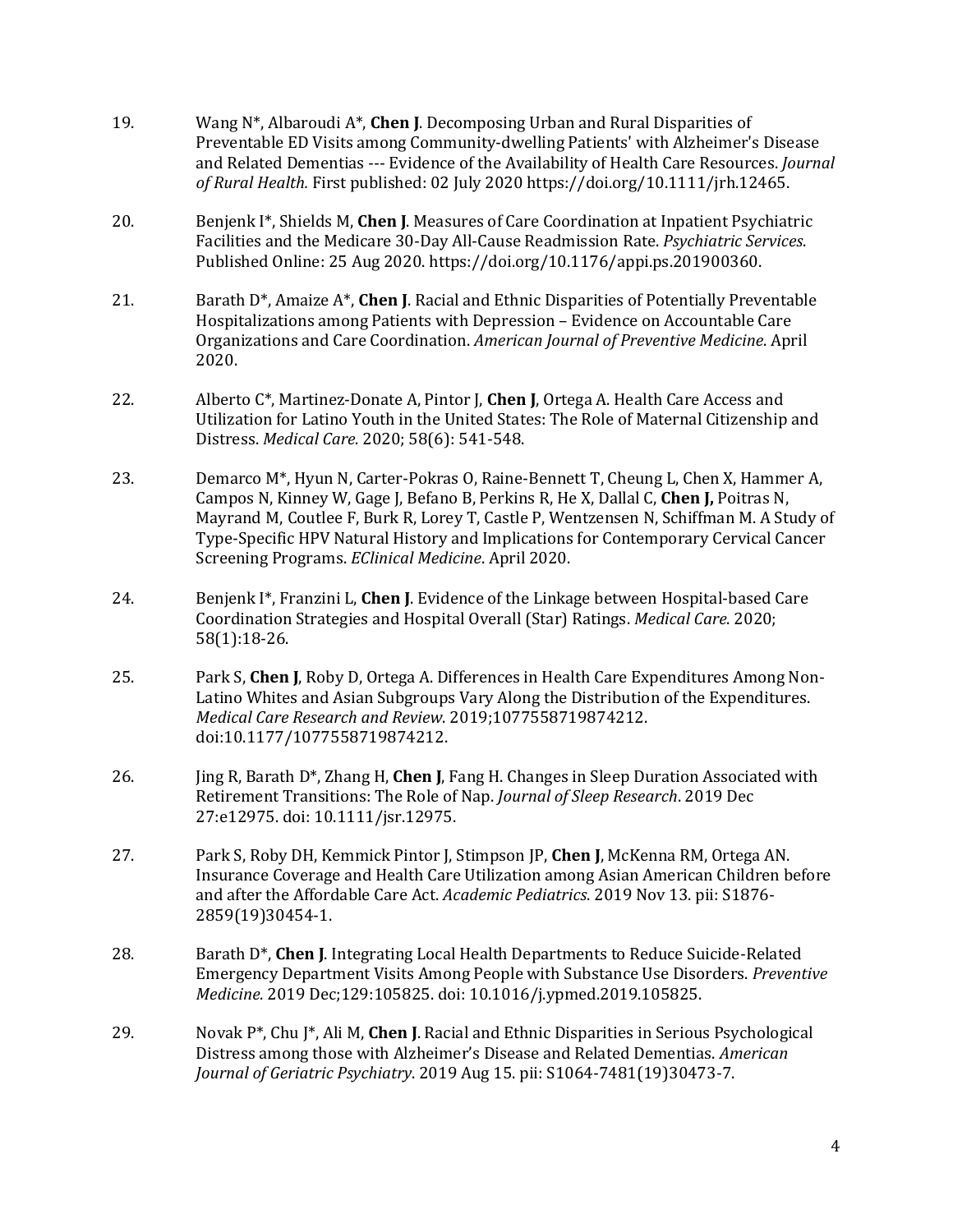- 30. Park S, **Chen J**, Ma G, Ortega A. Utilization of Essential Preventive Health Services among Asians after the Implementation of the Preventive Services Provisions of the Affordable Care Act. *Preventive Medicine Reports.* 2019 December.
- 31. Zhong X, Song Y, Dennis C, Slovensky D, Wei L, **Chen J**, Ji J. Patient safety culture in Peking University Cancer Hospital in China: Baseline Assessment and Comparative Analysis for Quality Improvement. *BMC Health Services Research.* 2019 December.
- 32. Sanmartin M, Ali M, **Chen J**, Dwyer D. Prescription Opioid Misuse, Sources of Opioids and Reasons for Opioid Misuse among Reproductive Aged Parenting Women with Major Depressive Episode. *Addictive Behaviors*. 2019; 98:106057.
- 33. Park S, Stimpson JP, Kemmick Pintor J, Roby DH, McKenna RM, **Chen J**, Ortega AN. The Impact of the Affordable Care Act on Health Care Access and Utilization among Asian American Subgroups. *Medical Care*. 2019; 57(11):861-868.
- 34. Mallow P, **Chen J**, Moore M, Gunnarsson C, Rizzo J. Incremental Direct Healthcare Expenditures of Valvular Heart Disease in the United States. *Journal of Comparative Effectiveness Research*. 2019; 8(11):879-887.
- 35. Anderson A\*, **Chen J**. ACO Affiliated Hospitals Increase Implementation of Care Coordination Strategies. *Medical Care*. 2019;57(4):300-304. doi: 10.1097/MLR.0000000000001080.
- 36. Benjenk I\*, **Chen J**. Variation of Follow-Up Rate after Psychiatric Hospitalization by Hospital Characteristics and Social Determinants of Health. *The American Journal of Geriatric Psychiatry.* 2019; 27(2):138-148.
- 37. Anderson A\*, Akre E\*, **Chen J**. Exploring National Trends of Patient and Family Centered Care among US Children. *Journal of Child Health Care*. 2019; 23(2): 200-212.
- 38. Novak P\*, **Chen J**, Ali M. Health Care Access among Adults with Chronic Conditions and Co-Occurring Serious Psychological Distress. *Medical Research Archives.* 2019; 7(7). doi: [https://doi.org/10.18103/mra.v7i7.1947.](https://doi.org/10.18103/mra.v7i7.1947)
- 39. Novak P\*, Bloodworth R\*, Green K, **Chen J**. Local Health Department Activities to Reduce Emergency Department Visits for Substance Use Disorders. *Journal for Healthcare Quality.* 2019; 41(3): 134-145.
- 40. Sanmartin M, Ali M, **Chen J**, Dwyer D. Mental Health Treatment and Unmet Mental Health Care Need among Pregnant Women with Major Depressive Episode in the U.S. *Psychiatric Services.* Published Online:10 Apr 2019 [https://doi.org/10.1176/appi.ps.201800433.](https://doi.org/10.1176/appi.ps.201800433)
- 41. Novak P\*, Feder K, Ali M, **Chen J**. Behavioral [Health Treatment Utilization among](https://scholar.google.com/scholar?oi=bibs&cluster=450046997215151317&btnI=1&hl=en)  Individuals with [Co-Occurring Opioid Use Disorder](https://scholar.google.com/scholar?oi=bibs&cluster=450046997215151317&btnI=1&hl=en) and Mental Illness: Evidence from A [National Survey.](https://scholar.google.com/scholar?oi=bibs&cluster=450046997215151317&btnI=1&hl=en) *Journal of Substance Abuse Treatment.* 2019 (98): 47-52.
- 42. Sanmartin M, Ali M, Novak P\*, and **Chen J**. Sources and Main Motivations for Prescription Opioids Misuse among Reproductive-Aged Parenting Women in the United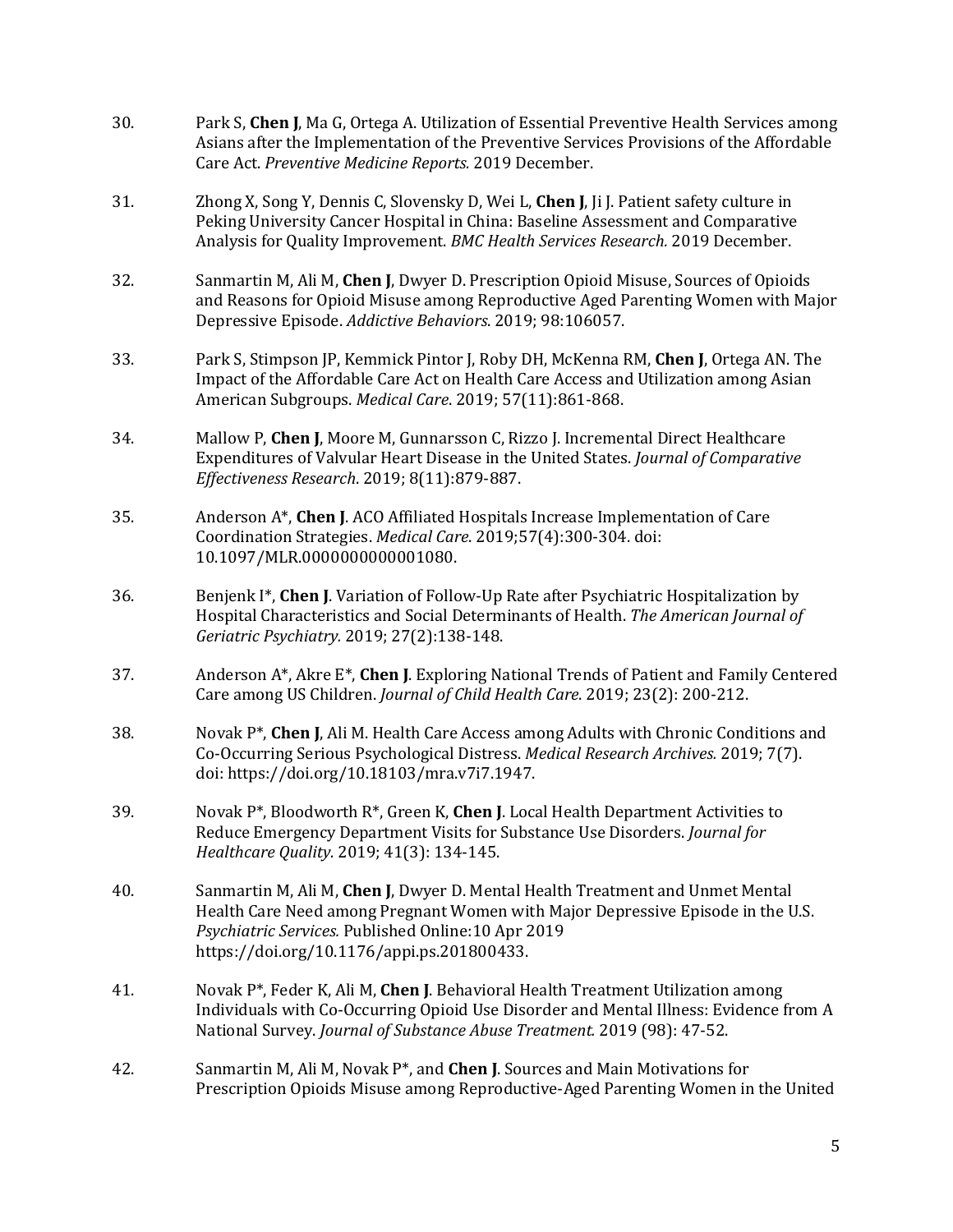States. *Substance Use and Misus*e. 2019 Mar 12:1-5. doi: 10.1080/10826084.2019.1580294. [Epub ahead of print].

- 43. Vargas A, **Chen J**, McKenna R, Ortega A. Health Care Access and Utilization among U.S. Immigrants before and after the Affordable Care Act. *Journal of Immigrant and Minority Health*. 2019; 21(2): 211-218.
- 44. Sanmartin M, Ali M, Novak P\*, **Chen J**. Polysubstance Use among Reproductive-Aged Parenting Women Who Misused Prescription Opioids in the United States. *Journal of Addictive Diseases.* 2019 Jun 24:1-4. doi: 10.1080/10550887.2019.1630237. [Epub ahead of print].
- 45. Linman S\*, Benjenk I\*, **Chen J**. The Medical Home Functions of Primary Care Practices That Care for Adults with Psychological Distress: A Cross-Sectional Study. *BMC Health Services Research*. 2019 (19): 21.
- 46. Kozhimannil K, Dowd B, Novak P\*, **Chen J**, Ali M. Substance Use Disorder Treatment Admissions and State-Level Prenatal Substance Use Policies: Evidence from a National Treatment Database. *Addictive Behaviors.* 2019; 90:272-277.
- 47. **Chen J**, DuGoff E, Novak P\*, Wang M. Variation of Hospital-Based Adoption of Care Coordination Services by Community-Level Social Determinants of Health. *Health Care Management Review.* 2018 Nov 27. doi: 10.1097/HMR.0000000000000232. [Epub ahead of print].
- 48. Benjenk I\*, Buchongo P\*, Amaize A\*, Martinez S\*, **Chen J**. Overcoming The Dual Stigma of Mental Illness and Aging: Preparing New Nurses to Care for The Mental Health Needs of Older Adults. *The American Journal of Geriatric Psychiatry*. Available online 27 December 2018.
- 49. Bloodworth R\*, **Chen J**, Mortensen K. Variation of Preventive Service Utilization by State Medicaid Coverage, Cost-Sharing, and Medicaid Expansion Status. *Preventive Medicine*. 2018; 15:97-103.
- 50. Bustamante A, McKenna R, Ortega A, **Chen J**. [Access-To-Care Differences Between](https://www-healthaffairs-org.proxy-um.researchport.umd.edu/doi/abs/10.1377/hlthaff.2018.0416)  [Mexican-Heritage And Other Latinos In California After The Affordable Care Act.](https://www-healthaffairs-org.proxy-um.researchport.umd.edu/doi/abs/10.1377/hlthaff.2018.0416) *Health Affairs.* 2018; 37(9):1400-1408.
- 51. Benjenk I\*, **Chen J**. Effective Mental Health Interventions to Reduce Hospital Readmission Rates: A Systematic Review. *Journal of Hospital Management and Health Policy*. 2018. doi: [10.21037/jhmhp.2018.08.05.](http://sfx.umd.edu/cp?url_ver=Z39.88-2004&rft_val_fmt=info:ofi/fmt:kev:mtx:journal&__char_set=utf8&rft_id=info:doi/10.21037/jhmhp.2018.08.05&rfr_id=info:sid/libx%3Ausmai&rft.genre=article) Epub 2018 Sep 12.
- 52. Kemmick J, **Chen J**, Alcalá H, Langellier B, McKenna R, Roby D, Ortega A. Insurance Coverage and Utilization Improve for Latino Youth but Disparities by Heritage Group Persist Following the ACA. *Medical Care*. 2018; 56(11):927-933.
- 53. Jackson D, Passmore S, Fryer C, **Chen J**, Kleinman D, Horowitz A, Butler J, Garza M, Quinn S, Thomas S. Mission of Mercy Emergency Dental Clinics: An Opportunity to Promote General and Oral Health. *BMC Public Health.* 2018; 18:878.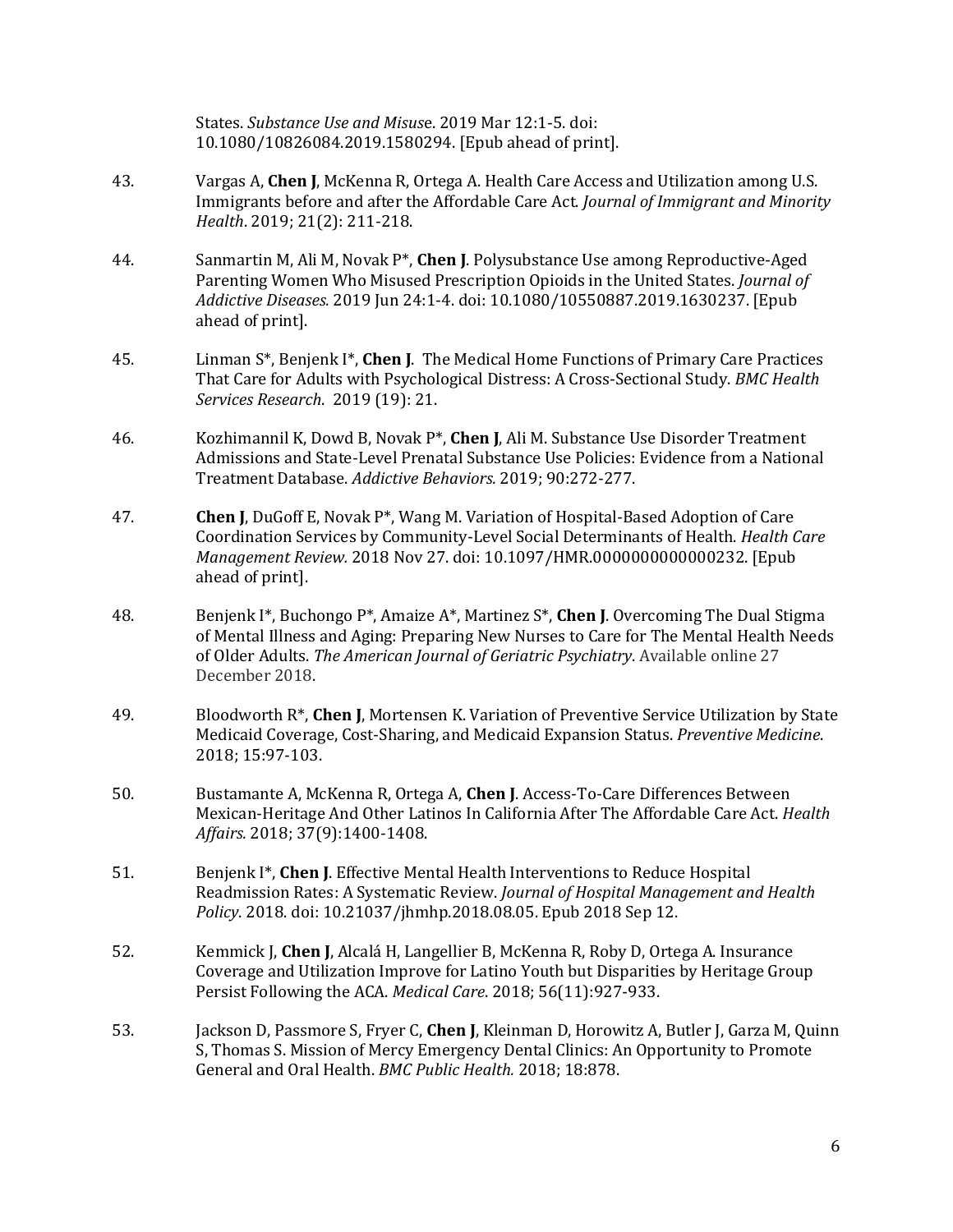- 54. Novak P\*, Anderson A\*, **Chen J**. Changes in Health Insurance Coverage and Barriers to Health Care Access among Individuals with Serious Psychological Distress following the Affordable Care Act. *Administration and Policy in Mental Health and Mental Health Services Research.* 2018; 45(6): 924-932.
- 55. Chen JC\*, Green KM, **Chen J**, Hoke K, Borzekowski DLG. Restricting the Sale of Flavored E-cigarettes in the U.S.: An Examination of Local Regulations. *Tobacco Regulatory Science* 2018; 4(4):32-40.
- 56. **Chen J**, Novak P\*, Goldman H. Public Health System Delivered Mental Health Preventive Care Links to Significant Reduction of Health Care Costs. *Population Health Management*. 2018; 21(6): 462-468.
- 57. Hu T, Mortensen K, **Chen J**. Medicaid Managed Care in Florida and Racial and Ethnic Disparities in Preventable Emergency Department Visits. *Medical Care.* 2018; 56(6):477-483.
- 58. Demarco M, Carter-Pokras O, Hyun N, Castle P, He X, Dallal C, **Chen J**, Gage J, Befano B, Fetterman B, Lorey T, Poitras N, Raine-Bennett T, Wentzensen N, Schiffman M. Validation of an HPV DNA Cervical Screening Test That Provides Expanded HPV Typing. *Journal of Clinical Microbiology.* 2018; 56 (5): e01910-17.
- 59. **Chen J**, Novak P\*, Barath D\*, Goldman H, Mortenson K. Local Health Departments' Promotion of Mental Health Care and Reductions in 30-Day All-Cause Readmission Rates in Maryland. *Medical Care*. 2018; 56(2):153-161.
- 60. Vargas-Bustamante A, **Chen J**. Lower Barriers to Primary Care after the Implementation of the Affordable Care Act. *Pan American Journal of Public Health*. 2018; 42: e106.
- 61. **Chen J**, Bloodworth R\*, Novak P\*, Cook B, Goldman H, Rendall M, Thomas S, and Reynolds C. Reducing Preventable Hospitalization and Disparity: Association with LHD Mental Health Promotion Activities. *American Journal of Preventive Medicine.* 2018; 54(1):103-112.
- 62. Nair S\*, **Chen J**. Improving Quality of Care in Federally Qualified Health Centers through Ambulatory Care Accreditation. *Journal for Healthcare Quality*. 2018; 40(5):301-309.
- 63. Ortega A, McKenna R, **Chen J**, Alcalá H, Langellier B, Roby D. Insurance Coverage and Well-Child Visits Improved for Youth Under the Affordable Care Act, but Latino Youth Still Lag Behind. *Academic Pediatrics.* 2018; 18(1):35-42.
- 64. Rizzo J, **Chen J**, Laurich C, Santos A, Martinsen B, Ryan M, Gunnarsson C. Racial Disparities in PAD Related Amputation Rates among Native Americans and Non-Hispanic Whites: Analysis of Health Care Cost and Utilization Project Database. *Journal of Health Care for the Poor and Underserved.* 2018; 29(2):782-800.
- 65. Novak P\*, **Chen J**. Antidepressant Use and Costs among Low Education and Low Income People with Serious Psychological Distress in 2014- Evidence from the Health Care Reform. *Journal of Pharmaceutical Health Services Research.* 2017; 8(3):159-167.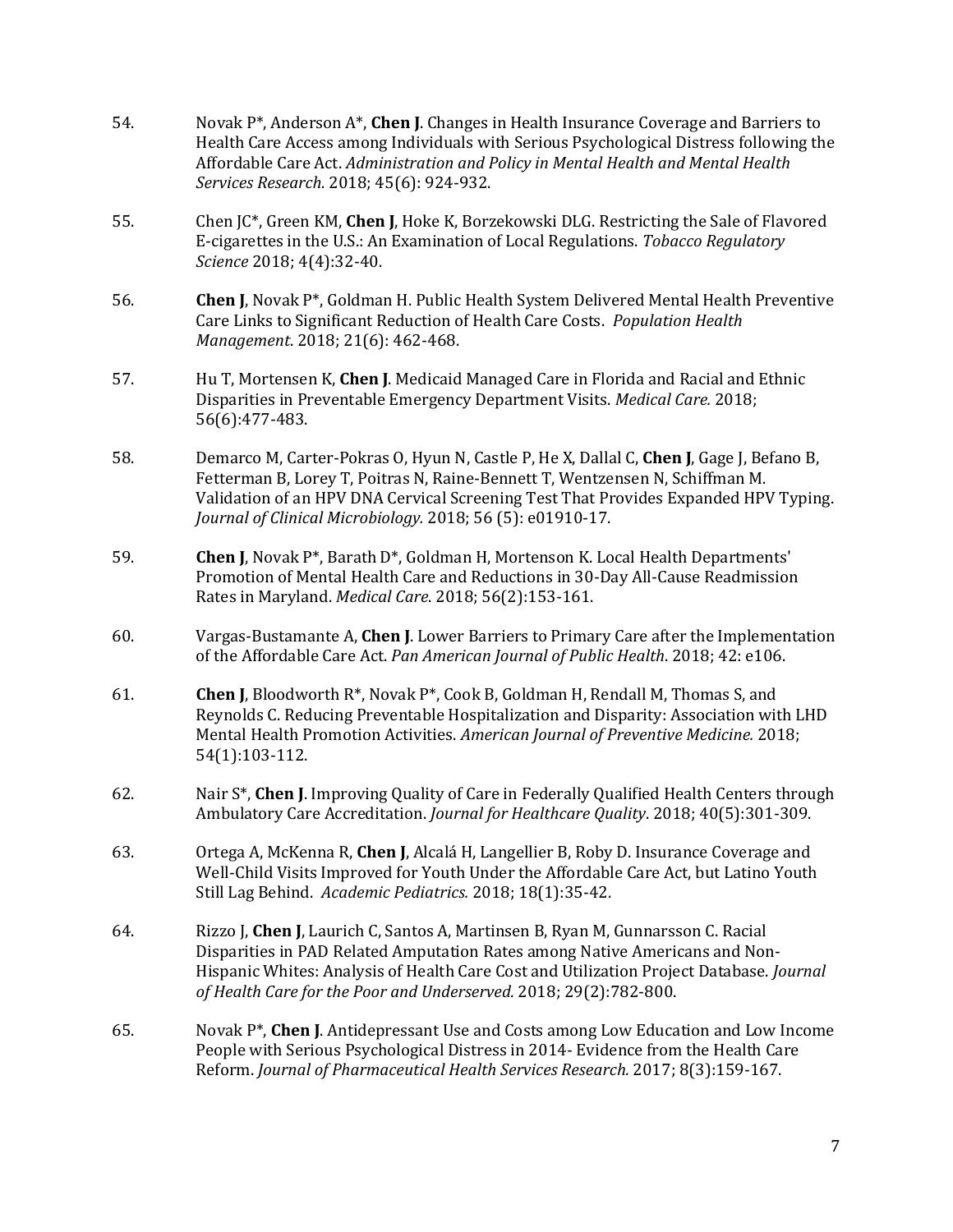- 66. **Chen J**, Vargas-Bustamante A, Novak P\*. Reducing Young Adults' Health Care Spending through the ACA Expansion of Dependent Coverage. *Health Services Research.* 2017; 52(5): 1835-1857.
- 67. Alcalá H, **Chen J**, Langellier B, Roby D, Ortega A. The Impact of the Affordable Care Act on Health Care Access and Utilization among Latinos. *Journal of the American Board of Family Medicine.* 2017; 30:52-62.
- 68. Novak P\*, Williams K\*, **Chen J**. Racial and Ethnic Disparities among the Remaining Uninsured Young Adults after The ACA Expansion of Dependent Coverage. *Journal of Racial and Ethnic Health Disparities.* 2017; 4(4): 607-614.
- 69. Cook BL, Zuvekas SH, **Chen J**, Progovac A, Lincoln AK. Assessing the Individual, Neighborhood, and Policy Predictors of Disparities in Mental Health Care. *Medical Care Research and Review.* 2017; 74(4): 404-430.
- 70. Moore M, **Chen J**, Mallow P, Rizzo J. The Direct Healthcare Burden of Valvular Heart Disease: Evidence from US National Survey Data. *ClinicoEconomics and Outcomes Research.* 2016; 8:613-627.
- 71. Ali M, **Chen J**, Mutter R, Novak P\*, Mortensen K. The ACA's Dependent Coverage Expansion and Out-of-Pocket Spending by Young Adults with Behavioral Health Conditions. *Psychiatric Services.* 2016;67(9):977-982.
- 72. **Chen J**, Vargas-Bustamante A, Mortensen K, Ortega A. Racial and Ethnic Disparities in Health Care Access and Utilization under the Affordable Care Act. *Medical Care.* 2016; 54(2):140-146.
- 73. Ammerman R, **Chen J**, Mallow P, Rizzo J, Folger A, Van Ginkel J. Annual Direct Health Care Expenditures and Employee Absenteeism Costs in High-Risk, Low-Income Mothers with Major Depression. *Journal of Affective Disorders.* 2016; 190:386-394.
- 74. Rizzo J, Zyczynski T, **Chen J**, Mallow P, Trudel G, Penrod J. Lost Labor Productivity Costs of Prostate Cancer to Patients and Their Spouses: Evidence from United States National Survey Data. *Journal of Occupational and Environmental Medicine.* 2016; 58:351-358.
- 75. Kim T\*, Dagher R, **Chen J**. Racial/Ethnic Differences in Unintended Pregnancy: Evidence from a National Sample of U.S. Women. *American Journal of Preventive Medicine.* 2016; 50:427-435.
- 76. **Chen J**, Mullins D, Novak P\*, Thomas S. Personalized Strategies to Activate and Empower Patients in Health Care and Reduce Health Disparities. *Health Education & Behavior.* 2016; 43(1): 25-34.
- 77. Langellier B, **Chen J**, Bustamante A, Inkelas M, Ortega A. Understanding Health-care Access and Utilization Disparities among Latino Children in the United States. *Journal of Child Health Care.* 2016; 20(2):133-144.
- 78. **Chen J**, Dagher R. Gender and Race/Ethnicity Differences in Mental Health Care Use during the Great Recession 2007-2009. *[Journal of Behavioral Health Services and](http://www.allacronyms.com/JBHS%26R/Journal_of_Behavioral_Health_Services_and_Research/72484)  [Research.](http://www.allacronyms.com/JBHS%26R/Journal_of_Behavioral_Health_Services_and_Research/72484)* 2016; 43(2):187-199.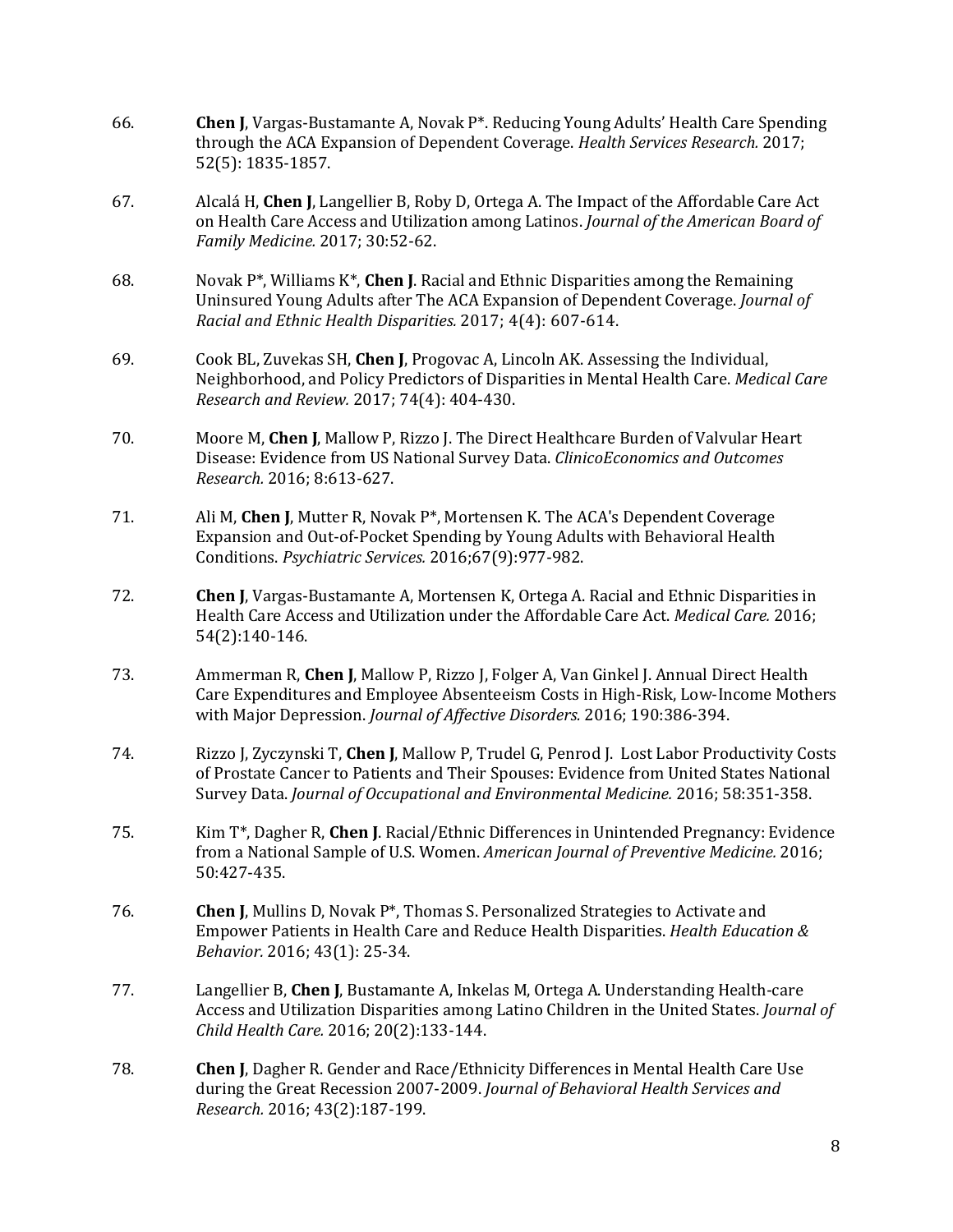- 79. Chan-Golston AM, Friedlander S, Garcia RE, Santos R, **Chen J**, Prelip M, Glik DC, Brookmeyer R, Belin T, Ortega AN. Comparing Lay Community and Academic Survey Center Interviewers in Conducting Household Interviews in Latino Communities. *Progress in Community Health Partnerships: Research, Education, and Action.* 2016;10(3):435-442.
- 80. **Chen J**, O'Brien M, Mennis J, Alos V, Grande D, Roby DH, Ortega AN. Latino Population Growth and Hospital Uncompensated Care Cost. *American Journal of Public Health.*  2015; 105:1710-1717.
- 81. Mallow P, **Chen J**, Rizzo J, Penrod J, Trudel G, Zyczynski T. The Direct Healthcare Expenditures of Prostate Cancer by Disease Severity: Evidence from US National Survey Data. *Journal of Health Economics and Outcomes Research.* 2015; 3(1):122-131.
- 82. Voss M\*, **Chen J**. Health Status after Job Loss—Does The Reason for Job Change Matter? *Journal of Occupational and Environmental Medicine.* 2015; 57(12): 1319-1324.
- 83. **Chen J**, Vargas-Bustamante A, Tom S. Health Care Spending and Utilization by Race/Ethnicity under the Affordable Care Act's Dependent Coverage Expansion. *American Journal of Public Health.* 2015; 105: S499-507.
- 84. Tilert T\*, **Chen J**[. Smoking-Cessation Advice to Patients with Chronic Obstructive](https://www.researchgate.net/publication/277080800_Smoking-Cessation_Advice_to_Patients_With_Chronic_Obstructive_Pulmonary_Disease?ev=prf_pub)  [Pulmonary Disease](https://www.researchgate.net/publication/277080800_Smoking-Cessation_Advice_to_Patients_With_Chronic_Obstructive_Pulmonary_Disease?ev=prf_pub) - The Critical Roles of Health Insurance and Source of Care*. American Journal of Preventive Medicine.* 2015; 48(6):683-693.
- 85. Dagher R, **Chen J**, Thomas S. Gender Differences in Mental Health Outcomes before, during, and after the Great Recession. *PLOS ONE.* 2015; 10(5): e0124103.
- 86. Gunnarsson C, **Chen J**, Rizzo J, Ladapo J, Naim A, Lofland J[. The Employee Absenteeism](https://www.researchgate.net/publication/277958518_The_Employee_Absenteeism_Costs_of_Rheumatoid_Arthritis_Evidence_From_US_National_Survey_Data?ev=prf_pub)  [Costs of Rheumatoid Arthritis: Evidence From US National Survey Data.](https://www.researchgate.net/publication/277958518_The_Employee_Absenteeism_Costs_of_Rheumatoid_Arthritis_Evidence_From_US_National_Survey_Data?ev=prf_pub) *Journal of Occupational and Environmental Medicine* 2015; 57(6): 635–642.
- 87. Holden C\*, **Chen J**, Dagher R. Preventive Care Utilization among the Uninsured by Race/Ethnicity and Family Income. *American Journal of Preventive Medicine.* 2015; 48(1):13-21.
- 88. King C\*, **Chen J**, Dagher R, Holt C, Thomas S. [Decomposing Differences in Medical Care](http://scholar.google.com/citations?view_op=view_citation&hl=en&user=7HKyAwIAAAAJ&cstart=20&citation_for_view=7HKyAwIAAAAJ:eflP2zaiRacC)  [Access among Cancer Survivors by Race](http://scholar.google.com/citations?view_op=view_citation&hl=en&user=7HKyAwIAAAAJ&cstart=20&citation_for_view=7HKyAwIAAAAJ:eflP2zaiRacC) and Ethnicity. *American Journal of Medical Quality.* 2015; 30(5):459-469.
- 89. **Chen J**, Mortensen K, Bloodworth R\*. Exploring Contextual Factors and Patient Activation: Evidence from a Nationally Representative Sample of Patients with Depression. *Health Education & Behavior.* 2014; 41(6): 614-624.
- 90. Rizzo JA, **Chen J**, Gunnarsson CL, Naim A, Lofland JH. Adjusting for Comorbidities in Cost of Illness Studies. *Journal of Medical Economics.* 2014; 25: 1-38.
- 91. Bustamante A, **Chen J**. The Great Recession and Health Spending among Uninsured U.S. Immigrants: Implications for the Affordable Care Act. *Health Services Research.* 2014; 49(6):1900-1924.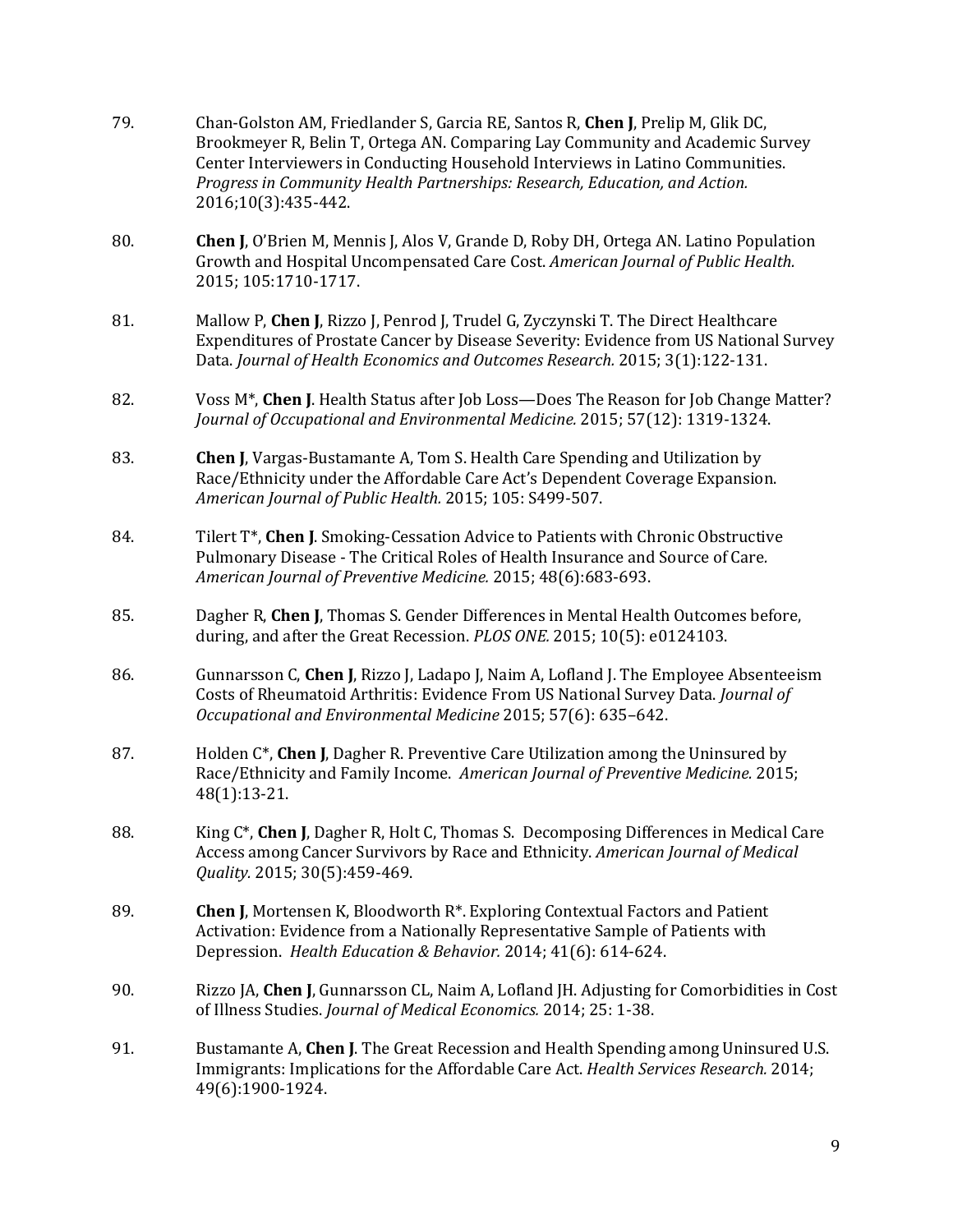- 92. Mortensen K, Perman C, **Chen J**. Innovative Payment Mechanisms in Maryland Hospitals: An Empirical Analysis of Readmissions under Total Patient Revenue. *Health Care: The Journal of Delivery Science and Innovation.* 2014; 2(3):177-183.
- 93. King C\*, **Chen J**, Garza M, Thomas S. Breast and Cervical Screening by Race/Ethnicity: Comparative Analyses before and during the Great Recession. *American Journal of Preventive Medicine.* 2014; 46(4): 359-367.
- 94. **Chen J**, [Bustamante](http://www.ph.ucla.edu/hs/bio_bustamante.asp) A, Mortensen K, Thomas S. Using Quantile Regression to Examine Health Care Expenditures during the Great Recession. *Health Services Research.* 2014; 49(2): 705-730.
- 95. Rizzo J, **Chen J**, Fang H, Ziganshin B, Elefteriades J. Statistical Challenges in Identifying Risk Factors for Aortic Disease. *Aorta.* 2014; 2(2): 45-55.
- 96. [Bustamante](http://www.ph.ucla.edu/hs/bio_bustamante.asp) A, **Chen J**, Fang H, Rizzo J, Ortega A. Identifying Health Insurance Predictors and the Main Reported Reasons for Being Uninsured Among US Immigrants by Legal Authorization Status. *International Journal of Health Planning and Management.* 2014; 29(1): e83-e96.
- 97. **Chen J**. Prescription Drug Expenditures of Immigrants in the USA. *Journal of Pharmaceutical Health Services Research.* 2013; 4(4): 217-225.
- 98. Gunnarsson C, **Chen J**, Rizzo JA, Ladapo JA, Lofland JH. The Employee Absenteeism Costs of Inflammatory Bowel Disease: Evidence from US National Survey Data. *Journal of Occupational and Environmental Medicine.* 2013; 55(4): 393-401.
- 99. **Chen J**, [Bustamante](http://www.ph.ucla.edu/hs/bio_bustamante.asp) A, Ortega A. Health Care Expenditures among Asian Americans. *Medical Care Research and Review.* 2013; 70(3): 310-339.
- 100. **Chen J**, Rizzo J, Parasuraman S, Gunnarsson C. Racial and Ethnic Disparities in Total Hip and Knee Replacement Surgery. *Journal of Health Care for the Poor and Underserved.* 2013; 24(1): 135-151.
- 101. Mortensen K, **Chen J**. The Great Recession and Racial and Ethnic Disparities in Health Services Utilization. *JAMA Internal Medicine.* 2013; 173(4): 315-317.
- 102. **Chen J**, Vargas-Bustamante A. Treatment Compliance under Physician–Industry Relationship: A Framework of Health-Care Coordination in the USA. *International Journal for Quality in Health Care.* 2013; 25(3): 340-347.
- 103. Gunnarsson C, **Chen J**, Rizzo JA, Ladapo JA, Lofland JH. Direct Health Care Insurer and Out-of-Pocket Expenditures of Inflammatory Bowel Disease: Evidence from A US National Survey. *Digestive Diseases and Sciences.* 2012; 57(12): 3080-3091.
- 104. Vargas-Bustamante A, **Chen J**. Health Expenditure Dynamics and Years of U.S. Residence: Analyzing Spending Disparities among Latinos by Citizenship/Nativity Status. *Health Services Research.* 2012; 47 (2): 794-818.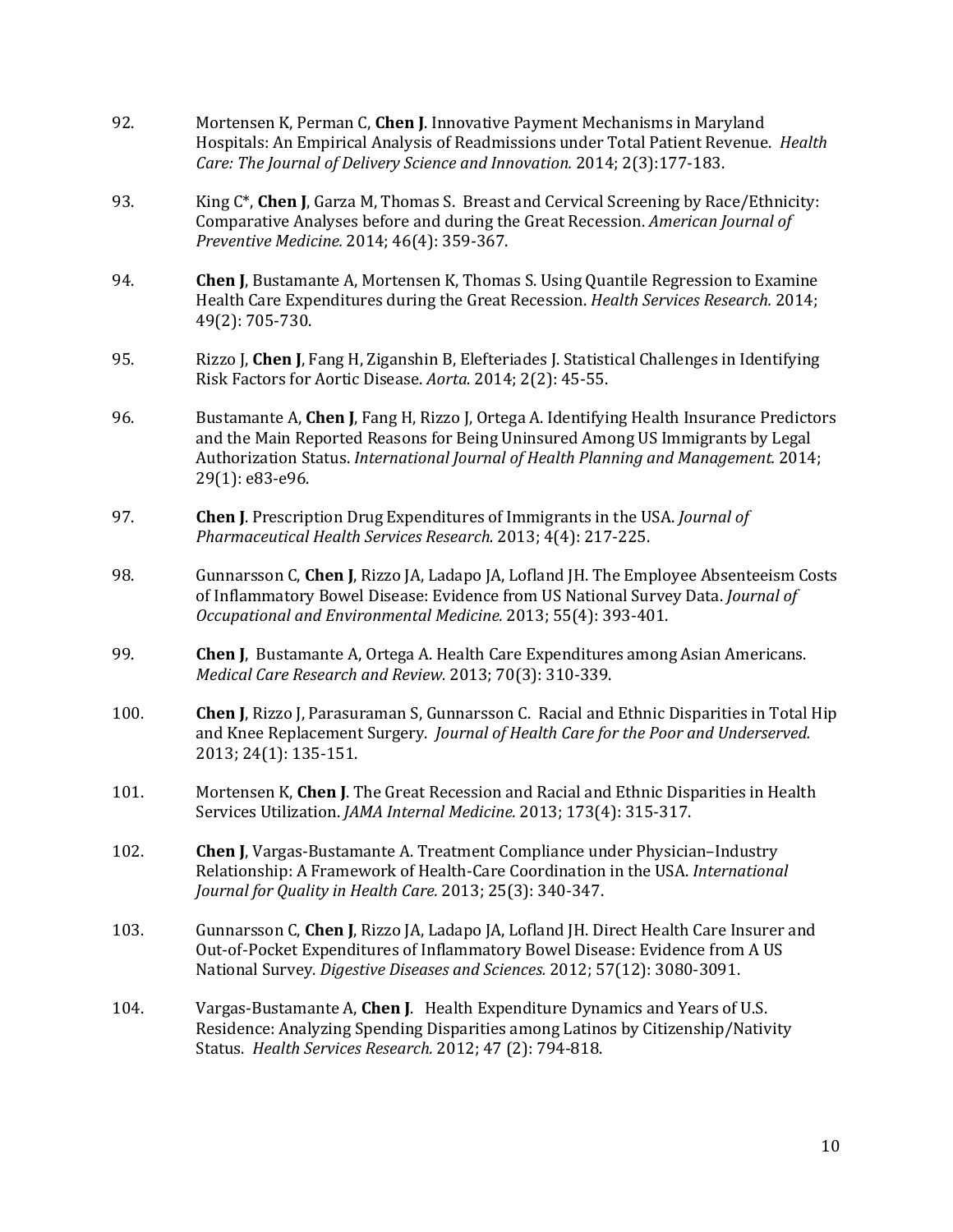- 105. Rodriguez H, **Chen J**, Edusei K, Suh A, Bekemeier B. Local Public Health System Influences on the Incidence of Sexually Transmitted Diseases. *American Journal of Public Health.* 2012; 9 (102): 1773–1781.
- 106. **Chen J**, Rizzo J. Pricing Dynamics and Product Quality: The Case of Antidepressant Drugs. *Empirical Economics.* 2012; 42(1):279-300.
- 107. Gunnarsson C, **Chen J**, Rizzo JA, Ladapo JA, Naim A, Lofland JH. The Direct Healthcare Insurer and Out-of-Pocket Expenditures of Psoriasis: Evidence from A United States National Survey. *Journal of Dermatological Treatment.* 2012; 23(4): 240-254.
- 108. **Chen J**, Fang H, Rizzo J. Physician-Patient Language Concordance and Malpractice Concerns. *Medical Care.* 2011; 49(11): 1040-1044.
- 109. Fang H, Peifer K, **Chen J**, Rizzo J. Health Information Technology and Physicians' Perceptions of Health Care Quality. *The American Journal of Managed Care.* 2011; 17(3): e66-e70.
- 110. Vargas-Bustamante A, **Chen J**. Physicians Cite Hurdles Ranging from Lack of Coverage to Poor Communication in Providing High Quality Care to Latino Patients. *Health Affairs.* 2011; 30(10): 1921-1929.
- 111. **Chen J**, Rizzo J, Ortega AN. Racial and Ethnic Differences in Drug Expenditures and Access under Medicare Part D. *Journal of Health Care for the Poor and Underserved.* 2011; 22(3): 1059-1074.
- 112. **Chen J**, Vargas-Bustamante A. Estimating the Effects of Immigration Status on Mental Health Care. *Journal of Immigrant and Minority Health.* 2011;13(4): 671-680.
- 113. **Chen J**, Rizzo J, Rodriguez H. The Health Effects of Cost-Related Treatment Delays. *American Journal of Medical Quality.* 2011;26(4): 261-271.
- 114. Zhou X, Zhang R, Jatin S, Dimple R, Wang Y, Ricardo P, Liu B, **Chen J**, Zhu J, Gao R. Patterns of Herbal Combination for the Treatment of Insomnia Commonly Employed by Highly Experienced Chinese Medicine Physicians. *Chinese Journal of Integrative Medicine.* 2011; 17(9): 655-662.
- 115. **Chen J**, Rizzo J. Racial and Ethnic Disparities in Use of Psychotherapy: Evidence from U.S. National Survey Data. *Psychiatric Services.* 2010; 61: 364-372.
- 116. **Chen J**, Fang H, Vargas-Bustamante A, Rizzo J, Ortega AN. Latino Disparities in Prescription Drug Use and Expenditures: A Nationally Representative Analysis. *The Annals of Pharmacotherapy.* 2010; 44: 57-69.
- 117. Rodriguez H, **Chen J**, Rodriguez M. A National Study of Problematic Care Experiences among Latinos with Diabetes. *Journal of Health Care for the Poor and Underserved.* 2010; 21: 1152-1168.
- 118. **Chen J**, Rizzo J. Who Pays for Drug Quality? *Eastern Economics Journal.* 2010; 36: 229- 238.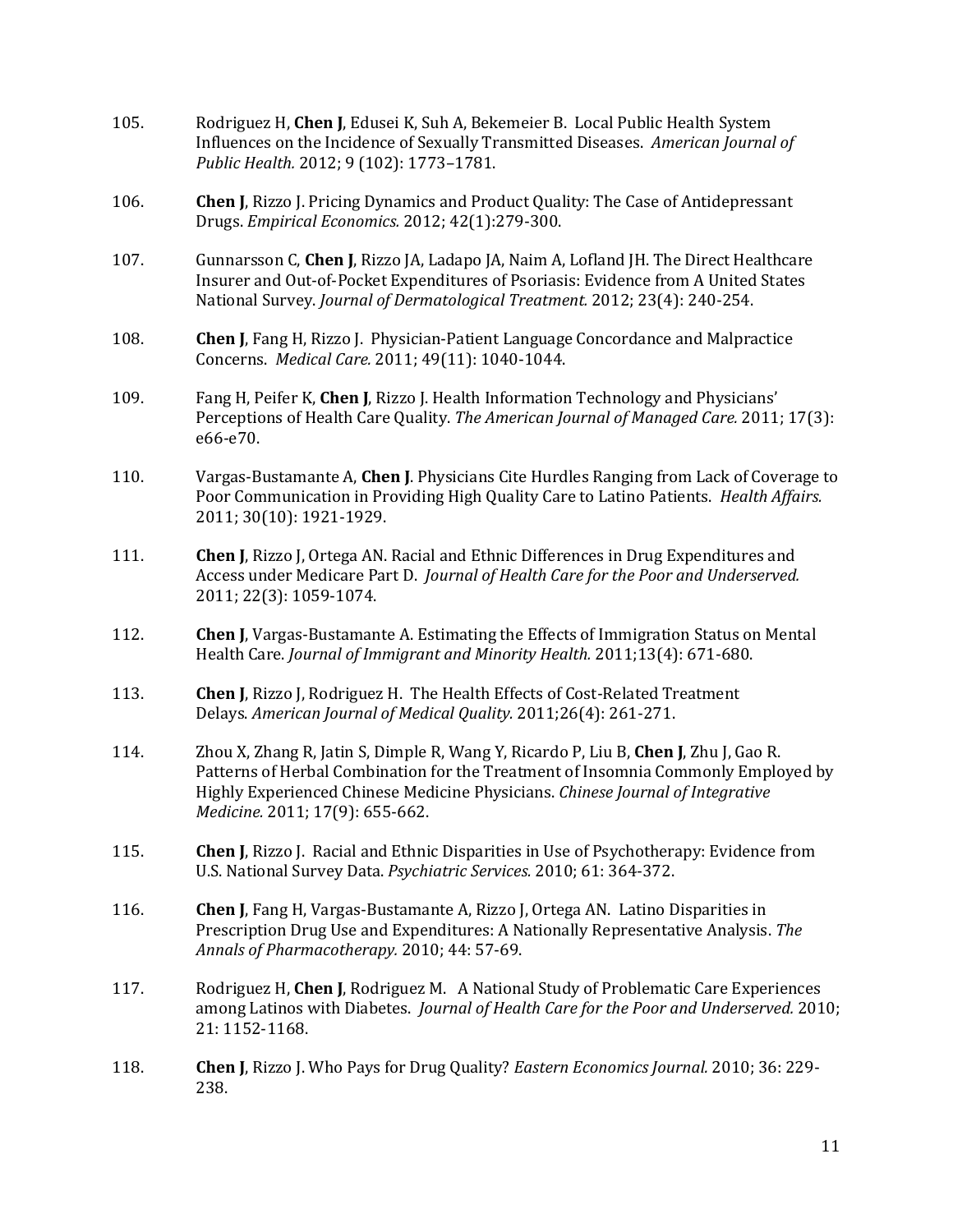- 119. Vargas-Bustamante A, **Chen J**, Rodriguez H, Rizzo J, Ortega AN. Use of Preventive Care Services among Latino Subgroups: How Much Are Disparities Attributable to the Health System? *American Journal of Preventive Medicine.* 2010; 38: 610–619.
- 120. Guerrero A, **Chen J**, Inkelas M, Rodriguez H, Ortega AN. Racial and Ethnic Disparities in Pediatric Experiences of Family Centered Care. *Medical Care.* 2010; 48: 388-393.
- 121. Fang H, **Chen J**, Rizzo J. Explaining Urban-Rural Health Disparities in China. *Medical Care.* 2009; 47:1209-1216.
- 122. **Chen J**, Rizzo J. Racial and Ethnic Disparities in Antidepressant Drug Use. *Journal of Mental Health Policy and Economics.* 2008; 11:155-165.

#### *Revision and resubmission*

- 1. **Chen J**, Spencer M\*, Buchongo P\*, Wang M. Evidence of hospital-based HIT infrastructure and reduced Medicare payment and racial and ethnic disparities among ADRD patients. *Medical Care*. R&R.
- 2. Wang Y\*, Buchongo P\*, **Chen J**. Rural and urban disparities in potentially preventable hospitalizations among patients with ADRD – Evidence of hospital-based HIT and enabling services. *Preventive Medicine*. R&R.

## **Selected Refereed Abstracts**

- 1. Benjenk I\*, **Chen J**. Exploring the unmet needs facing individuals with Alzheimer's disease and related dementias during the COVID-19 pandemic. *Alzheimer's and Dementia* 2021; 17: e053380. <https://doi.org/10.1002/alz.053380>
- 2. **Chen J**. Accountable care organizations and racial and ethnic disparities among patients with Alzheimer's and related dementia diseases: Public health: Engaging people in ADRD research. November 2020. *Alzheimer's and Dementia* 16(S10). [https://doi.org/10.1002/alz.043283.](https://doi.org/10.1002/alz.043283)

#### **Selected Perspectives, Opinions, and Letters**

- 1. Spencer M\*, **Chen J**. Addressing Mental Health Care Delivery in the Era of the COVID-19 Pandemic: Understanding Alternative Payment Models for Helping Patients with Complex Medical Needs. *American Journal of Geriatric Psychiatry*. Available online 22 September 2021.
- 2. Novak P\*, Barath D\*, Benjenk I\*, **Chen J**. Local Health Departments and the Coronavirus Disease 2019 (COVID-19). *Medical Care Blog*. 3/26/2020.
- 3. Benjenk I\*, **Chen J**. Finding Disparities in the Stars: Finding Disparities in the Stars: Using the Nursing Home Five-Star Quality Rating System to Identify Disparities in Nursing Home Quality for Older Adults with Severe Mental Illness. *American Journal of Geriatric Psychiatry*. 2018; 26 (6): 655–656.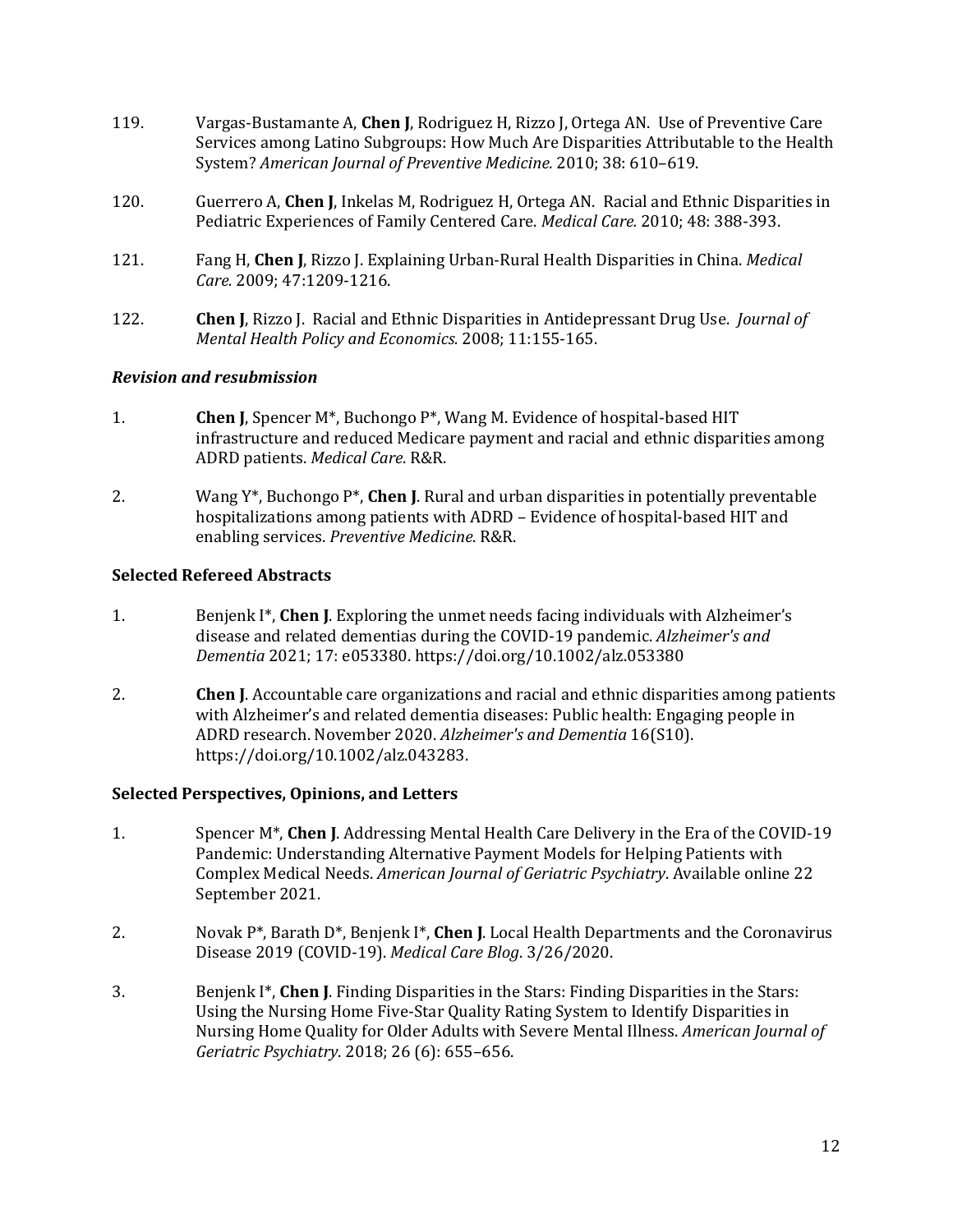- 4. Novak P\*, **Chen J**. Subsyndromal Depression among People Aged 85+ Linked to Higher Monthly Healthcare Spending. *American Journal of Geriatric Psychiatry*. 2018; 26(7):752-753.
- 5. **Chen J**. Evaluating the Cost of Mental Illness: A Call for Cost-Effective Care Coordination Model. *American Journal of Geriatric Psychiatry*. 2016; 25: 142-143.

#### **Chapters**

- 1. Benjenk I\*, **Chen J**. Managed Care and Aging. *Encyclopedia of Gerontology and Population Aging* published by Springer. 2020.
- 2. **Chen J**, Rizzo J. The Economics of Cardiovascular Disease in the United States. *Critical Care Clinics* 2012; 28(1); 77-88.
- 3. **Chen J**, Rizzo J. Drug Prices, Out-of-Pocket Payments, and Insurer Costs: How Do Payers Vary? *Advances in Health Economics and Health Services Research* vol. 22. Editor: Avi Dor. 2010.

#### **Selected Reports and Non-Refereed Monographs**

- 1. Health Matters: Navigating an Enhanced Rural Health Model for Maryland, Lessons Learned from the Mid-Shore Counties. 2017. [http://sph.umd.edu/sites/default/files/images/Rural%20Health%20Report/2017110](http://sph.umd.edu/sites/default/files/images/Rural%20Health%20Report/20171103%20Rural%20Health%20Report%20ExecReport_PostProductionEdits_HL_v3.pdf) [3%20Rural%20Health%20Report%20ExecReport\\_PostProductionEdits\\_HL\\_v3.pdf](http://sph.umd.edu/sites/default/files/images/Rural%20Health%20Report/20171103%20Rural%20Health%20Report%20ExecReport_PostProductionEdits_HL_v3.pdf)
- 2. Simon-Rusinowitz L, Chen J, Hamilton D, Bloodworth R\*, Gaeta R\*. Community Health Needs Assessment - Prince George's Hospital Center. 2013 [http://www.dimensionshealth.org/wp-content/uploads/2013/07/FINAL-PGHC-CHNA-](http://www.dimensionshealth.org/wp-content/uploads/2013/07/FINAL-PGHC-CHNA-REPORT.2013.pdf)[REPORT.2013.pdf](http://www.dimensionshealth.org/wp-content/uploads/2013/07/FINAL-PGHC-CHNA-REPORT.2013.pdf)
- 3. Simon-Rusinowitz L, Chen J, Hamilton D, Bloodworth R\*, Gaeta R\*. Community Health Needs Assessment – Laurel Regional Hospital. 2013 [http://www.dimensionshealth.org/wp-content/uploads/2013/07/FINAL-LRH-CHNA-](http://www.dimensionshealth.org/wp-content/uploads/2013/07/FINAL-LRH-CHNA-REPORT.2013.pdf)[REPORT.2013.pdf](http://www.dimensionshealth.org/wp-content/uploads/2013/07/FINAL-LRH-CHNA-REPORT.2013.pdf)

#### **Grants**

## **Active, serve as the Principal Investigator**

- 1. 1R01AG062315-01A1 (Chen, PI) 03/01/2021-2/28/2024 Effect of Hospital and Community Care Coordination on Health Care Quality and Equity among Individuals with Risk Factors or Diagnosis of ADRD Sponsor: NIH-National Institute of Aging Role: Principal Investigator Total amount: \$2,276,909.00
- 2. R01MD011523 (Chen, PI) 07/12/2017-2/28/2022 Effects of Hospital-Community-Public Health Integration on Racial and Ethnic Disparities in Mental Health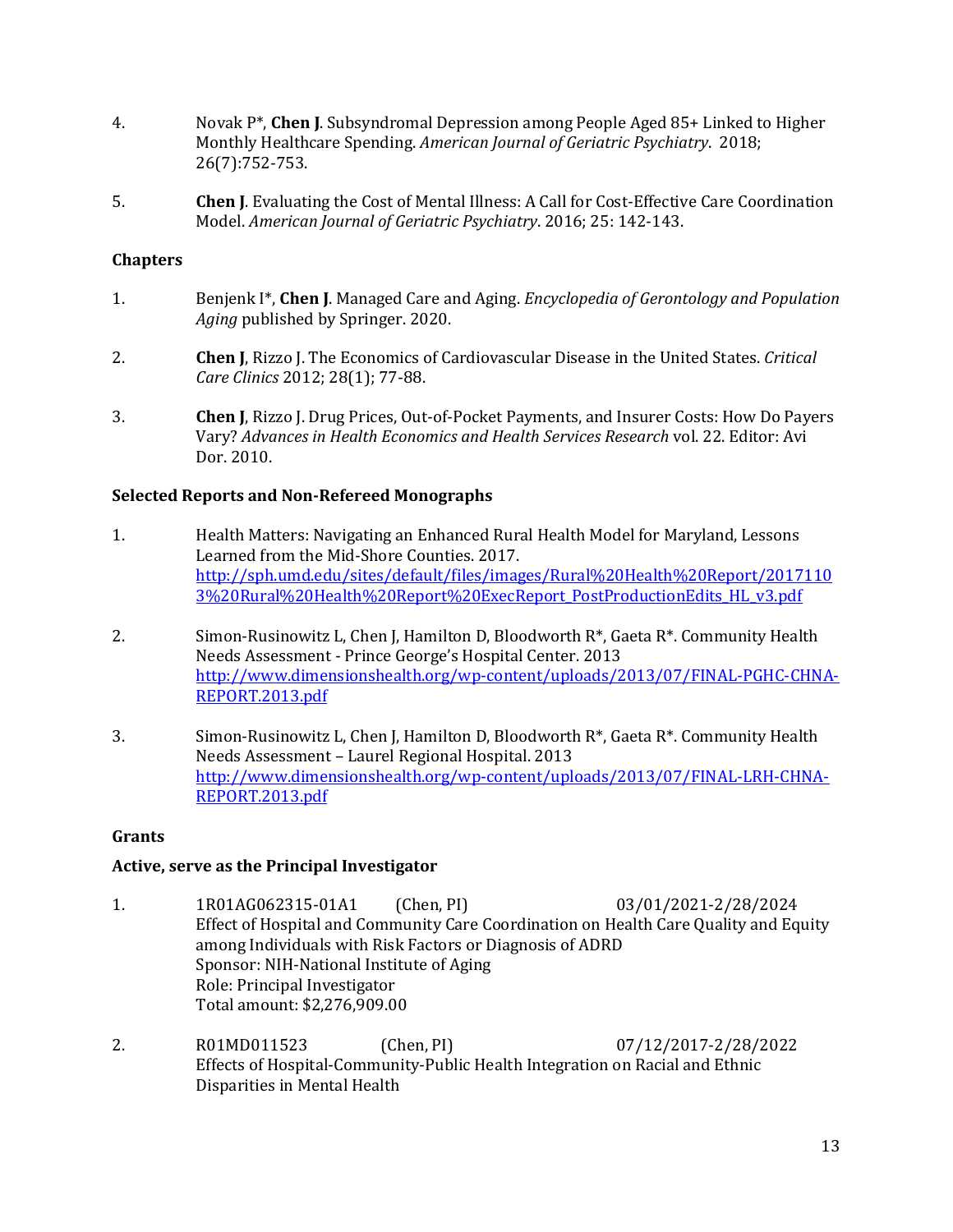Sponsor: NIH- [National Institute on Minority Health and Health Disparities](http://www.nimhd.nih.gov/) Role: Principal Investigator Total amount: \$2,106,871.00

- 3. R01MD011523-03S1 (Chen, PI) 03/01/2019-2/29/2022 Explore the Impact of Hospital Payment Models and Care Coordination on ADRD Prevention and Treatment Sponsor: NIH- [National Institute on Minority Health and Health Disparities](http://www.nimhd.nih.gov/) Role: Principal Investigator Total amount: \$363,902.00
- 4. R01MD011523-03S2 (Chen, PI) 2019-2022 Using Health Information Technology to Improve Community Care Coordination and Reduce Racial Ethnic Mental Health Disparities, by Dr. Jackson Devlon Role: Principal Investigator/Mentor Total amount: \$249,734.00 to support Dr. Jackson

#### **Completed, serve as the Principal Investigator / co-PI**

- 1. R56AG062315 (Chen, PI) 09/30/2018-03/31/2021 Pilot study: Building the Infrastructure to Estimate the Effect of Hospital and Community Care Coordination on Health Care Access, Quality and Equity among Individuals with Risk Factors or Diagnosis of ADRD Sponsor: NIH-National Institute of Aging Role: Principal Investigator Total amount: \$1,302,389.00
- 2. 5R21MH106813-02 (Chen, PI) 01/01/2016-12/31/2018 Effect of Local Health Departments on Health Care Disparities for Individuals with Mental Health Disorders Sponsor: NIH-National Institute of Mental Health Role: Principal Investigator Total amount: \$423,020.00
- 3. 5R24HS022135-02 (Mullins, PI; Chen, Pilot PI) 09/30/2013- 09/29/2018 PATIENTS: PATient-centered Involvement in Evaluating the effectiveNess of **TreatmentS** Sponsor: [Agency for Healthcare Research and Quality](http://www.healthcareitnews.com/directory/agency-healthcare-research-and-quality-ahrq) Total: \$4,909,877.00 Pilot Project: Personalized Strategies to Activate and Empower Patients in Health and Health Care 09/30/2015- 09/29/2018 Role: Principal Investigator Total amount: \$181,721.00
- 4. National Science Foundation, ADVANCE Program Racial and Ethnic Disparities in the Utilization of Physical Therapy among Adults with Chronic Low Back Pain 06/01/2014 – 05/31/2015 (Carter-Pokras, Principal Investigator; Chen, Co- Principal Investigator)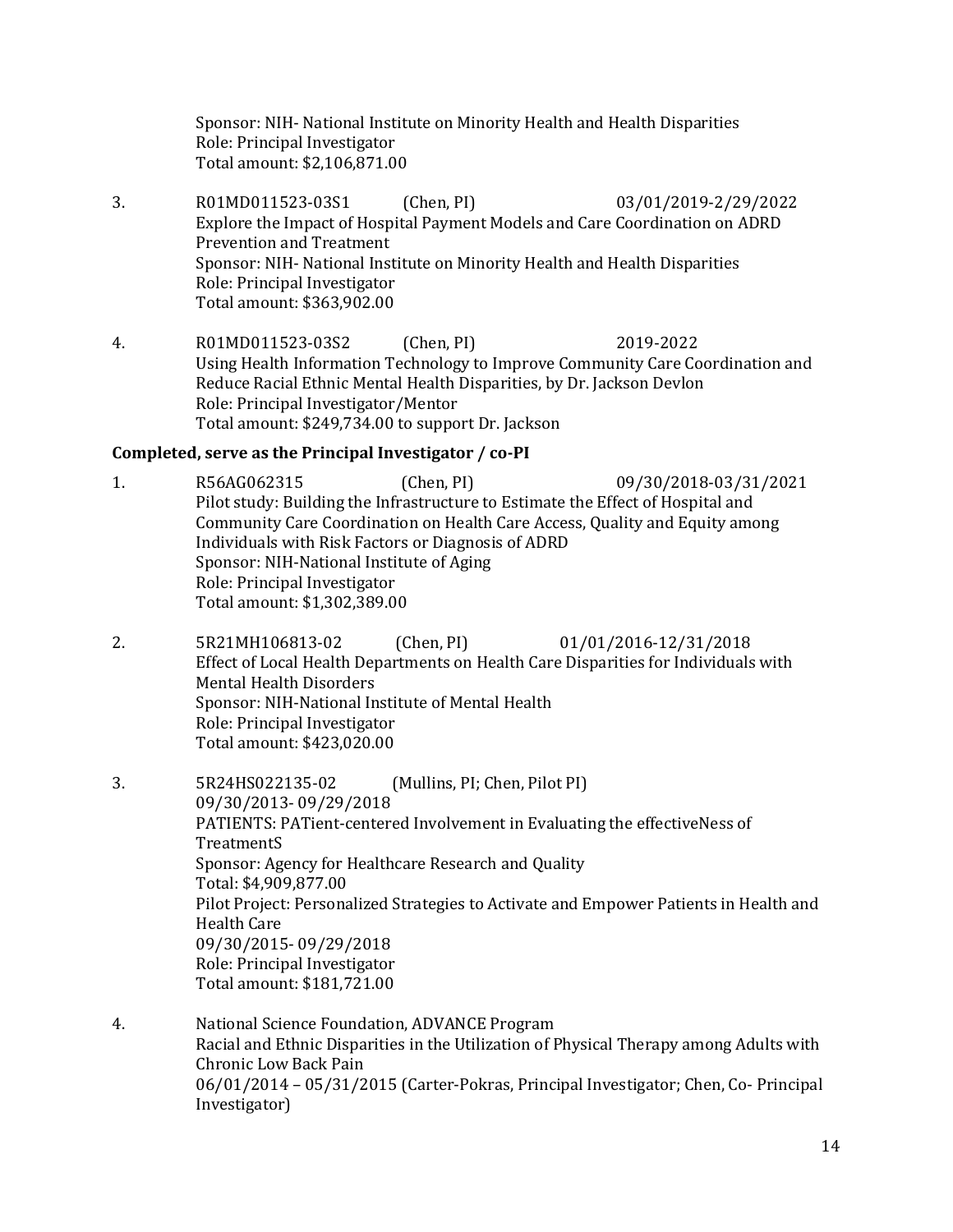- 5. Clinical Trial Services CTI, Inc. Cost of Illness Analysis of Cardiovascular Diseases 01/01/ 2014 – 06/01/ 2014 Role: Principal Investigator
- 6. Eunice Kennedy Shriver National Center for Child Health and Human Development grant R24-HD041041, Maryland Population Research Center 01/01/2013 – 12/31/ 2013 (Mortensen, PI; Chen, Co-PI) Job and Wealth Loss and Racial/Ethnic Disparities in Health Services Use: A State-Level Examination
- 7. University of Maryland Research and Scholarship Award 06/01/2013-08/31/2013 (Chen, PI) Health Care Access, Utilization, and Quality among Asian Americans
- 8. Dimension Healthcare System 08/01/2012-06/30/2013 (Simon-Rusinowitz, PI; Chen, Co-PI) Prince George's Hospital Center and Laurel Regional Hospital Community Health Needs Assessment Reports

## **Completed, serve as the Co-Investigator**

- 1. 5R01MD010255-03: Impact of Payment Reform on Racial Disparities in Hospital Psychiatric Care 03/1/2017-2/28/2018, (Slade, PI) Role: Co-Investigator (effort 10%)
- 2. Health Matters: Navigating an Enhanced Rural Health Model for Maryland, Lessons Learned from the Mid-Shore Counties 08/2016-10/2017 (Franzini, PI) Sponsor: Maryland Health Care Commission Role: Co-Investigator (effort 10%)
- 3. Prince George's County Health Enterprise Zone Capitol Heights 20743 (Carter, PI) 07/01/2013 – 06/30/2017 Sponsor: Maryland Department of Health & Mental Hygiene and the Community Health Resources Commission Role: Co-Investigator, leading the economic evaluation (effort 18%)
- 4. A Cost-Effectiveness Analysis of an Innovative Care Model for Teen Parent Families 06/01/2015– 05/31/2016 (Lewin, PI) Sponsor: National Science Foundation, ADVANCE Program Role: Co-Investigator
- 5. University of Maryland Center of Excellence in Regulatory Science and Food and Drug Administration 01/01/ 2013 – 12/31/ 2014 (Carter-Pokras, PI) Improving Health Literacy and Cultural Competency in Current FDA Risk Communication Role: Co-Investigator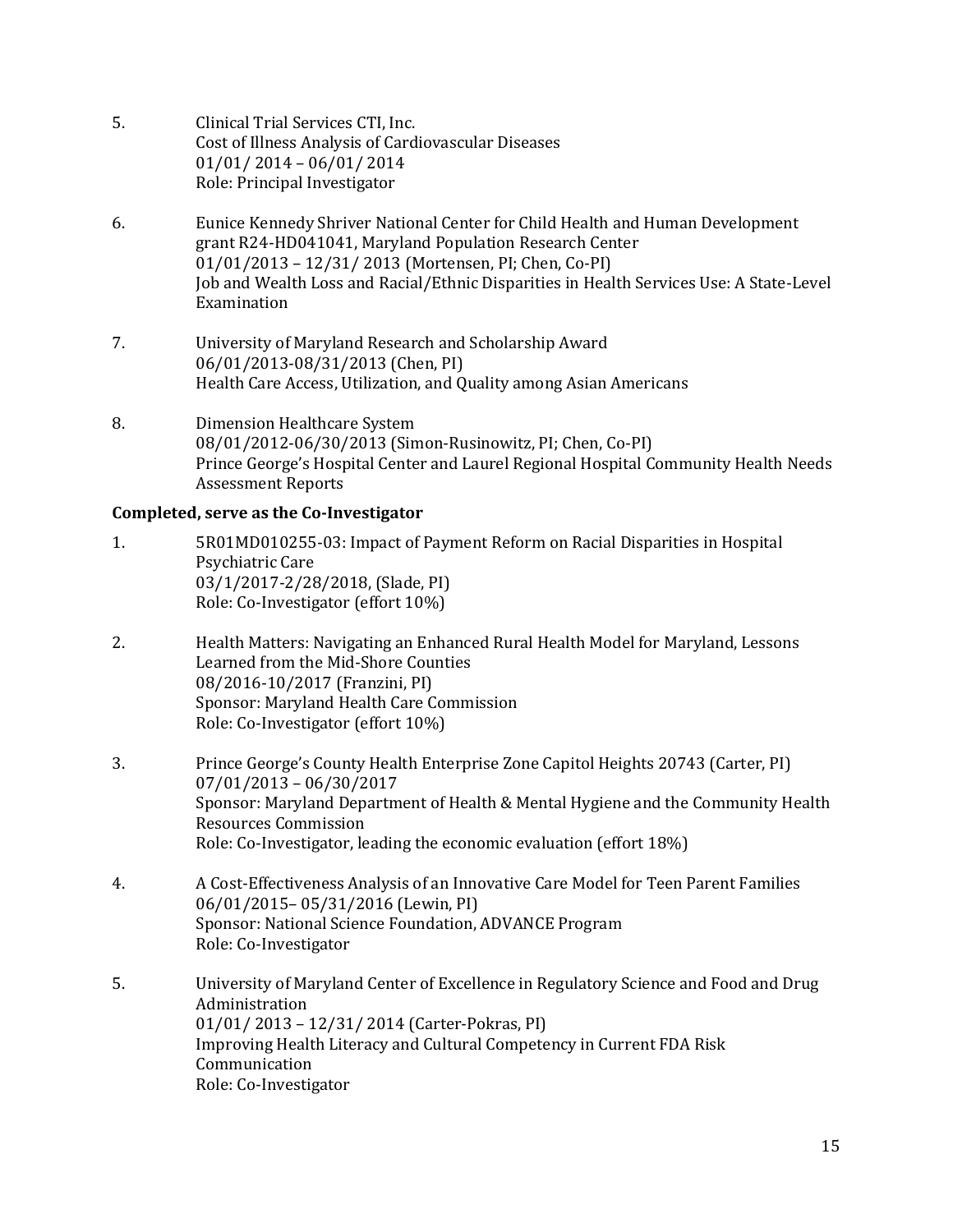#### **Centers Established**

| 2017          | Established the Hospital And Public health interdisciplinarY research (HAPPY) Lab                                             |
|---------------|-------------------------------------------------------------------------------------------------------------------------------|
| <b>Awards</b> |                                                                                                                               |
| 2021          | The Leda Amick Wilson Mentoring Award, School of Public Health, University<br>of Maryland                                     |
| 2021          | <b>Outstanding Reviewer for Health Services Research</b>                                                                      |
| 2019          | 40 Under Forty Alumni Honoree, Stony Brook University                                                                         |
| 2019          | Honoree, being recognized at the Inaugural Maryland Research Excellence<br>Celebration                                        |
| 2017-2019     | Nominee, UMD Graduate School's Graduate Faculty Mentor of the Year Award                                                      |
| 2017          | Research and Development Award, School of Public Health, University of<br>Maryland                                            |
| 2015-2017     | Honoree, University of Maryland Annual Celebration of Scholarship and<br>Research                                             |
| $2013 - 2014$ | Scholar, The Inaugural ADVANCE Program for Inclusion Excellence, Office of<br>Diversity and Inclusion, University of Maryland |
| 2013          | Scholar Annual Health Equity Leadership Institute                                                                             |
| 2013          | Research and Scholarship Award at the University of Maryland                                                                  |

## **Selected Refereed Presentations**

- 1. HAPPY lab: Wang  $Y^*$ , Chen J. Decreasing Racial Disparities in Preventable Emergency Department Visits through Hospital Health Information Technology Patient Engagement Functionalities. 2022 Annual Research Meeting, June 4-7 in Washington, DC. HIT interest group. Oral presentation, and the 2022 Conference on Health IT and Analytics (CHITA).
- 2. HAPPY lab: Benjenk I\*, Chen J. Exploring the unmet needs facing individuals with Alzheimer's Disease and Related Dementias during the COVID-19 pandemic. Alzheimer's Association International Conference. July 26 – July 30, 2021. Oral presentation.
- 3. HAPPY lab: Chen J. Accountable Care Organizations and Racial and Ethnic Disparities among Patients with Alzheimer's and Related Dementia Diseases. Alzheimer's Association International Conference. July 26 – July 30, 2020. Virtual presentation.
- 4. HAPPY lab: Wang  $N^*$ , Amaize  $A^*$ , Chen J. The Impact of Care Coordination on Reducing Urban and Rural Disparities of Preventable ED Visits Among Patients with Alzheimer's Disease and Related Dementias. ASHEcon. June 7-8, 2020. Virtual Meeting.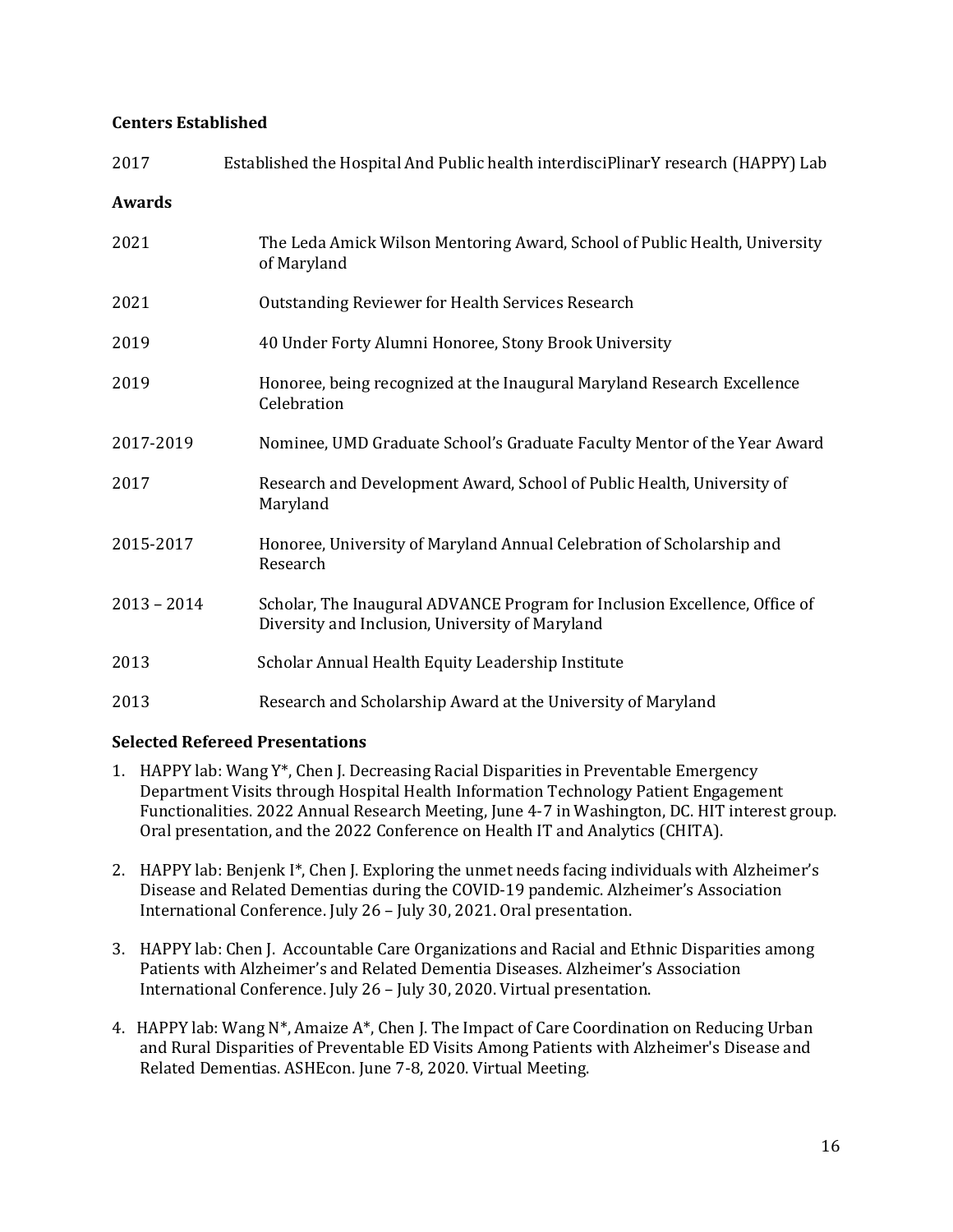- 5. HAPPY lab: Chu J\*, Chen J. Incremental Healthcare Expenditures of Being Spouses of Elderly Patients with Alzheimer's Diseases and Related Dementias. ASHEcon. June 7-8, 2020. Virtual Meeting.
- 6. HAPPY Lab: Novak P\*, Chen J. Evidence-Based Glycated Hemoglobin Testing by Race and Ethnicity Pre- and Post- the Affordable Care Act. Roundtable presentation. The APHA's 2019 Annual Meeting and Expo (Nov. 2 - Nov. 6) in Philadelphia.
- 7. HAPPY Lab: Barath D\*, Chen J. Reductions in hospital readmissions through housing partnerships – the partnership continuum. Podium presentation. The APHA's 2019 Annual Meeting and Expo (Nov. 2 - Nov. 6) in Philadelphia.
- 8. HAPPY Lab: Chen J. Adoption of Care Coordination Strategies and Innovative Delivery Models among US Hospitals. The American Public Health Association Annual Meeting. November 2-6, 2018. San Diego, CA.
- 9. HAPPY Lab: Chen J. Evidence of Cost-Effective Public Health Integrated Model for People with Mental Illness. The National Institute of Mental Health (NIMH) Mental Health Services Research Conference. August 1-2, 2018.
- 10. HAPPY Lab: Chen J. Racial and Ethnic Disparities in Health Insurance Coverage among Individuals with Serious Psychological Distress, 2011-2016. Podium presentation. The AcademyHealth Annual Research Meeting June 22-24, 2018. Seattle, WA.
- 11. HAPPY Lab: Barath D\*, Chen J. Local Health Departments' Roles in Suicide Prevention. The AcademyHealth Annual Research Meeting June 22-24, 2018. Seattle, WA.
- 12. HAPPY Lab: Chen J. Evidence of Cost Saving to Involve LHD in Mental Health Care. The American Public Health Association Annual Meeting. Atlanta, GA. November 4, 2017.
- 13. HAPPY Lab: Novak P\*, Chen J. Trends of Mental Health Care Use after the ACA. The American Public Health Association Annual Meeting. Atlanta, GA. November 4, 2017.
- 14. Chen J. Effect of Local Health Departments on Preventable Emergency Department Visits for Individuals with Mental Disorders --- Evidence from the State of Maryland. Oral presentation during the APHA 2016 Annual Meeting, Oct. 29 - Nov. 2, 2016, Denver, CO.
- 15. Nair S\*, Chen J. Patient Experience of Care among Vulnerable Populations in Underserved Communities across the US: Findings from the First National Survey of Patient Experience of Care in Community Health Centers. The American Public Health Association Annual Meeting. Oct. 29 - Nov. 2, 2016, Denver, CO.
- 16. Bloodworth R\*, Chen J. Racial and Ethnic Disparities in Preventive Service Use after the Full Implementation of the Affordable Care Act. The American Public Health Association Annual Meeting. Oct. 29 - Nov. 2, 2016, Denver, CO.
- 17. Chen J. LHD and Reduced Hospital Readmission Rates. The Annual Conference of the American Society of Health Economists. 2016, Philadelphia, PA.
- 18. Chen J. Effect of Local Health Departments on Preventable Hospitalizations for Individuals with Mental Disorders --- Evidence from the State of Maryland. 23rd NIMH Conference on Mental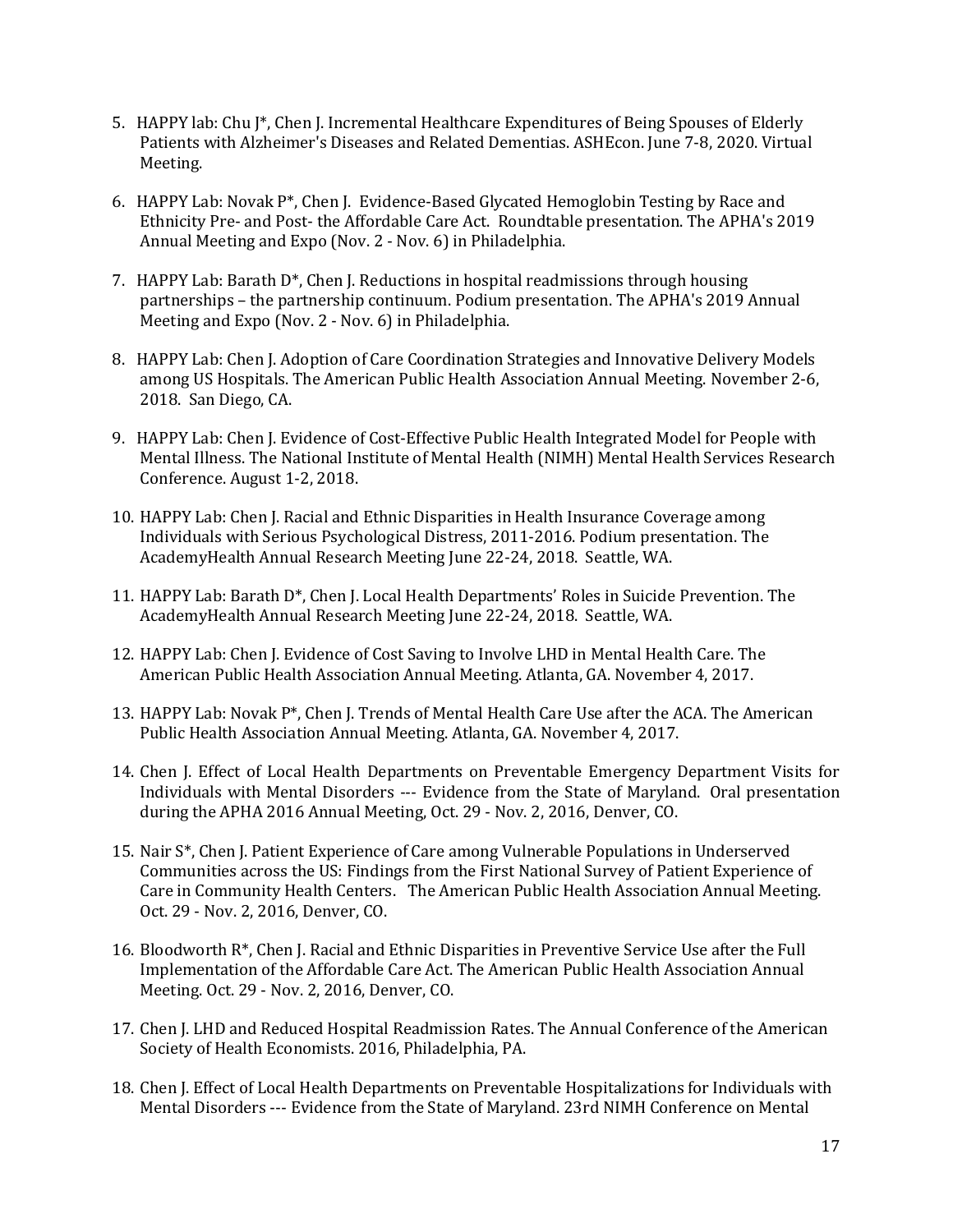Health Services Research, August 1-3, 2016: Harnessing Science to Strengthen the Public Health Impact.

## **Selected Refereed Posters**

- 1. HAPPY lab: Racial and Ethnic Disparities in Measures of Consumer Assessment of Healthcare Providers and Systems among ADRD Patients. Alzheimer's Association International Conference. July 31 – August 4, 2022. Poster presentation. San Diego, USA.
- 2. HAPPY lab: Evidence of Hospital-Based HIT Infrastructure and Reduced Medicare Payment and Racial and Ethnic Disparities among ADRD Patients. Alzheimer's Association International Conference. July 31 – August 4, 2022. Poster presentation. San Diego, USA.
- 3. HAPPY lab: An HIT-supported care coordination framework for reducing structural racism and discrimination for patients with ADRD. Alzheimer's Association International Conference: Addressing Health Disparities Related to Alzheimer's & Other Dementias. Washington, D.C. June 21 -22, 2022.
- 4. HAPPY lab: Spencer M\*, Novak P, Ali M, Chen J. Understanding the Impact of the Affordable Care Act on Health Expenditures Among Adults with Serious Psychological Distress. 2022 Annual Research Meeting, June 4-7 in Washington, DC.
- 5. HAPPY lab: Wang Y\*, Buchongo P\*, Chen J. Rural/Urban Disparities in PQIs Among ADRD Patients – Evidence of Hospital-Based HIT and Enabling Services, has been accepted for poster presentation at the 2022 Annual Research Meeting, June 4-7 in Washington, DC.
- 6. HAPPY lab: Chen J, Benjenk I\*, Anderson A\*, Barath D\*, Reynold C. Accountable Care Organizations and of Preventable Hospitalization among Patients with Alzheimer's Diseases. Alzheimer's Association International Conference. July 26 – July 30, 2021. Poster presentation.
- 7. HAPPY Lab: Chen J, Benjenk I\*, Anderson A\*, Barath D\*, Reynold C. Disparities in Preventable Hospitalization among Patients with Alzheimer's Diseases. AcademyHealth. July 2020.
- 8. HAPPY lab: Wang  $Y^*$ , Amaize  $A^*$ , Chen J. The Association between ACO Affiliation and Urban and Rural Disparities of Preventable ED Visits Among Patients with Alzheimer's Disease and Related Dementias. AcademyHealth. July 2020.
- 9. HAPPY lab: Barath D\*, Amaize A\*, Chen J. ACOs and Preventable Hospitalizations Among Patients with Depression. ISPOR. June 2020.
- 10.HAPPY lab: Chen J. ACO and Preventable Hospitalizations for ADRD Patients. ISPOR Europe. November 2019. Copenhagen, Denmark.
- 11. HAPPY lab: Amaize A\*, Benjenk I\*, Chu I\*. Examine the ADRD Readmission. The AcademyHealth Annual Research Meeting 2019. Washington DC.
- 12. HAPPY lab: Benjenk I\*, Chen J. Care Coordination and Hospital Star Rating. The AcademyHealth Annual Research Meeting 2019. Washington DC.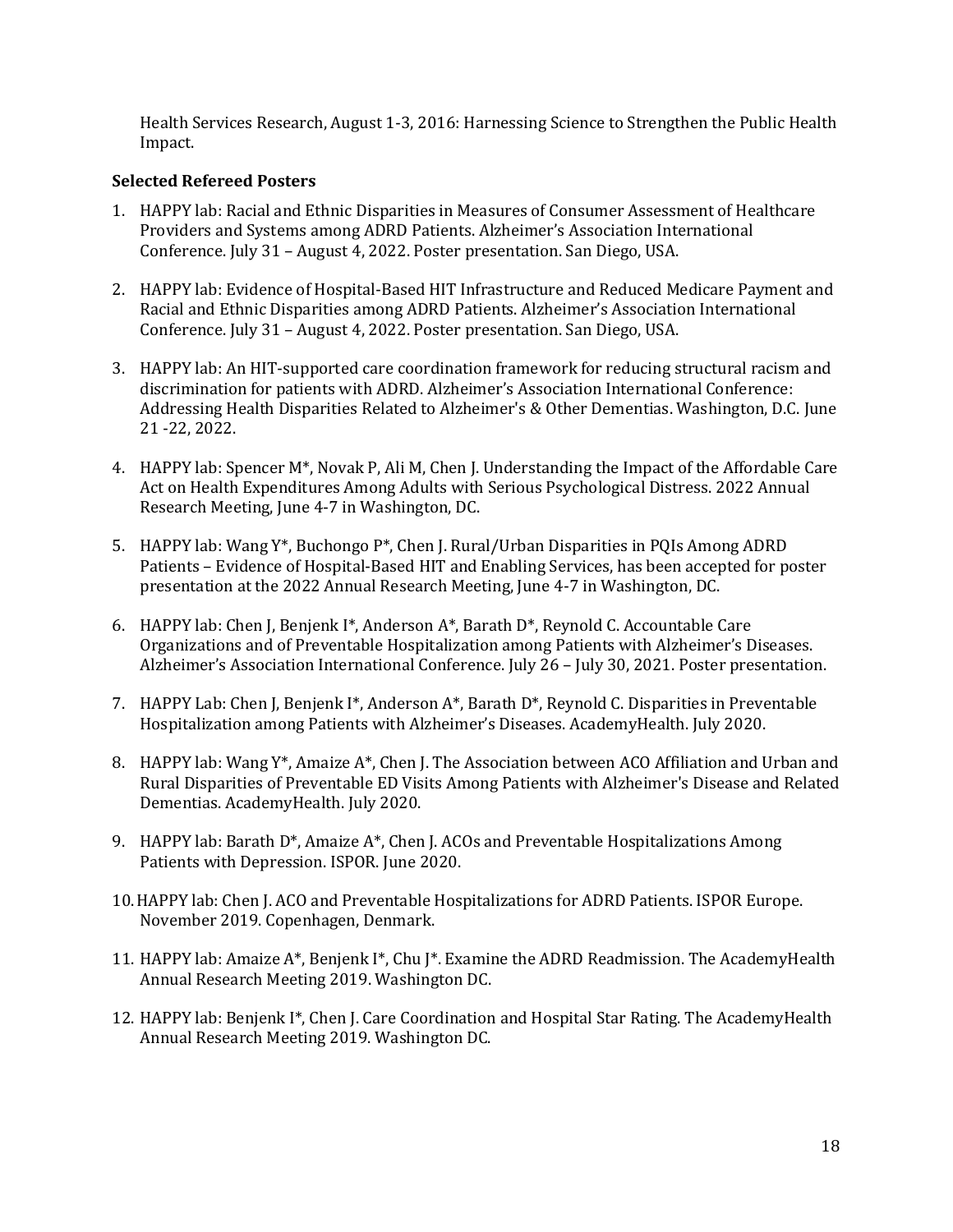- 13. HAPPY lab: Novak  $P^*$ , Chen J. Prescription Drug Expenditures among People Aged 18 64 with Diabetes by Serious Psychological Distress Status, 2012 -2016. Annual Conference of the American Society of Health Economists 2019. Washington DC.
- 14. HAPPY lab: Benjenk I\*, Chen J. The Impact of Hospital-Based Care Coordination Strategies on Hospital Overall (Star) Ratings. 2019 Public Health Research @ Maryland.
- 15. Mallow P, Chen J, et al. Incremental Direct Healthcare Expenditures of Valvular Heart Disease in the United States. International Society for Pharmacoeconomics and Outcomes Research Annual International Meeting. May 18-22, 2019, New Orleans, LA.
- 16. HAPPY lab: Novak P\*, Chen J. Racial and Ethnic Differences in Number of Opioid Scripts Filled among People with and without Serious Psychological Distress, 2015. The AcademyHealth Annual Research Meeting 2018. June 24-26, 2018, Seattle, WA.
- 17. HAPPY lab: Barath D\*, Franzini L, Chen J, et al. [Health Matters: Where do Mid-Shore Residents](http://publichealthresearch.umd.edu/poster/view/3043)  [Go For Care?](http://publichealthresearch.umd.edu/poster/view/3043) 2018 Public Health Research, School of Public Health.
	- 1st Place of Student Poster
- 18. HAPPY lab: Novak P\*, Chen J. Hospital Care Coordination to Connect to Behavioral Health Service. 2018 Public Health Research, School of Public Health.
	- Honorable Mention
- 19. HAPPY lab: Barath D\*, Chen J. Preventing Suicidal Ideation and Intentional Self-Inflicted Injuries among People with Substance Abuse Disorders -- Roles of Local Health Departments in Maryland. Annual Conference of the American Society of Health Economists. 2018 Atlanta, GA.
- 20. HAPPY lab: Anderson A\*, Chen J. Exploring National Trends of Patient and Family Centered Care among US Children. Annual Conference of the American Society of Health Economists. 2018 Atlanta, GA.
- 21. HAPPY lab: Chen J. Public Health System Delivered Mental Health Preventive Care Links to \$824 Reduction of Per Capita Healthcare Costs Annually. Annual Conference of the American Society of Health Economists. 2018 Atlanta, GA.
- 22. HAPPY lab: Novak P\*, Chen J. Trends of the Use of Behavioral Health Care. Annual Conference of the American Society of Health Economists. 2018 Atlanta, GA.
- 23. HAPPY lab: Benjenk I\*, Chen J. Variation of Follow-Up Rate after Psychiatric Hospitalization by Hospital Characteristics and Social Determinants of Health. National Institute of Mental Health (NIMH) Mental Health Services Research Conference, August 1-2, 2018.
- 24. HAPPY lab: Barath D<sup>\*</sup>, Chen J. Integrating Local Health Departments to Reduce Suicidal Ideation and Intentional Self-Inflicted Injuries among People with Substance Use Disorders. National Institute of Mental Health (NIMH) Mental Health Services Research Conference, August 1-2, 2018.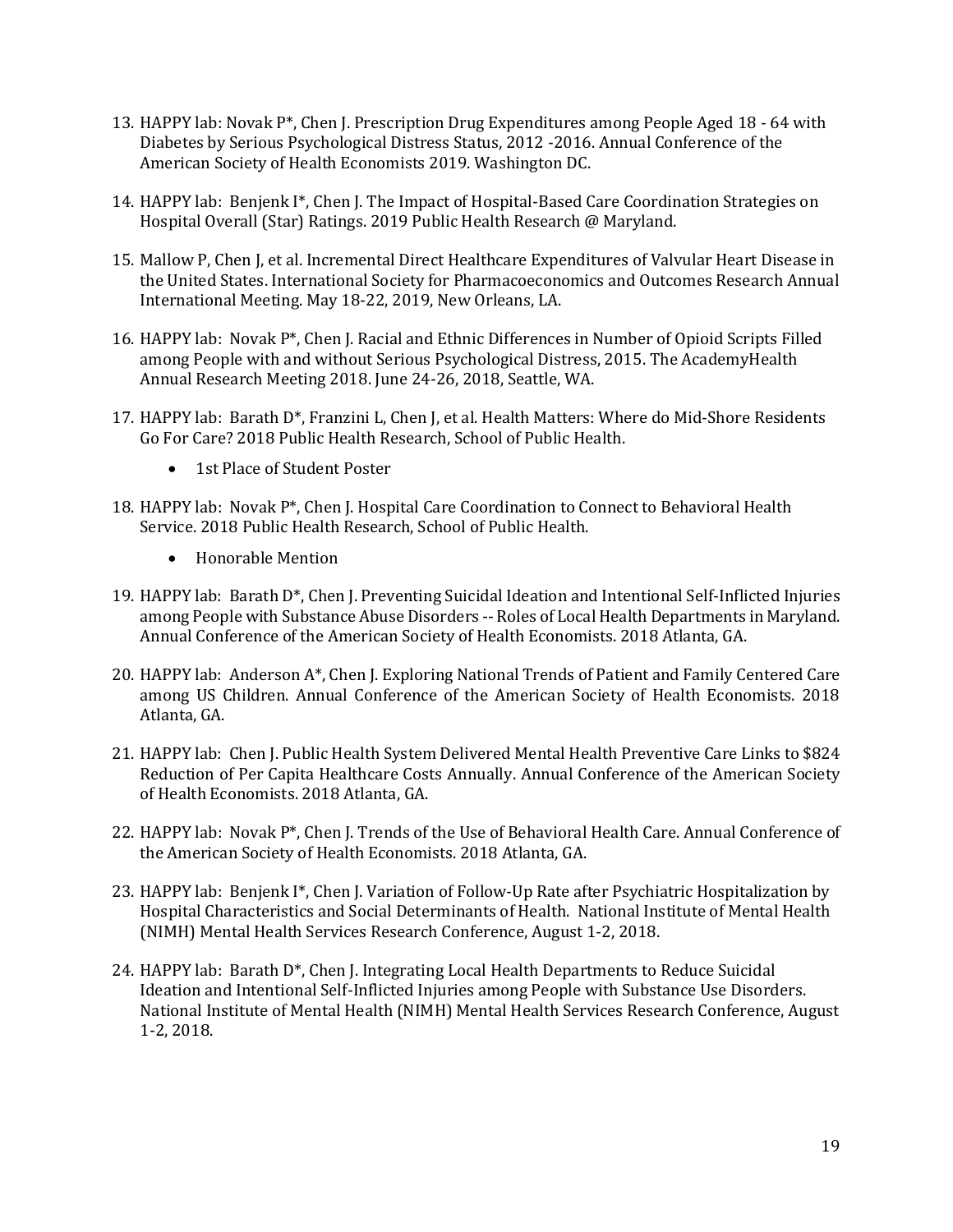## **[Grant Review Activities](http://cv.hms.harvard.edu/index.php?page=grant)**

| 2018-2022        | Standing member of Healthcare System and Value Research (HSVR) study<br>section at the Agency for Health Research and Quality (AHRQ)                                                                             |
|------------------|------------------------------------------------------------------------------------------------------------------------------------------------------------------------------------------------------------------|
| 2022             | Health Research Board, Emerging Investigator Awards for Health (EIA)                                                                                                                                             |
| September 2021   | NIH Health Services: Quality and Effectiveness study section (formerly HSOD)                                                                                                                                     |
| <b>July 2021</b> | The National Institute on Minority Health and Health Disparities Special<br>Emphasis Panel on Centers for Multiple Chronic Diseases Associated with<br>Health Disparities: Prevention, Treatment, and Management |
| 2021             | NIH Director's New Innovator Award Program (DP2)                                                                                                                                                                 |
| 2020             | Pragmatic and Implementation Studies for the Management of Pain to Reduce<br>Opioid Prescribing (PRISM) at National Center for Complementary and<br><b>Integrative Health</b>                                    |
| 2020             | The University of Maryland, Baltimore's (UMB), Institute for Clinical and<br>Translational Research (ICTR) Accelerated Translational Incubator Pilot (ATIP)<br><b>Grant Program</b>                              |
| 2020             | The Dutch Research Council, NWA-ORC                                                                                                                                                                              |
| 2019             | NIH Special Emphasis Panel (SEP) on Leveraging Health Information<br>Technology to Address Minority Health Issues and Health Disparities (R01)                                                                   |
| 2018-2019        | NIH Director's New Innovator Award Program                                                                                                                                                                       |
| 2018             | NIH Health Disparities and Equity Promotion (HDEP) study section                                                                                                                                                 |
| 2018             | NIH Health Services Research on Minority Health and Health Disparities Special<br>Emphasis Panel/Scientific Review Group.                                                                                        |
| 2017             | NIH Dissemination and Implementation Research in Health (DIRH) Study<br>Section                                                                                                                                  |
| 2017             | Special Emphasis Panel for CDC: DP17-005, SIP17-003                                                                                                                                                              |
| 2017             | Scientific review panel for the Systems for Action national research program,<br>the Robert Wood Johnson Foundation.                                                                                             |
| 2017             | NIH Health Services Research on Minority Health and Health Disparities Special<br>Emphasis Panel/Scientific Review Group2017/10 ZRG1 PSE-A (50).                                                                 |
| 2017             | Healthcare System and Value Research (HSVR) study section at the Agency for<br>Health Research and Quality (AHRQ)                                                                                                |

## **Editorial Board Member**

| 2021 - present | American Journal of Geriatric Psychiatry         |
|----------------|--------------------------------------------------|
| 2018 - present | Journal of Hospital Management and Health Policy |

## **Reviewing Activities for 34 Peer-Reviewed Journals**

American Journal of Managed Care, American Journal of Geriatric Psychiatry, American Journal of Public Health, American Journal of Preventive Medicine, Annals of Internal Medicine, Archives of General Psychiatry, Alzheimer's & Dementia, Journal of Substance Abuse Treatment, The Lancet,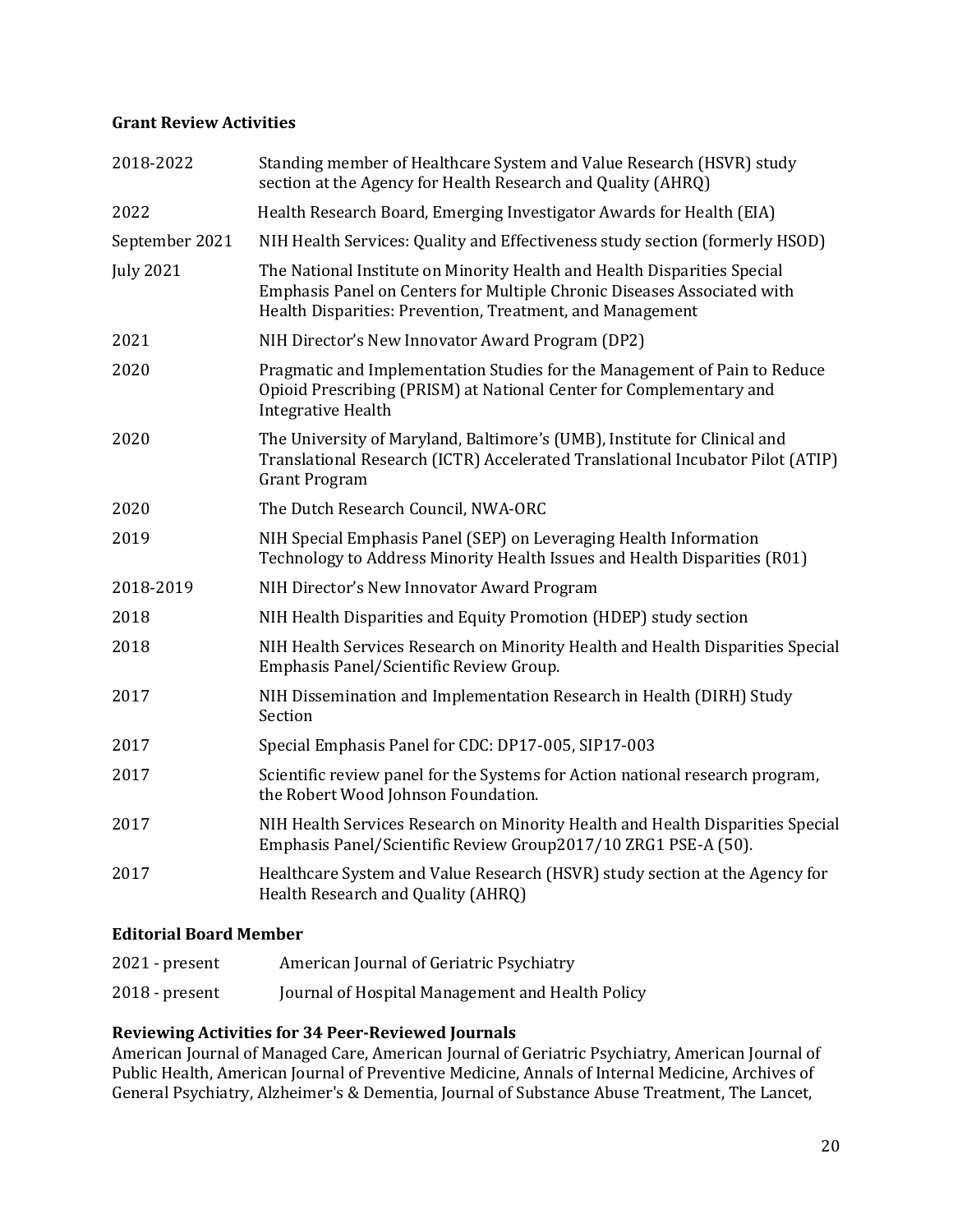The Milbank Quarterly, JAMA, NEJM, The Journal of the American Medical Association, BMC Health Services Research, BMC Public Health, Journal of Nervous and Mental Disease, Preventing Chronic Disease, Emergency Medicine and Health Care, Medical Care, Drug and Alcohol Review, Journal of Immigrant and Minority Health, Journal of Health Care for the Poor and Underserved, Journal of Healthcare Management, Health Affairs, Health Policy, Health Services Research, Psychiatric Services, Social Science & Medicine, Journal of Behavioral Health Services & Research

#### *Scientific Committee Member/Conference Abstract Review Committee Member*

| 2022          | Alzheimer's Association International Conference                                                                     |
|---------------|----------------------------------------------------------------------------------------------------------------------|
| 2016-present  | American Public Health Association - Mental Health Section                                                           |
| 2014- present | American Public Health Association - Medical Care Section                                                            |
| 2016, 2019    | AcademyHealth Annual Research Meeting - Payment and Delivery Systems<br><b>Innovations Section</b>                   |
| 2013- present | AcademyHealth Annual Research Meeting                                                                                |
| 2013- present | International Society of Pharmacoeconomics and Outcomes Annual<br>European conferences, and Asia-Pacific Conferences |
| 2011- present | International Society of Pharmacoeconomics and Outcomes Annual<br>International conferences                          |
| 2009- present | <b>International Health Economics Association</b>                                                                    |
| 2010, 2012    | American Society of Health Economists                                                                                |

## *Advisory Committee*

| 2019                            | Academy Health Public Health Systems Research Interest Group Strategic<br>Planning |  |
|---------------------------------|------------------------------------------------------------------------------------|--|
| 2017 - 2019                     | Academy Health Public Health Systems Research Interest Group Advisory<br>Committee |  |
| <b>Selected campus services</b> |                                                                                    |  |
| 2020, 2021                      | SPH APT committee                                                                  |  |
| $2019 - 2021$                   | <b>SPH Awards committee</b>                                                        |  |
| 2021                            | <b>UMD Provost Search Committee</b>                                                |  |
| 2021 - 2024                     | <b>UMD</b> Senate                                                                  |  |
| 2019 - 2021                     | The Selection Committee for the Endowed Awards, UMD                                |  |

- 
- 2021 Search Committee for Assistant Professor
- 2020 Chair of the PHD advising committee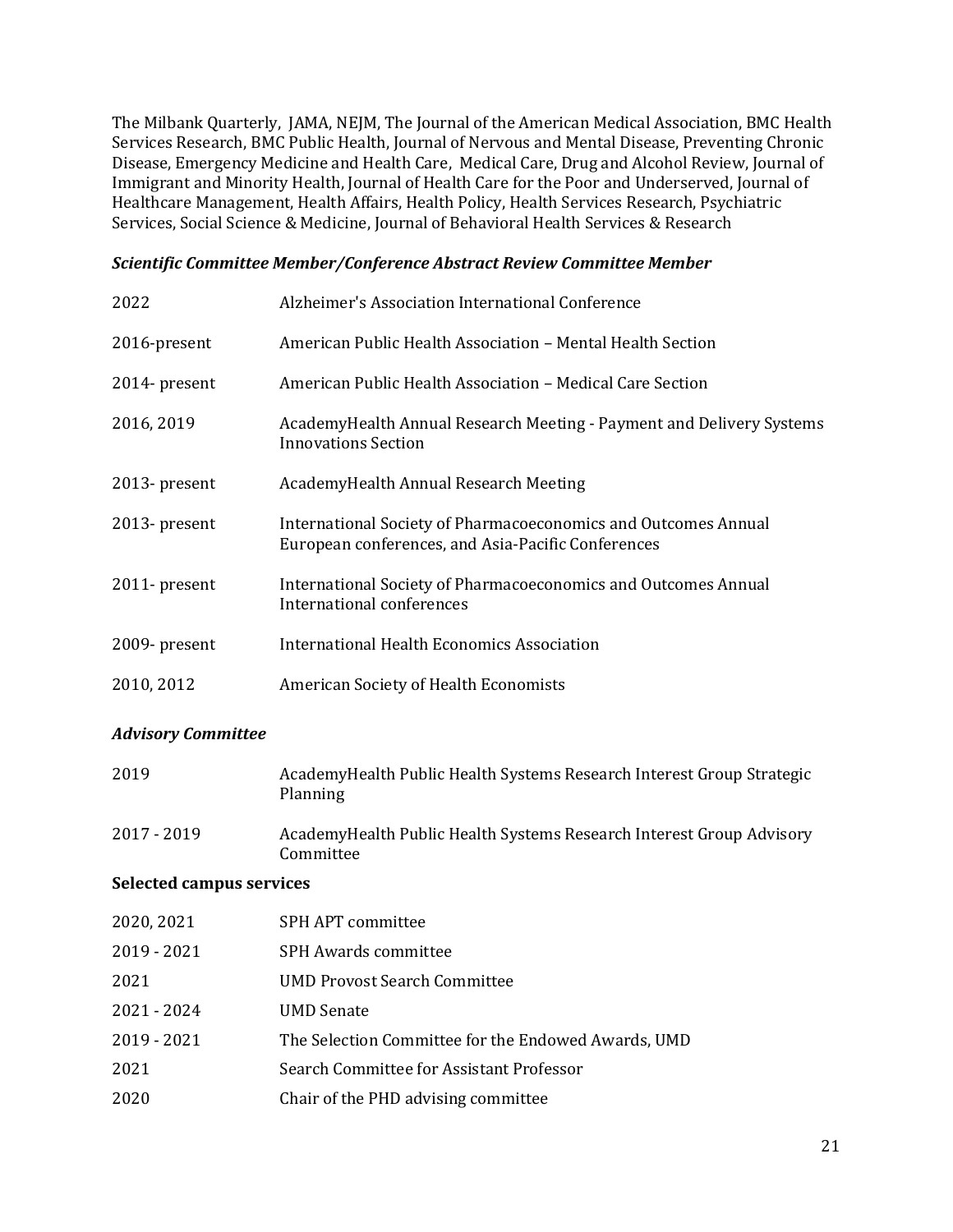| 2020                                 | Search Committee for Assistant Professor                                                                                                                                                                                                         |
|--------------------------------------|--------------------------------------------------------------------------------------------------------------------------------------------------------------------------------------------------------------------------------------------------|
| 2020                                 | Committee member: Chair review committee                                                                                                                                                                                                         |
| 2019                                 | Chair of the Department APT committee                                                                                                                                                                                                            |
| 2019                                 | Committee member: Three-year Review of Progress Committee                                                                                                                                                                                        |
| 2019                                 | Committee member: Promotion committee for Professional Track Faculty                                                                                                                                                                             |
| $2018 - 2021$                        | Chair of the Department Awards committee                                                                                                                                                                                                         |
| 2017 - present                       | PhD Student Admission Committee                                                                                                                                                                                                                  |
| 2017                                 | Chair of the Three-year Review of Progress Committee                                                                                                                                                                                             |
| $2015$ - present                     | Merit review committee                                                                                                                                                                                                                           |
| $2016 - 2017$                        | Chair of the Search Committee for Business Coordinator                                                                                                                                                                                           |
| $2016 - 2017$                        | Chair of the Search Committee for Assistant Professor                                                                                                                                                                                            |
| $2016 - 2017$                        | Department APT Committee                                                                                                                                                                                                                         |
| $2015 - 2016$                        | Search Committee for Assistant/Associate Professor                                                                                                                                                                                               |
| $2015 - 2016$                        | SPH Diversity Council Committee                                                                                                                                                                                                                  |
| 2014 - 2015                          | Search Committee for Assistant Professor                                                                                                                                                                                                         |
| 2014                                 | Search Committee for Department Chair                                                                                                                                                                                                            |
| 2014                                 | Search Committee for Assistant Professor                                                                                                                                                                                                         |
| 2012 - 2016                          | <b>SPH Research Committee</b>                                                                                                                                                                                                                    |
| <b>Community &amp; Other Service</b> |                                                                                                                                                                                                                                                  |
| 2019                                 | Funding reviewer for King Abdullah International Medical Research Center<br>(KAIMRC), Saudi Arabia                                                                                                                                               |
| $2016 - 2018$                        | Provided technical assistance to the project of Mobile Integrated Healthcare,<br>Prince George's County Fire/EMS Department                                                                                                                      |
| $2016$ - present                     | Prince George's County Health Behavioral Health Division, Advisory<br>committee                                                                                                                                                                  |
| $2013 - 2018$                        | Comparative Effectiveness Research/Patient Centered Outcome Research<br>(CER/PCOR) research group across two campuses: University of Maryland,<br>Baltimore and University of Maryland, College Park                                             |
|                                      | Role: Delegate of College Park Campus; participate in research collaboration<br>bi-weekly meetings, community advisory meetings; assist with the across-<br>campus communication, and PCOR Collaboration Meeting with UMB Faculty<br>at UMCP-SPH |
| 2013 - 2017                          | Project: Prince George's County Health Enterprise Zone Capitol Heights<br>20743: Primary Care - Public Health Integrated Services Model                                                                                                          |

# **Main Courses Taught**

HLSA711 Health Economics and Analysis

HLSA712 Advanced Health Economics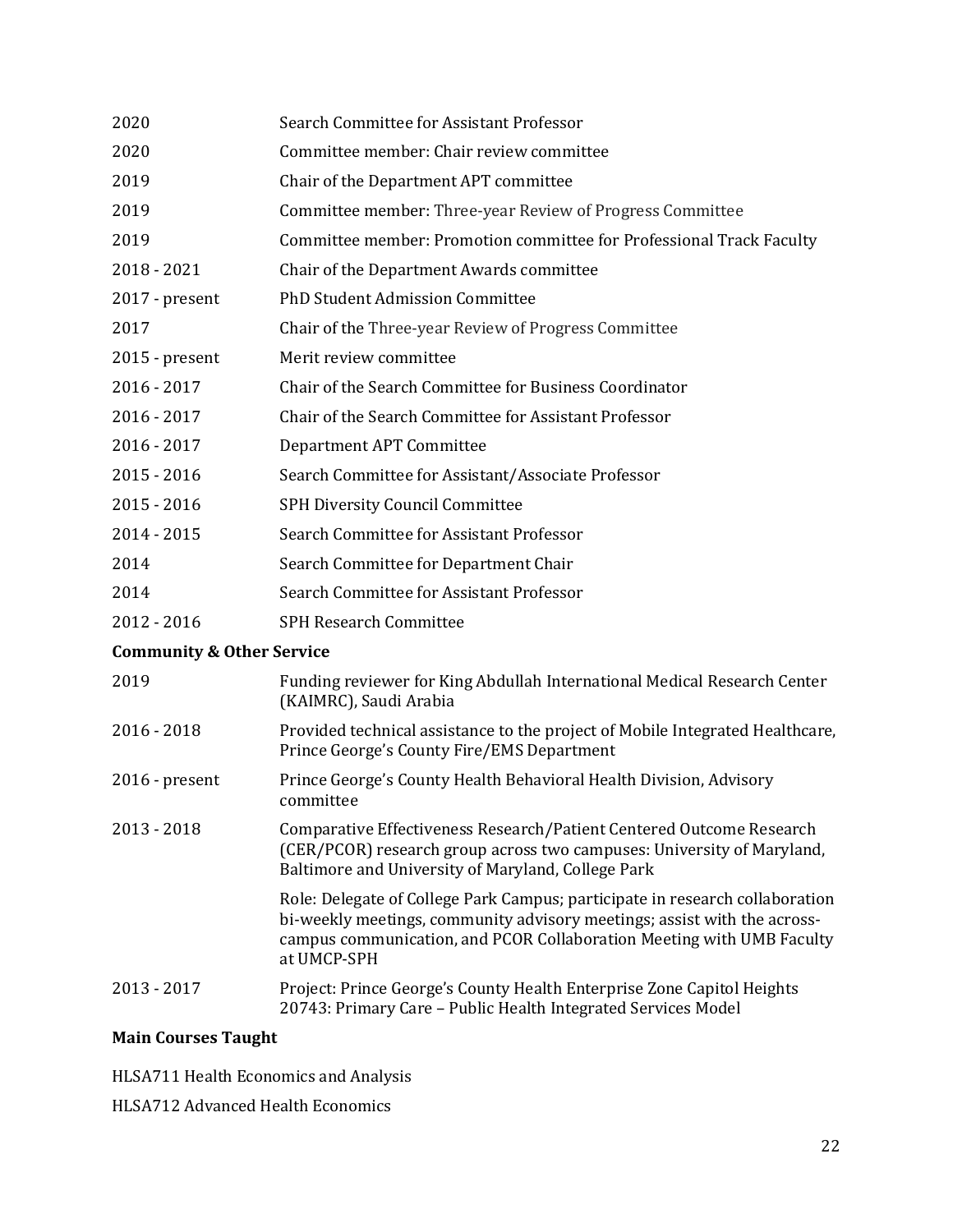# **Advising**

| <b>Undergraduate Student</b>                                                                                                     |                                                                                                                                                                                                                                                                                 |  |
|----------------------------------------------------------------------------------------------------------------------------------|---------------------------------------------------------------------------------------------------------------------------------------------------------------------------------------------------------------------------------------------------------------------------------|--|
| Kingston, Linette<br>B.S. Health Science &<br>Analytics<br>Minor in International<br>Development &<br><b>Conflict Management</b> | 2022<br>Thesis: Excess mortality during COVID-19<br>My role: Thesis review member                                                                                                                                                                                               |  |
| Saines, Matilda<br>Department of Public<br>Science, SPH, UMD                                                                     | McNair Scholars Program 2017 Summer Research Institute<br>Project: Mental Health Care System. A Literature Review with<br>Quantitative Analysis Component<br>My role: Advisor of the project                                                                                    |  |
| Suaib, Dani<br><b>Department of Family</b><br>Science, SPH, UMD                                                                  | McNair Scholars Program 2016 Summer Research Institute<br>Project: Affordable Care Act's (ACA) Dependent Coverage Expansion<br>and Healthcare Access between Foreign Born Asians and American<br><b>Born Asians</b><br>My role: Advisor of the project                          |  |
| Singleton, Shakia<br>Department of Family<br>Science, SPH, UMD                                                                   | McNair Scholars Program 2016 Summer Research Institute<br>Project: Impact of ACA's Dependent Coverage Expansion on Racial and<br>Ethnic Disparities of Healthcare Access And Utilization for Low Income<br>African American Women Aged 19-25<br>My role: Advisor of the project |  |
| Chabus, Amber<br><b>School of Public</b><br>Health. UMD                                                                          | 2015-2016<br>Federal Work-Study Work Scholar<br>Worked on Project LHD, PCMH, etc.<br><b>My role: Faculty Mentor</b>                                                                                                                                                             |  |
| Francois, Jahan                                                                                                                  | McNair Scholars Program 2015 Summer Research Institute                                                                                                                                                                                                                          |  |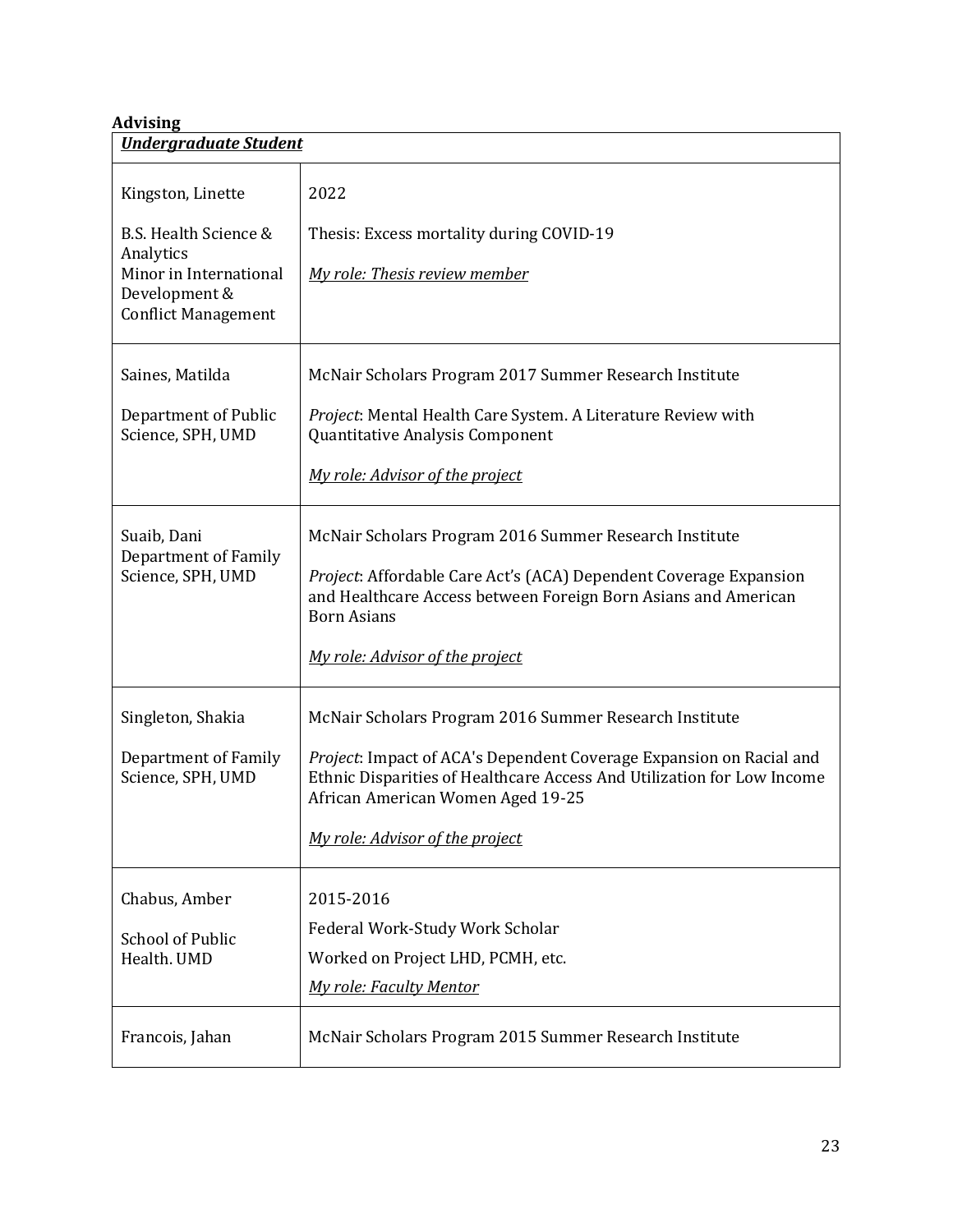| Department of        | Project: Effect of Affordable Care Act's Dependents' Coverage              |
|----------------------|----------------------------------------------------------------------------|
| Government and       | Expansion on Health Insurance Coverage among African American              |
| Politics, UMD        | <b>Young Adults</b>                                                        |
|                      |                                                                            |
|                      | My role: Advisor of the project                                            |
|                      |                                                                            |
| McCarmmon, Nandi     | McNair Scholars Program 2015 Summer Research Institute                     |
|                      |                                                                            |
| Department of Family | <i>Project</i> : Health Care Access among African American Immigrants with |
| Science, SPH, UMD    | Co-Occurring Mental and Physical Illness                                   |
|                      |                                                                            |
|                      | My role: Advisor of the project                                            |
|                      |                                                                            |

| <b>Master's Student</b>                                                          |                                                                                                                                                                                                                                                                                                                                                                                                                                                                          |
|----------------------------------------------------------------------------------|--------------------------------------------------------------------------------------------------------------------------------------------------------------------------------------------------------------------------------------------------------------------------------------------------------------------------------------------------------------------------------------------------------------------------------------------------------------------------|
| Platte, Ellie                                                                    | Graduated in December 2013                                                                                                                                                                                                                                                                                                                                                                                                                                               |
| <b>MHA Student</b><br><b>Health Services</b><br>Administration                   | Capstone Project: Holy Cross Hospital Next Day Clinic<br>Sponsor: Holy Cross Hospital<br>Internship Project: Research assistance on projects of policy analysis<br>Sponsor: National Association of Community Health Centers<br>My role: Advisor and Chair of the Capstone Project and the Internship                                                                                                                                                                    |
| Li, Selene<br><b>MHA Student</b><br><b>Health Services</b><br>Administration     | Graduated in May 2014<br>Capstone Project: Patient Centered Care and Health Care Expenditures<br>Sponsor: Agency for Healthcare Research & Quality, DHHS<br>My role: Advisor and Chair of the Capstone Project                                                                                                                                                                                                                                                           |
| Kwok, Veronica<br><b>MHA Student</b><br><b>Health Services</b><br>Administration | Graduated in December 2014<br>Master thesis: Substance Abuse Disorders among College Students: The<br>Role of College Major<br>Internship Project: Emergency Preparedness in the Public Health<br>Sector: Core Competencies and Knowledge for the Healthcare<br>Professional<br>Sponsor: Office of the Assistant Secretary for Preparedness & Response,<br>Office of Emergency Management, DHHS<br>My role: Advisor and Chair of the Thesis Committee and the Internship |
| Mehra, Ruhina                                                                    | Graduated in May 2015                                                                                                                                                                                                                                                                                                                                                                                                                                                    |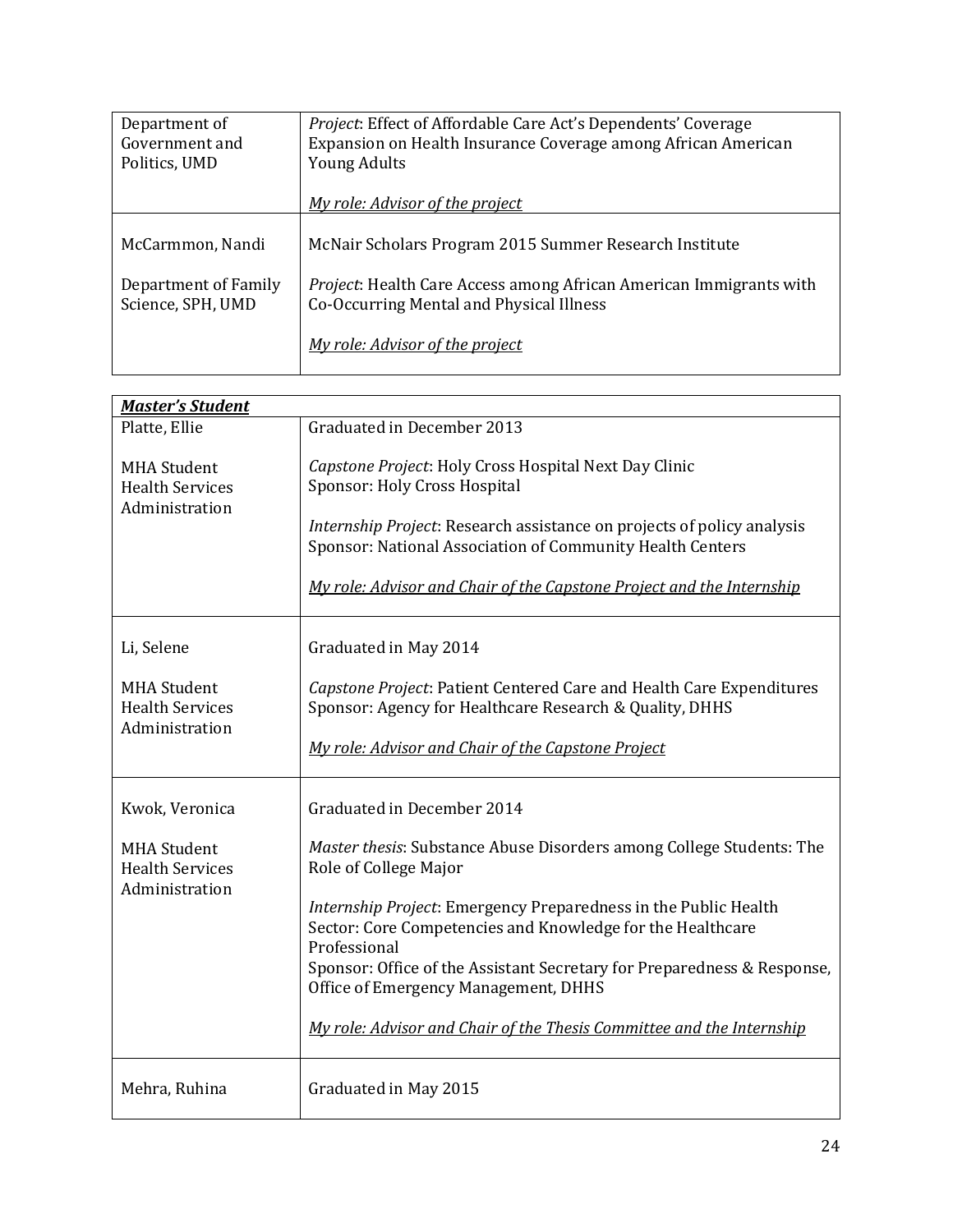| <b>MHA Student</b><br><b>Health Services</b><br>Administration | Capstone Project: Assessing The Receipt and Effectiveness of The New<br>Patient Welcome Letter at The NIH Clinical Center<br>Sponsor: National Institutes of Health Clinical Center, DHHS                                                     |
|----------------------------------------------------------------|-----------------------------------------------------------------------------------------------------------------------------------------------------------------------------------------------------------------------------------------------|
|                                                                | My role: Advisor and Chair of the Capstone Project                                                                                                                                                                                            |
| Franke, Hillary                                                | Graduated in May 2015                                                                                                                                                                                                                         |
| <b>MHA Student</b><br><b>Health Services</b><br>Administration | Internship Project: To evaluate risk communication and preparation<br>program of FDA<br>Sponsor: Risk Communication & Community Resilience Internship,<br>Food and Drug Administration, DHHS                                                  |
|                                                                | Capstone Project: Planning for Efficiency in the Materials Management<br>and Environmental Services Department of the National Institutes of<br><b>Health Clinical Center</b><br>Sponsor: National Institutes of Health Clinical Center, DHHS |
|                                                                | My role: Advisor and Chair of the Capstone Project and the Internship                                                                                                                                                                         |
| Moore, Jessica                                                 | Graduated in May 2015                                                                                                                                                                                                                         |
| <b>MHA Student</b><br><b>Health Services</b><br>Administration | Internship Project: Arrhythmia Device Service Line Expansion<br>Sponsor: The Johns Hopkins Hospital, Electrophysiology Unit                                                                                                                   |
|                                                                | Capstone Project: Physician and Staff Productivity - Interventional<br>Cardiology at The Johns Hopkins Hospital<br>Sponsor: Johns Hopkins Hospital                                                                                            |
|                                                                | My role: Advisor and Chair of the Capstone Project and the Internship                                                                                                                                                                         |
| Mbonu, Kate                                                    | Graduated in December 2015                                                                                                                                                                                                                    |
| <b>MHA Student</b><br><b>Health Services</b><br>Administration | Internship Project: Service Improvement Projects in Materials<br>Management and Environmental Services Department of NIH Clinical<br>Center                                                                                                   |
|                                                                | Capstone Project: Hospital Acquired Infection and Disposable Privacy<br><b>Cubicle Curtains</b>                                                                                                                                               |
|                                                                | My role: Advisor and Chair of the Capstone Project and the Internship                                                                                                                                                                         |
| Greenbauer, Jessica<br><b>MHA Student</b>                      | Graduated in May, 2016                                                                                                                                                                                                                        |
|                                                                |                                                                                                                                                                                                                                               |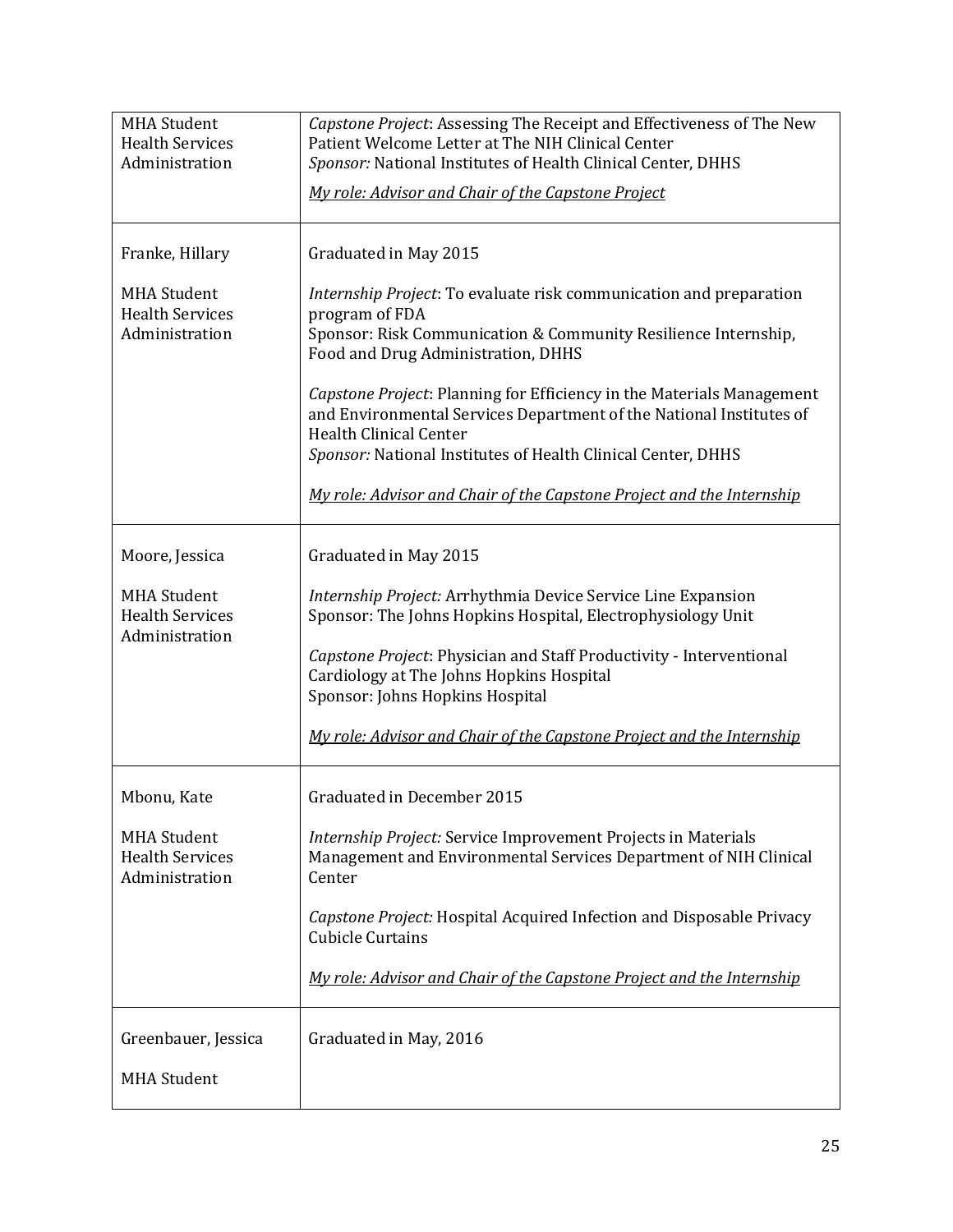| <b>Health Services</b><br>Administration                                            | Internship Project: Development of Emergency Management Plan at<br>National Institutes of Health Clinical Center and the Materials<br>Management and Environmental Services Department<br>Capstone Project: Implementation and Evaluation of Patient<br>Appointment Scheduling System at the NIH Clinical Center<br>My role: Advisor and Chair of the Capstone Project and the Internship |
|-------------------------------------------------------------------------------------|-------------------------------------------------------------------------------------------------------------------------------------------------------------------------------------------------------------------------------------------------------------------------------------------------------------------------------------------------------------------------------------------|
| Macon, Maya<br><b>MHA Student</b>                                                   | Graduated in May 2016<br>Internship Project: Just in Case, We Must Replace --- Legislation<br>Preparation<br>Sponsor: The American Hospital Association Federal Relations group<br>My role: Chair of the Internship                                                                                                                                                                       |
| Kaotira, Pavarisa<br><b>MHA Student</b><br><b>Health Services</b><br>Administration | Graduated in May, 2016<br>Capstone Project: Discharge Process Improvement Project at Laurel<br>Regional Hospital to Reduce Readmission Rate<br>My role: Advisor and Chair of the Capstone Project                                                                                                                                                                                         |
| Diallo, Marliatou<br><b>MHA Student</b>                                             | Graduated in May, 2017<br>Capstone Project: The Impact of the Maryland Global Budget on the<br>Business Operations of the Perioperative Services Unit at Holy Cross<br>Hospital<br>My role: Advisor and Chair of the Capstone Project                                                                                                                                                     |
| Nnaji, Maria<br><b>MHA Student</b>                                                  | Graduated in May, 2017<br>Capstone Project: Improving Patient-Centered Care in Home Healthcare<br>in the Washington DC area<br>My role: Advisor and Chair of the Capstone Project                                                                                                                                                                                                         |
| Robertson, Maresha<br><b>MPH Student</b>                                            | Graduated in December, 2018<br>Capstone Project: State Civil Service and Public Health: Best Practices<br>for Employee Engagement in State Health Agencies<br>My role: Advisor                                                                                                                                                                                                            |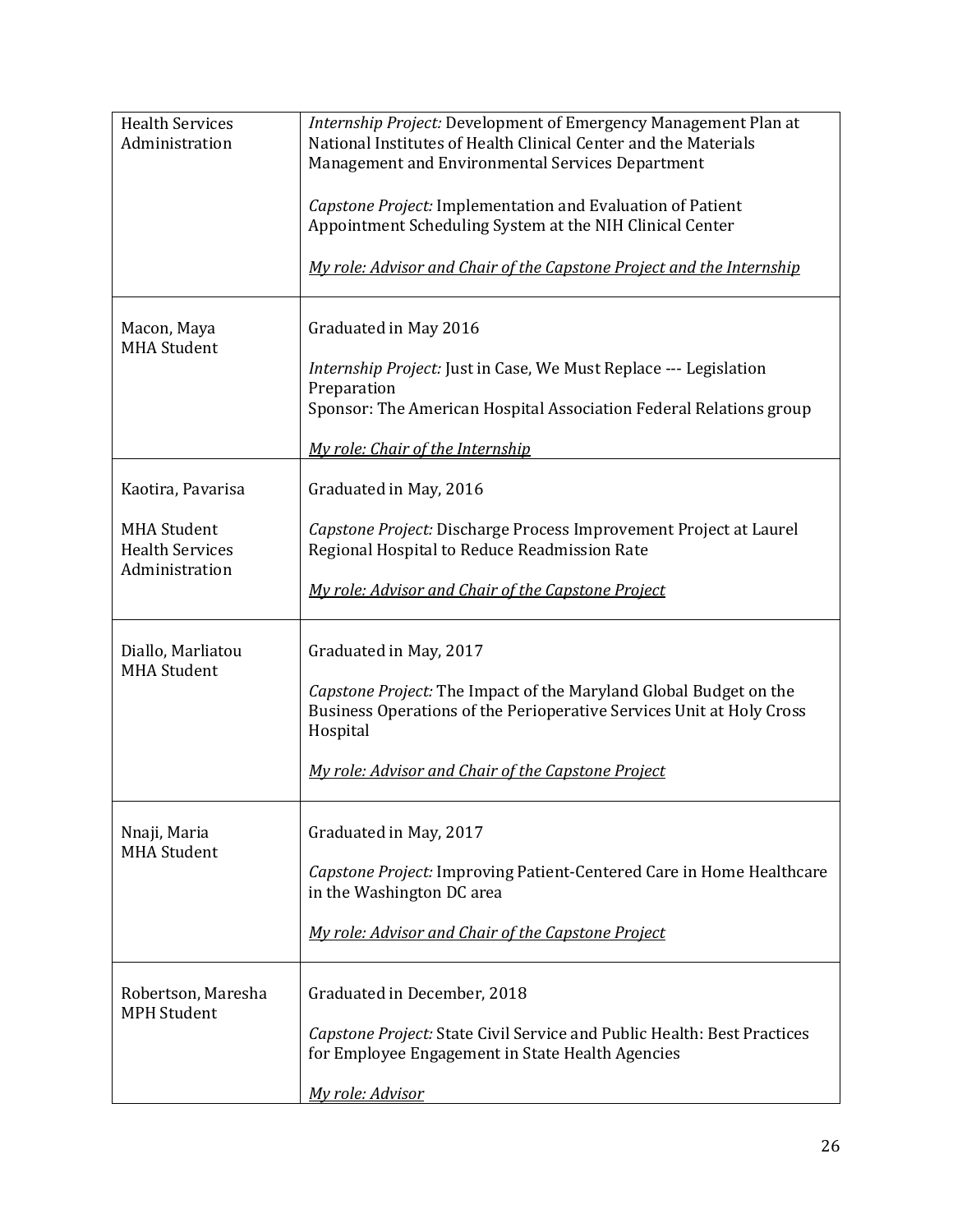| Bhalja, Japan<br><b>MHA Student</b>    | Graduated in May, 2018<br>Capstone Project: The Impact of Maryland Prescription Drug<br>Monitoring Program on Opioid Epidemic and Drug Overdose<br>My role: Advisor                                |
|----------------------------------------|----------------------------------------------------------------------------------------------------------------------------------------------------------------------------------------------------|
| Linman, Shawn<br><b>MPH Student</b>    | Graduated in May, 2018<br>Capstone Project: Case Management Associated with Reduction in<br>Spending in Elderly Adults with Complex Mental and Physical Health<br><b>Needs</b><br>My role: Advisor |
| Hollinger, Janai<br><b>MPH Student</b> | Graduated in May 2019<br>Capstone Project: Value-Based Payment and Medicare Advantage<br>My role: Advisor                                                                                          |
| Vega, Pamela<br><b>MPH Student</b>     | Graduated in May 2019<br>Capstone Project: Analyzing Access to Healthcare Services among Youth<br>in the Mid-Atlantic Region<br>My role: Advisor                                                   |
| Aldridge, Jazmin<br><b>MPH Student</b> | Graduated in May 2019<br>Capstone Project: Healthy Futures: Fight Against Gun Violence<br>My role: Advisor                                                                                         |
| Farrukh, Deena<br><b>MHA Student</b>   | Graduated in May 2020<br>Capstone Project: Mary's Center Dental: Operation's Manual<br>My role: Advisor                                                                                            |
| Carvalho, Elizabeth                    | Graduated in May 2020                                                                                                                                                                              |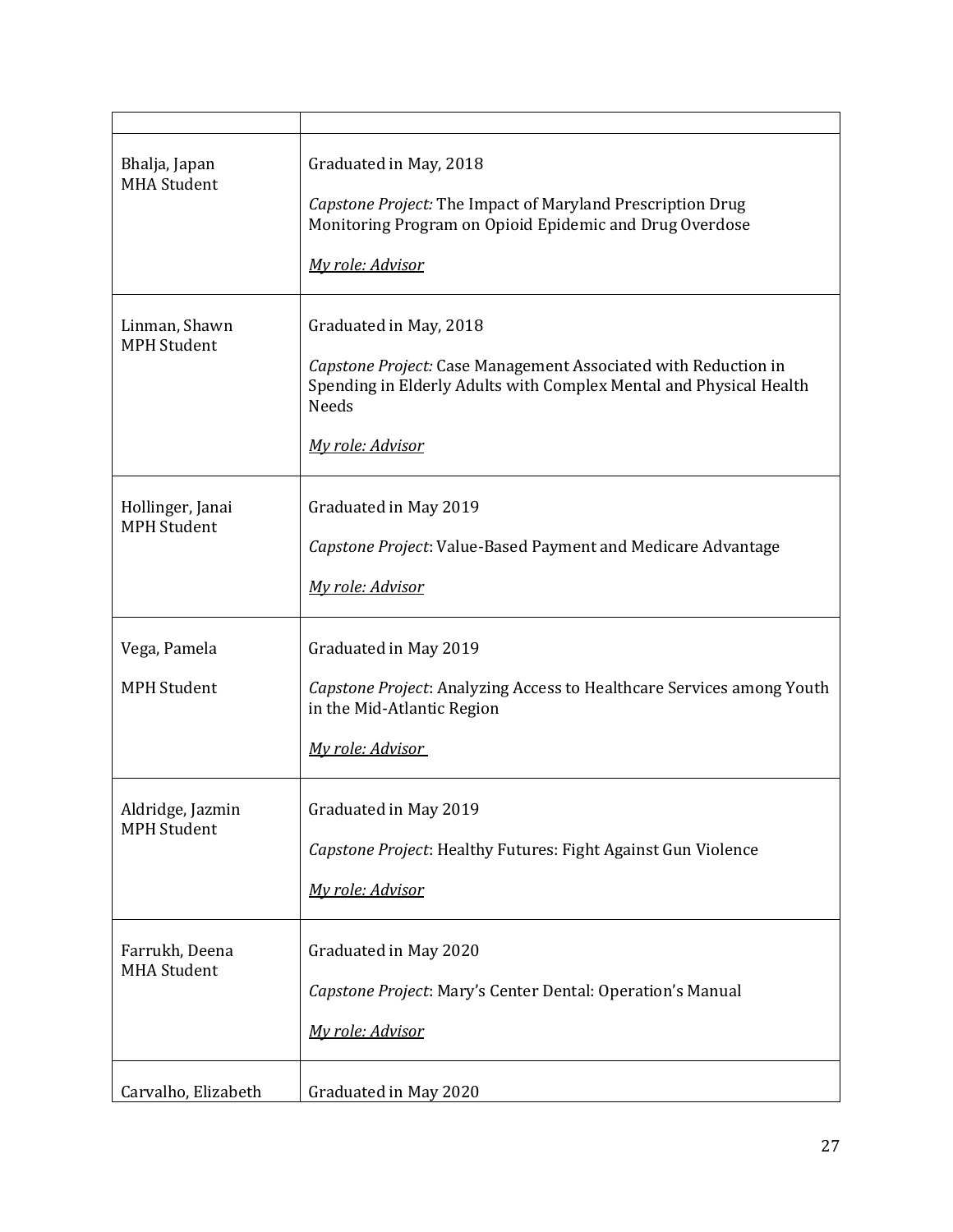| <b>MHA Student</b>                  | Capstone Project: Efforts to Increase Patient Portal Enrollment: Medstar<br>Georgetown Transplant Institute           |
|-------------------------------------|-----------------------------------------------------------------------------------------------------------------------|
|                                     | My role: Advisor                                                                                                      |
| Sierra Maldonado,<br>Isabel         | Graduated in May 2020                                                                                                 |
| <b>MHA Student</b>                  | Capstone Project: Increasing Workflow Efficiency at Mary's<br>Center's Referrals Department                           |
|                                     | My role: Advisor                                                                                                      |
| Gupta, Juhi<br><b>MHA Student</b>   | Graduated in May 2020                                                                                                 |
|                                     | Capstone Project: The Importance of Patient Satisfaction Surveys in<br>Healthcare                                     |
|                                     | My role: Advisor                                                                                                      |
| Frost, Sydney<br><b>MHA Student</b> | $2019 - 2021$<br>Thesis: Essays on Health Care satisfaction, health insurance, and cancer<br>screening among veterans |
|                                     | My role: Chair of the thesis committee                                                                                |
| Mark, Kenya                         | Graduated in May 2022                                                                                                 |
| <b>MHA</b>                          | Capstone Project: Mental Health Disparities in Black Women during<br>COVID-19                                         |
|                                     | My role: Advisor of the capstone project                                                                              |
| Godoy, Sebastian                    | Graduated in May 2022                                                                                                 |
| <b>MPH</b>                          | Capstone Project: The Mental Wellness Check In: Session 1 Analysis &<br>Recommendations                               |
|                                     | My role: Advisor                                                                                                      |
| Yonas, Mailat                       | Graduated in May 2022                                                                                                 |
| <b>MPH</b>                          | Capstone Project: Aims to Recognize and Eliminate the Stigmatization<br>of HIV in Prince George's County              |
|                                     | My role: Advisor of the capstone project                                                                              |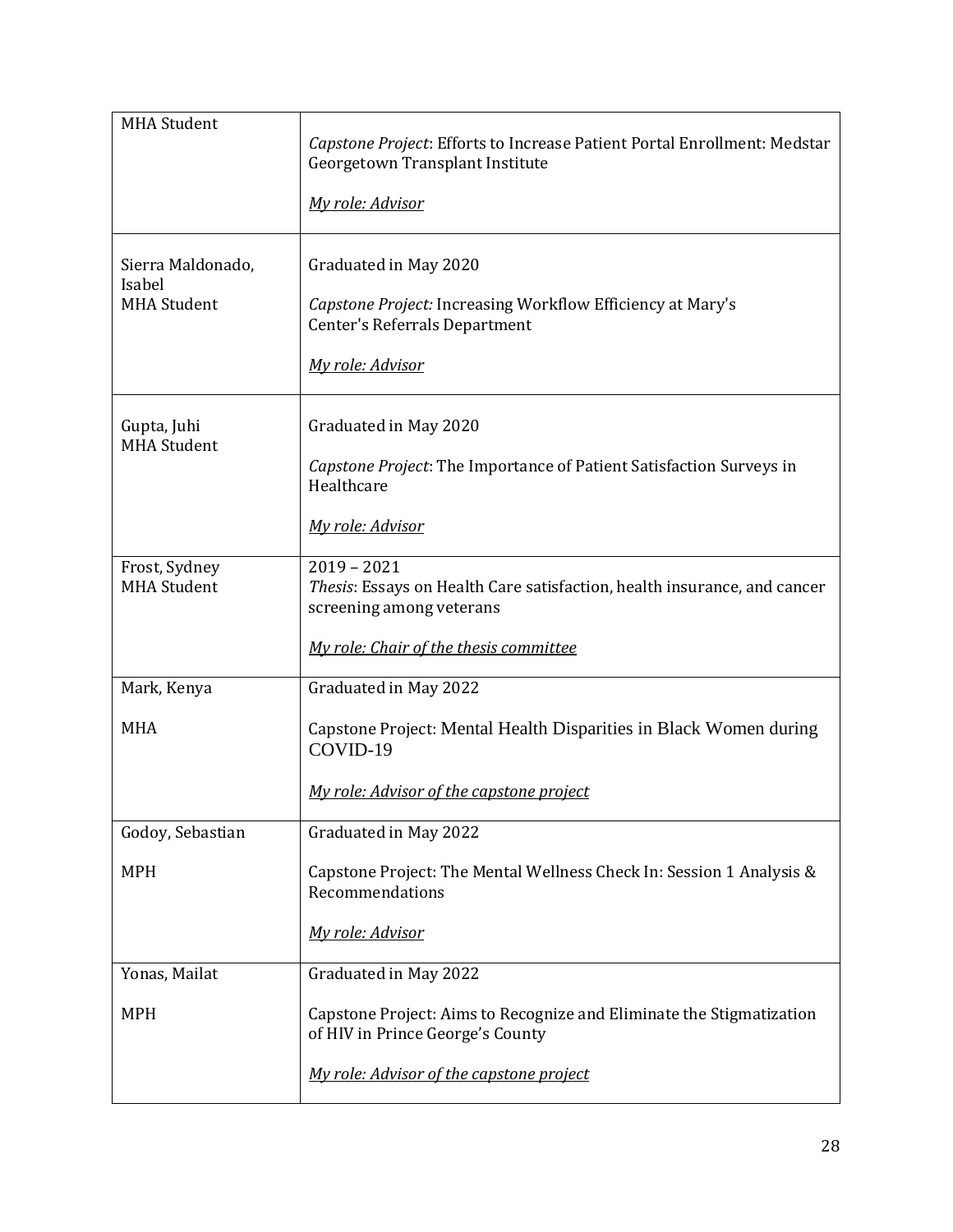| Yun, Susan<br><b>MHA Student</b>                                                                               | $2020$ – present<br>My role: Advisor                                                                                                                                                                                                                                                                               |                                                                                                                                                                                                                              |
|----------------------------------------------------------------------------------------------------------------|--------------------------------------------------------------------------------------------------------------------------------------------------------------------------------------------------------------------------------------------------------------------------------------------------------------------|------------------------------------------------------------------------------------------------------------------------------------------------------------------------------------------------------------------------------|
| <b>Other Department</b>                                                                                        |                                                                                                                                                                                                                                                                                                                    |                                                                                                                                                                                                                              |
| Bermudez, Jessica                                                                                              |                                                                                                                                                                                                                                                                                                                    | Graduated in May 2015                                                                                                                                                                                                        |
| <b>MPH Student</b><br>Department of<br>Epidemiology and<br><b>Biostatistics</b>                                |                                                                                                                                                                                                                                                                                                                    | Master Thesis: Comparative Analysis of the Effectiveness and Safety of<br>Drug-eluting Versus Bare-metal Coronary Stents among Patients<br>Registered in the Multi-Payer Claims Database<br>My role: Thesis committee member |
| Rattanawatkul,<br>Kanokphan<br><b>MPH Student</b><br>Department of<br>Epidemiology and<br><b>Biostatistics</b> | Graduated in May 2014<br>Master Thesis: Compliance with Age at Initiation of Human<br>Papillomavirus Vaccine (HPV) Series by Socioeconomic Status,<br>Race/Ethnicity, and Health Insurance Coverage among 13-17 Year-Old<br>Females Who Received at Least One HPV Vaccine Shot<br>My role: Thesis committee member |                                                                                                                                                                                                                              |
| <b>PhD</b> student                                                                                             |                                                                                                                                                                                                                                                                                                                    |                                                                                                                                                                                                                              |
| <b>Dissertation chair and</b><br><b>Advisor</b>                                                                |                                                                                                                                                                                                                                                                                                                    |                                                                                                                                                                                                                              |
| King, Christopher                                                                                              |                                                                                                                                                                                                                                                                                                                    | Graduated in May 2013                                                                                                                                                                                                        |
| PhD student<br>Department of Health Services<br>Administration                                                 |                                                                                                                                                                                                                                                                                                                    | Dissertation: Racial and Ethnic Differences in Accessing<br>Timely Cancer Screening and Treatment Services: A<br>Quantitative Analysis<br>My role: Advisor and Co-Chair of the Dissertation                                  |
| Bloodworth, Robin                                                                                              |                                                                                                                                                                                                                                                                                                                    | Graduated in May 2017                                                                                                                                                                                                        |
| PhD student<br>Department of Health Services<br>Administration                                                 |                                                                                                                                                                                                                                                                                                                    | Dissertation: Preventive care utilization and its impact on<br>preventable hospitalizations --- Implications of Medicaid cost<br>sharing, Medicaid expansion, and the Affordable Care Act for<br>vulnerable populations      |
|                                                                                                                |                                                                                                                                                                                                                                                                                                                    | Post-doc at the HAPPY Lab: May 2017 --- September 2017                                                                                                                                                                       |
|                                                                                                                |                                                                                                                                                                                                                                                                                                                    | My role: Advisor and Chair of the Dissertation                                                                                                                                                                               |
| Gaeta, Raphael                                                                                                 |                                                                                                                                                                                                                                                                                                                    | Graduated in May 2017                                                                                                                                                                                                        |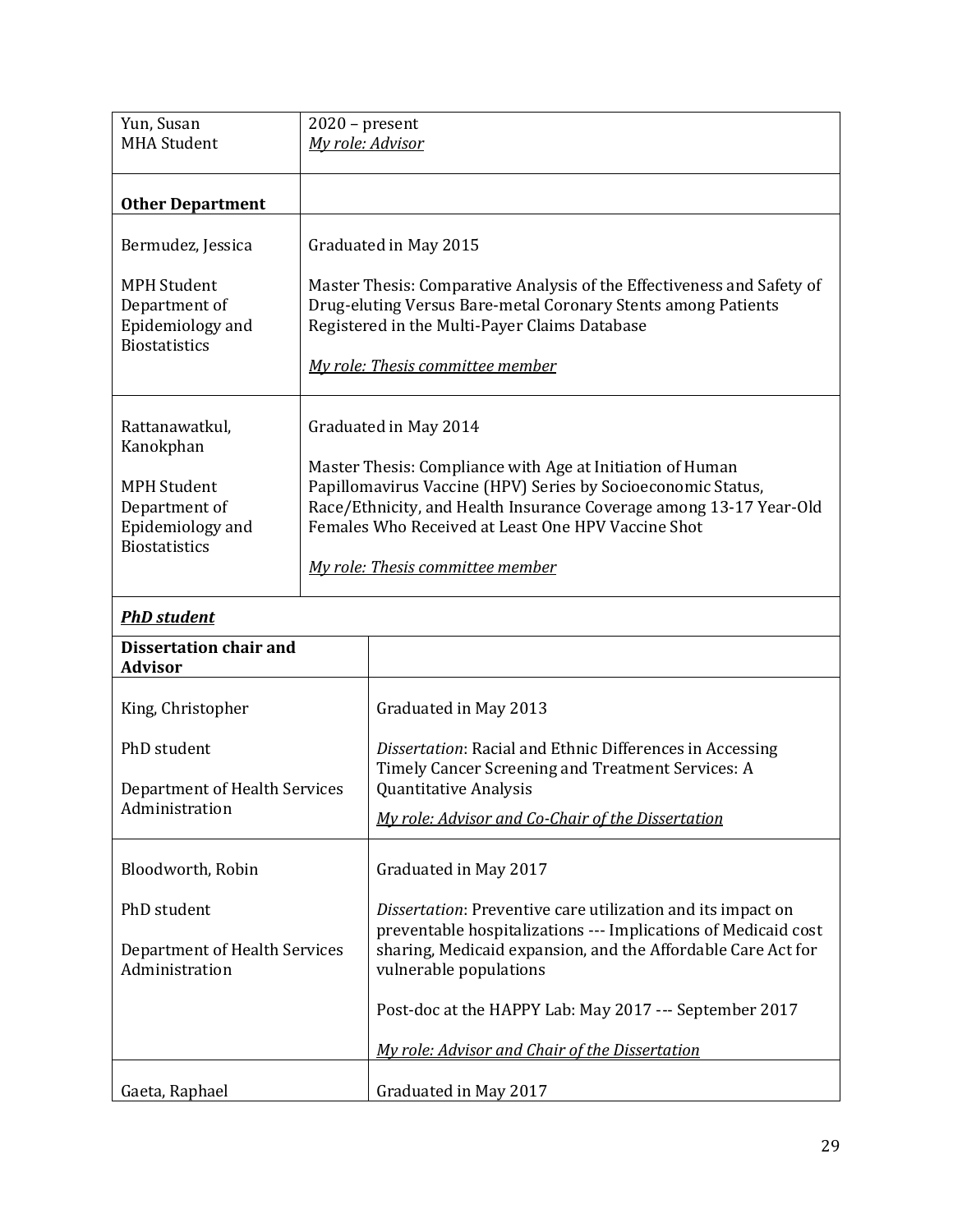| PhD student<br>Department of Health Services<br>Administration                                         | Dissertation: Community Living and Health Services<br>Utilization among the Aging Services Network Population<br><b>My Role: Co-Chair of Dissertation Committee</b>                                                                                             |
|--------------------------------------------------------------------------------------------------------|-----------------------------------------------------------------------------------------------------------------------------------------------------------------------------------------------------------------------------------------------------------------|
| Nair, Suma<br>PhD student<br>Department of Health Services<br>Administration                           | Graduate in May 2017<br>Dissertation: Advancing The Health of Underserved<br>Communities across the United States: Opportunities to<br>Improve Health Center Quality of Care and Patient Experience<br>My role: Advisor and Chair of the Dissertation           |
| Novak, Priscilla<br>PhD student<br>Department of Health Services<br>Administration<br>Williams, Kester | Graduated in May 2019<br>Dissertation: Health Policy, Care Coordination, and Racial and<br>Ethnic Disparities among U.S. Adults Aged 18-64 with Serious<br><b>Psychological Distress</b><br>My role: Advisor and Chair of the Dissertation<br>Graduated in 2020 |
| PhD student<br>Department of Health Services<br>Administration                                         | Dissertation: Assessing the Impact of the Affordable Care Act<br>on the Health of Immigrants of African Descent: Health Care<br>Access, Breast Cancer Screening, and Hypertension<br>Prevalence<br>My role: Advisor and Co-Chair of the Dissertation            |
| Barath, Deanna<br>PhD student<br>Department of Health Services<br>Administration                       | $2017$ – present<br>Dissertation: Improve Population Health through Hospital and<br><b>Community Partnership</b><br>My Role: Advisor and Chair of the Dissertation                                                                                              |
| Amaize, Aita<br>PhD student<br>Department of Health Services<br>Administration                         | $2017$ – present<br>Dissertation: Health Care Utilization among Frequent EMS<br>users --- Evidence from the Medicaid Beneficiaries in the<br>District of Columbia, US<br>My Role: Advisor and Chair of the Dissertation                                         |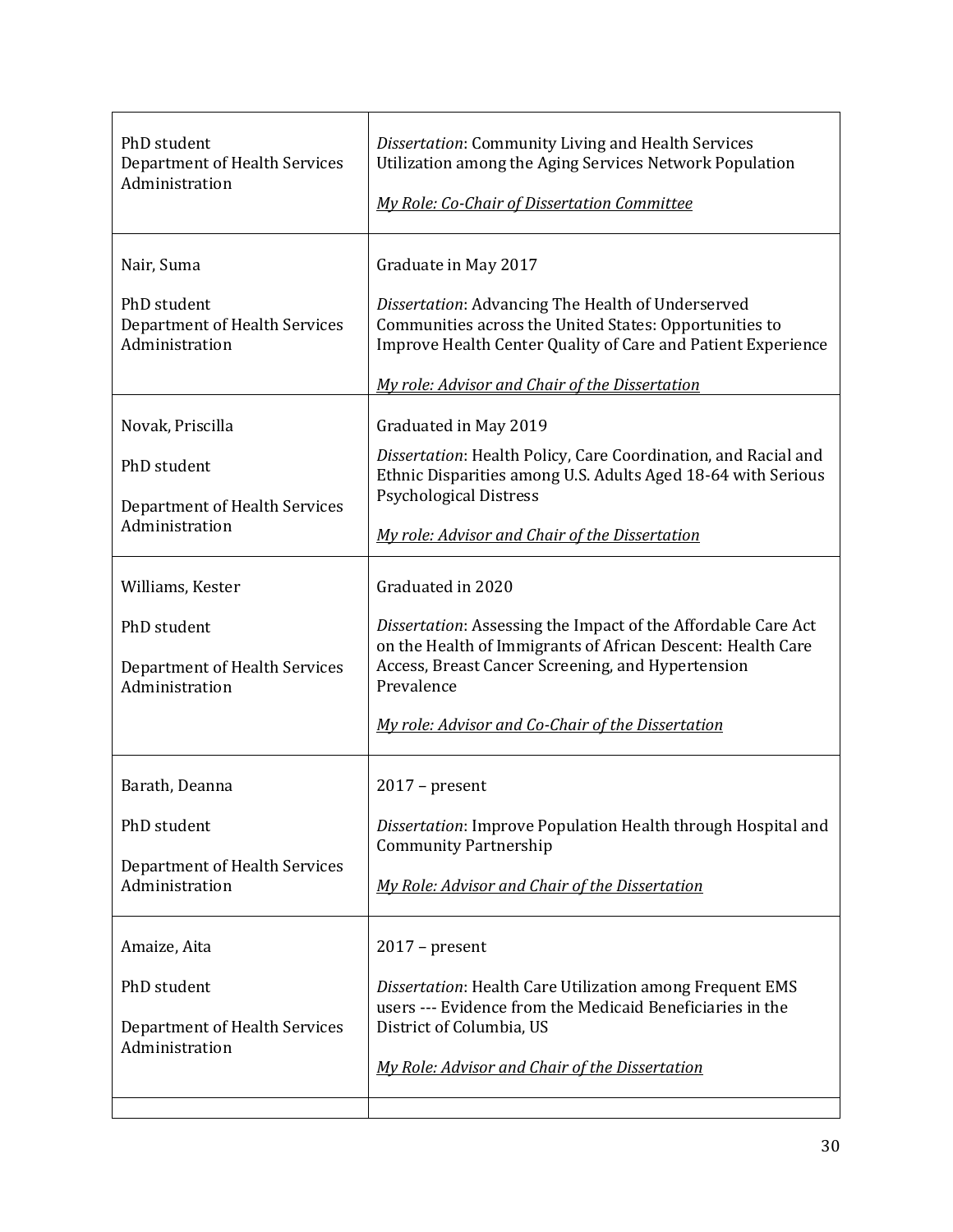| Benjenk, Ivy                                    | Graduated in 2021                                                                                                 |
|-------------------------------------------------|-------------------------------------------------------------------------------------------------------------------|
| PhD student                                     | Dissertation: Mental Health and Mental Health Services During<br>the COVID-19 Pandemic                            |
| Department of Health Services<br>Administration | My Role: Advisor and Chair of the Dissertation                                                                    |
| Albaroudi, Asmaa<br>PhD student                 | $2019$ – present<br>Dissertation: Understanding the Impact of Long-Term Care                                      |
| Department of Health Services<br>Administration | Need Among Medicare-Only Beneficiaries<br>My Role: Advisor and Chair of the Dissertation                          |
| Wang, Nianyang                                  | $2018$ – present                                                                                                  |
| PhD student                                     | Dissertation: Patterns of Health Care Utilization Among the<br>ADRD Population Before and During COVID-19         |
| Department of Health Services<br>Administration | My Role: Advisor and Chair of the Dissertation                                                                    |
| Mohamoud, Shamis                                | $2018$ – present                                                                                                  |
| PhD student                                     | Dissertation: Value-based Payment to Improve Patient-<br>Physician Relationship among Medicaid Beneficiaries      |
| Department of Health Services<br>Administration | My Role: Advisor and Chair of the Dissertation                                                                    |
| Role as a Committee member                      | <b>Department of Health Services Administration</b>                                                               |
| Anderson, Andrew                                | Graduated in May 2019                                                                                             |
| PhD student                                     | Dissertation: Exploring Mental Health Care Disparities among<br><b>ACO Affiliated Hospitals</b>                   |
| Department of Health Services<br>Administration | <b>My Role: Dissertation Committee Member</b>                                                                     |
| Kim, Theresa                                    | Graduated in May 2017                                                                                             |
| PhD student                                     | Dissertation: Determinants of Unintended Pregnancy in the<br>United States and Family Planning Use in West Africa |
| Department of Health Services<br>Administration | <b>My Role: Dissertation Committee Member</b>                                                                     |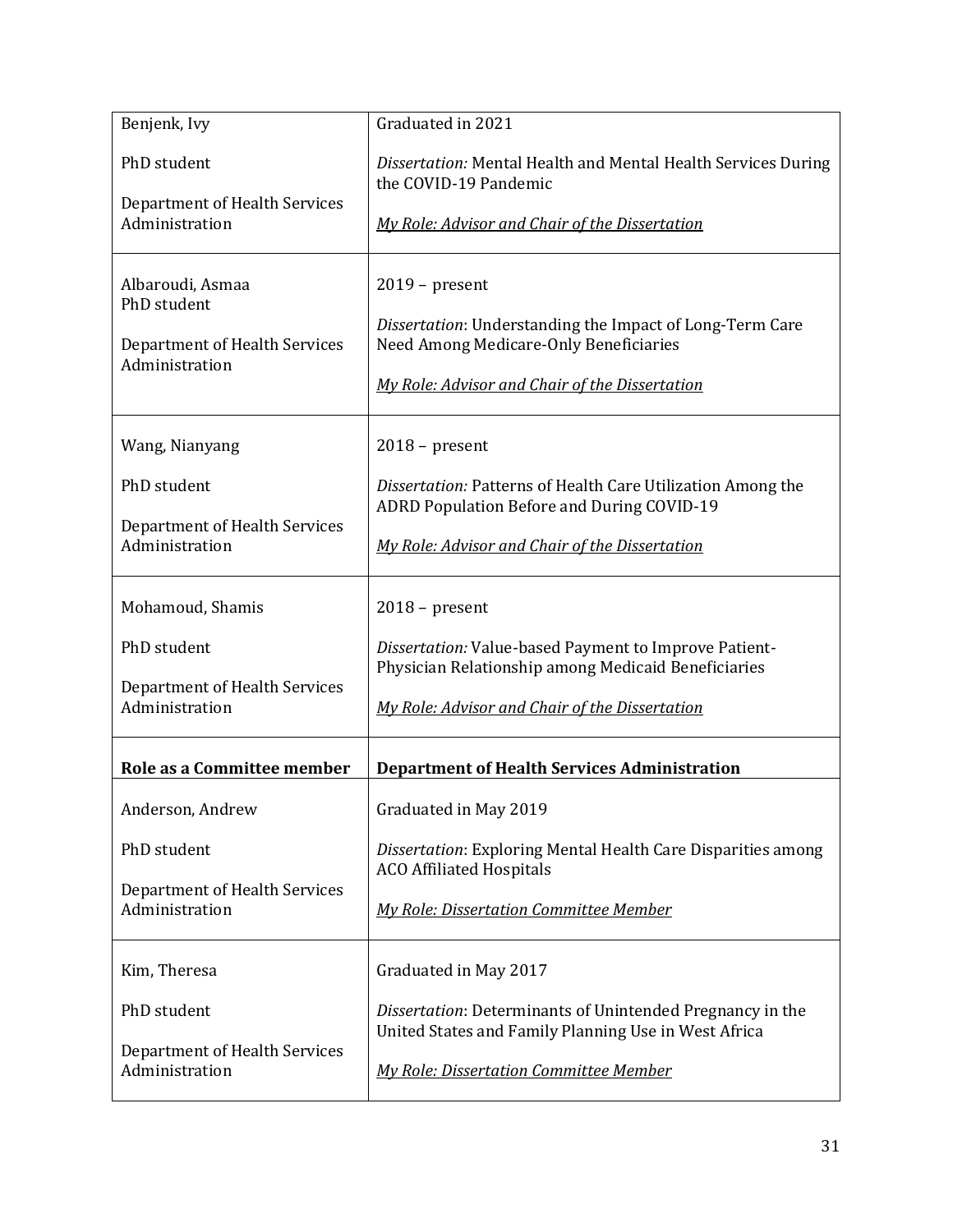| Villani, Jen<br>PhD student<br><b>Department of Health Services</b><br>Administration | Graduated in December 2012<br>Dissertation: Perception of Patient-Provider Communication<br>and Its Association with Health Services Utilization<br><b>My Role: Dissertation Committee Member</b>                                                  |
|---------------------------------------------------------------------------------------|----------------------------------------------------------------------------------------------------------------------------------------------------------------------------------------------------------------------------------------------------|
| Shawan, Deema<br>PhD student<br>Department of Health Services<br>Administration       | Graduated in May 2020<br>Dissertation: The Impact of International Accreditation on the<br>Quality of Health Services at King Fahd University Hospital,<br>Saudi Arabia: A Mixed-Methods Approach<br><b>My Role: Dissertation Committee Member</b> |
| Omeaku, Nina<br>PhD student<br>Department of Health Services<br>Administration        | $2018$ – present<br>Dissertation: Role of Cancer and Depression on the Financial<br>Health of Middle Aged and Older Americans<br><b>My Role: Dissertation Committee Member</b>                                                                     |
| Xie, Liyang<br>PhD student<br>Department of Health Services<br>Administration         | Graduated in May 2020<br>Dissertation: Three Essays on Neonatal Intensive Care Units<br><b>My Role: Dissertation Committee Member</b>                                                                                                              |
| Alandijani, Afnan<br>PhD student<br>Department of Health Services<br>Administration   | $2018$ – present<br>Dissertation: Integrating Oral Health and Medical Care in<br><b>Community Centers</b><br><b>My Role: Dissertation Committee Member</b><br>2022 - present Advisor                                                               |
| Mishkin, Grace<br>PhD student<br>Department of Health Services<br>Administration      | Graduated in May 2021<br>Dissertation: Novel Immunotherapy Agents in Oncology:<br>Generalizability of Trial Results and Drivers of Clinical<br>Utilization<br><b>My Role: Dissertation Committee Member</b>                                        |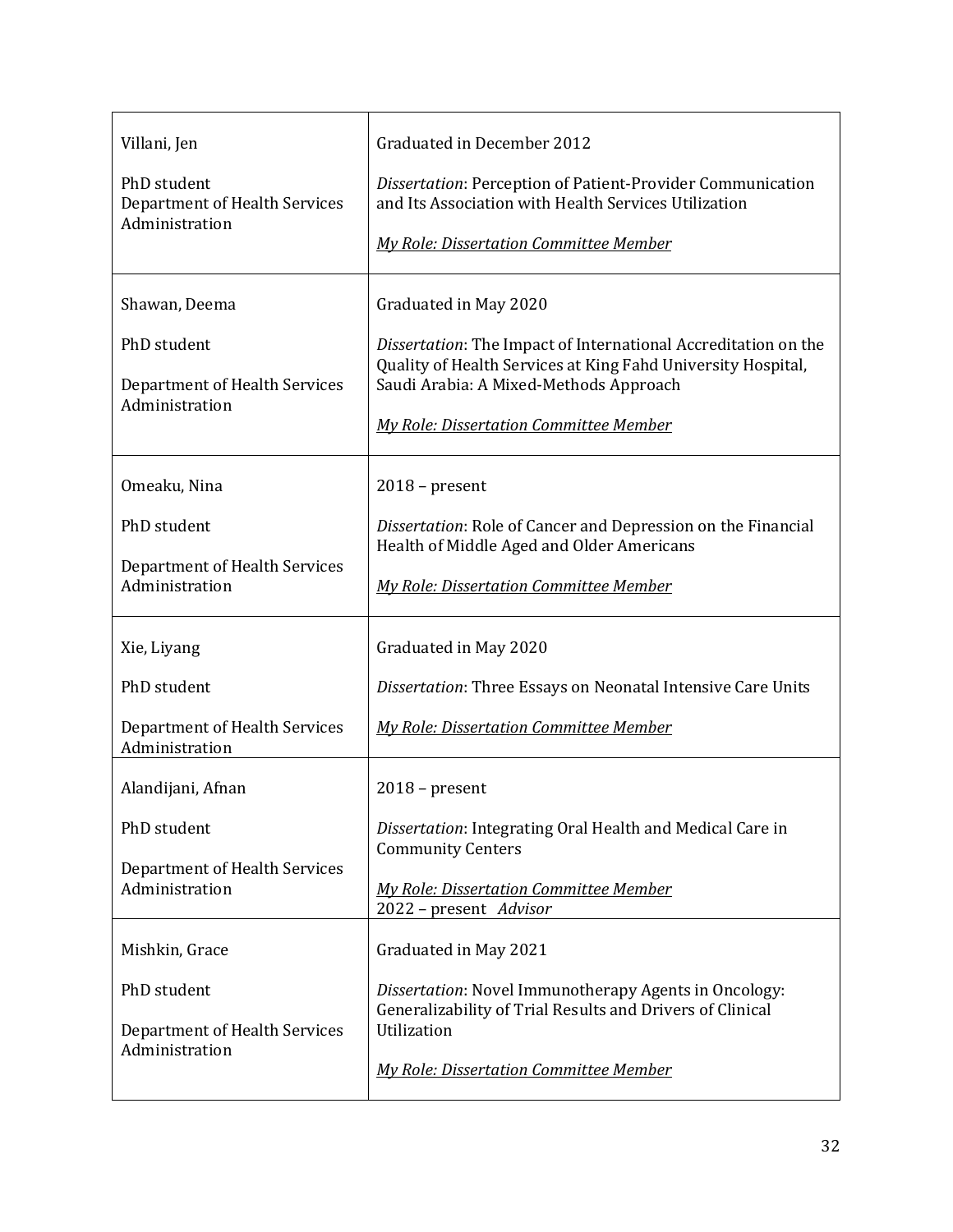| Minang, Dyllis<br>PhD student<br>Department of Health Services<br>Administration                                  | Graduated in May 2020<br>Dissertation: Evaluating the Quality of Home Health Care for<br>Individuals with Complex Medical Needs Receiving Private<br>Duty Nursing (PDN) Services in the State of Maryland.<br><b>My Role: Dissertation Committee Member</b> |
|-------------------------------------------------------------------------------------------------------------------|-------------------------------------------------------------------------------------------------------------------------------------------------------------------------------------------------------------------------------------------------------------|
| Chao, Sandra<br>PhD student<br>Department of Health Services<br>Administration                                    | Graduated in May 2021<br>Dissertation: Medicare Advantage and Market Concentration<br><b>My Role: Dissertation Committee Member</b>                                                                                                                         |
| Chu, Jun<br>PhD student<br>Department of Health Services<br>Administration                                        | Graduated in May 2022<br>Dissertation: Examining the effects of CHIPRA expansion for<br>immigrant children under the five-year bar on health<br>insurance coverage, access-to-care and health status<br><b>My Role: Dissertation Committee Member</b>       |
| El-Amin, Amber<br>PhD student<br>Department of Health Services<br>Administration                                  | $2020$ – present<br>Dissertation: Assessing Health Care Use, Costs, and Quality for<br>Centers of Excellence for Pediatric Congenital Heart Disease<br>Care for the Military Beneficiary Population<br><b>My Role: Dissertation Committee Member</b>        |
| Buchongo, Portia<br>PhD student<br>Department of Health Services<br>Administration<br>Glasz, Kevin<br>PhD student | $2020$ – present<br>Dissertation: Identifying Neighborhood Barriers to Utilizing<br>the National Diabetes Prevention Program<br><b>My Role: Dissertation Committee Member</b><br>$2020$ – present<br>Dissertation: Understanding Low Value Care             |
|                                                                                                                   | <b>My Role: Dissertation Committee Member</b>                                                                                                                                                                                                               |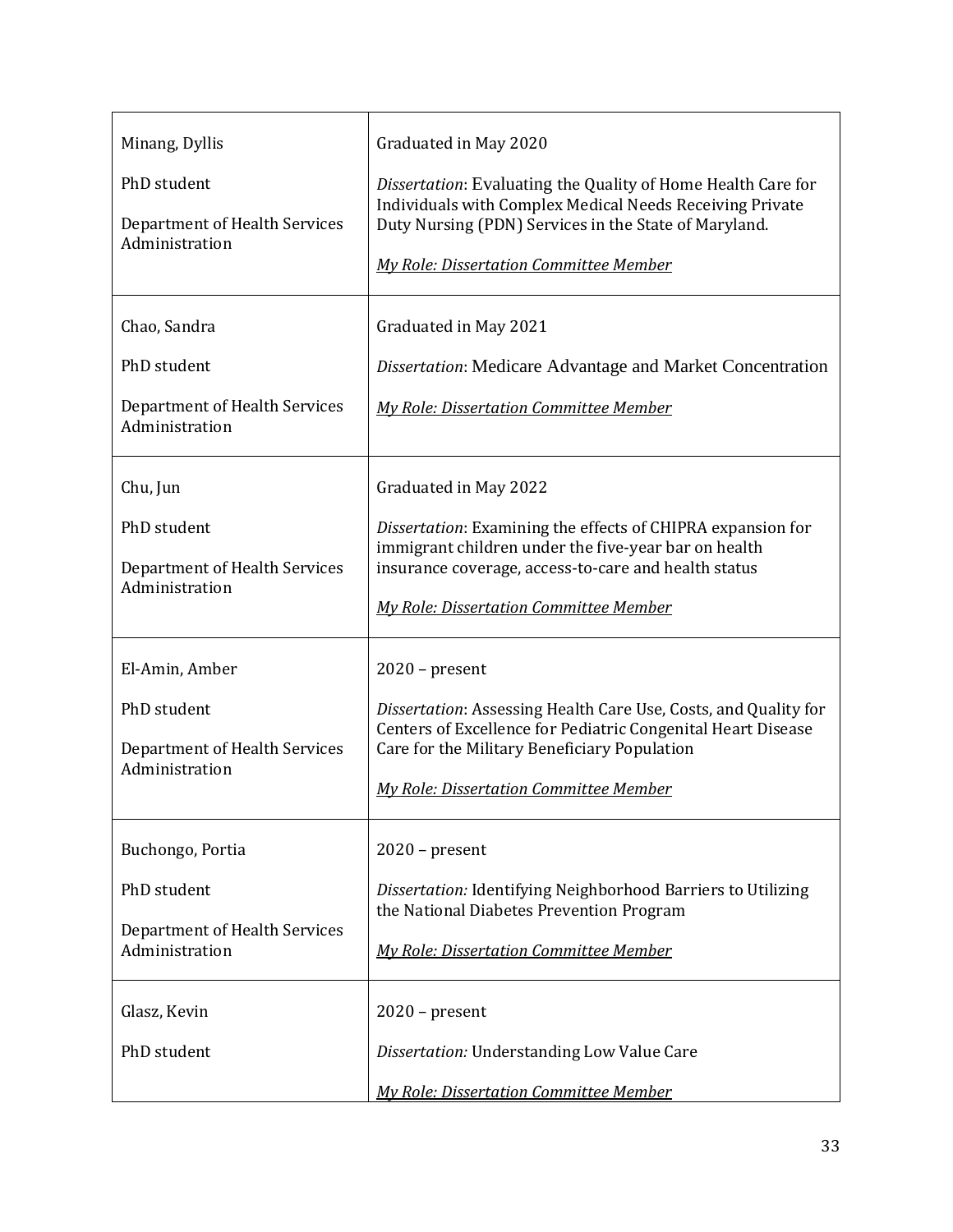| Department of Health Services<br>Administration     |                                                                                                                                      |
|-----------------------------------------------------|--------------------------------------------------------------------------------------------------------------------------------------|
| Zhu, Yin                                            | $2020$ – present                                                                                                                     |
| PhD student                                         | Dissertation: Compare and Improve Usage and Quality care of<br>Home Hemodialysis among racial and ethnic groups                      |
| Department of Health Services<br>Administration     | <b>My Role: Dissertation Committee Member</b>                                                                                        |
| Marthey, Daniel                                     | Graduated in May 2022                                                                                                                |
| PhD student                                         | Dissertation: The causal impacts of the Community Health<br>Center Program on access to healthcare and crime                         |
| Department of Health Services<br>Administration     | <b>My Role: Dissertation Committee Member</b>                                                                                        |
| Eschenlauer, Adam                                   | $2022$ – present                                                                                                                     |
| PhD student                                         | Dissertation: Assessing the Impact of Polypharmacy on<br>Hospitalizations Among the Elderly Population                               |
| Department of Health Services<br>Administration     | <b>My Role: Dissertation Committee Member</b>                                                                                        |
| Ahondion, Kouassi Albert                            | $2022$ – present                                                                                                                     |
| PhD student                                         | Dissertation: The Partnership for Patients and Central Line<br>Infections                                                            |
| Department of Health Services<br>Administration     | <b>My Role: Dissertation Committee Member</b>                                                                                        |
| Role as a Committee member                          | Within school and/or across the campus                                                                                               |
| D'Silva, Joanne                                     | Graduated in May 2019                                                                                                                |
| PhD student<br>Department of Behavioral and         | Dissertation: Menthol Cigarette Restrictions at the Local Level:<br>Community Perceptions, Lessons Learned, and Policy<br>Evaluation |
| Community Health, School of<br><b>Public Health</b> | My Role: Dissertation Dean's Representative                                                                                          |
| Fife, Julie<br>PhD student                          | Graduated in May 2019                                                                                                                |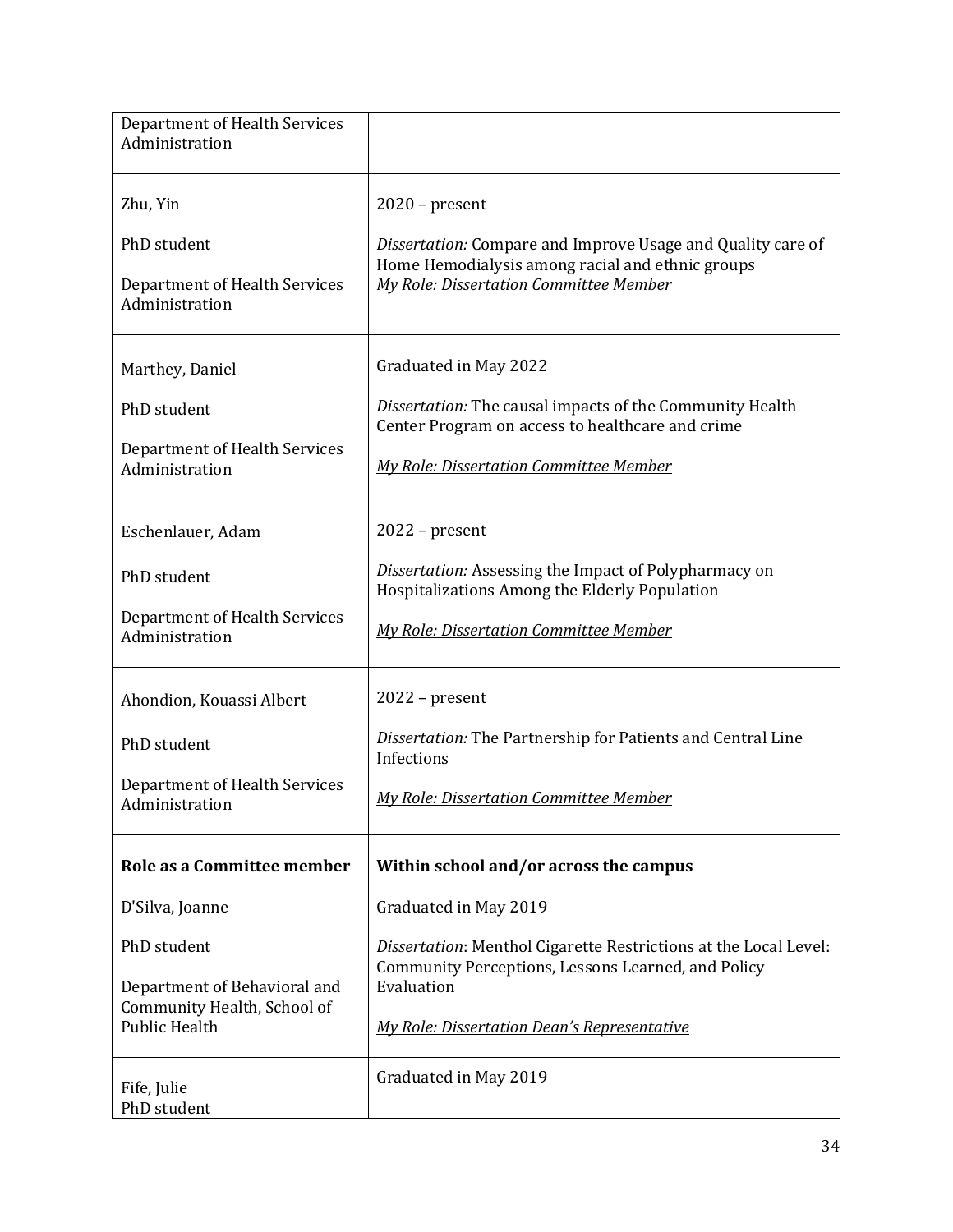| Department of Family Science<br><b>School of Public Health</b>                                                                        | Dissertation: Family-Centered Pediatric Care: Predictors of<br>Access and Associations with Child Well-Being<br><b>My Role: Dissertation Committee Member</b>                                                                          |
|---------------------------------------------------------------------------------------------------------------------------------------|----------------------------------------------------------------------------------------------------------------------------------------------------------------------------------------------------------------------------------------|
| Chen, Julia Cen<br>PhD student<br>Department of Behavioral and<br><b>Community Health</b><br><b>School of Public Health</b>           | Graduated in 2018<br>Dissertation: Flavored E-Cigarette Use and Smoking Cessation<br>among Young Adult Smokers<br><b>My Role: Dissertation Dean Representative</b>                                                                     |
| Nadaud, Perrine<br>PhD student<br>Department of Nutrition and<br><b>Food Science</b><br>College of Agriculture & Natural<br>Resources | Graduated in 2018<br>Dissertation: Formative Research to Assess Key Determinants<br>Impacting Diet Quality of Home-Packed Lunch in Young<br>School Children<br><b>My Role: Dissertation Committee Member</b>                           |
| Demarco, Maria<br>PhD student<br>Department of Epidemiology,<br><b>School of Public Health</b>                                        | Graduated in May 2017<br>Dissertation: Applied Epidemiological Studies of High Risk<br>Human Papillomavirus (HPV) Infections and Risk of Cervical<br>Pre-Cancer<br>My Role: Dissertation Committee Member and Dean's<br>Representative |
| Schachtner, Amy<br>PhD student<br>Department of Nutrition and<br><b>Food Science</b><br>College of Agriculture & Natural<br>Resources | Graduated in 2020<br>Dissertation: Design, Implementation, and Evaluation of a<br>Theory-driven Program to Reduce Food Waste in Elementary<br>Schools<br><b>My Role: Dissertation Committee Member</b>                                 |
| Jones, Rene<br>PhD student<br>School of Public Policy                                                                                 | $2016$ – present<br>Dissertation: The Community Health Center Program in the US<br>My Role: Dissertation Committee Member                                                                                                              |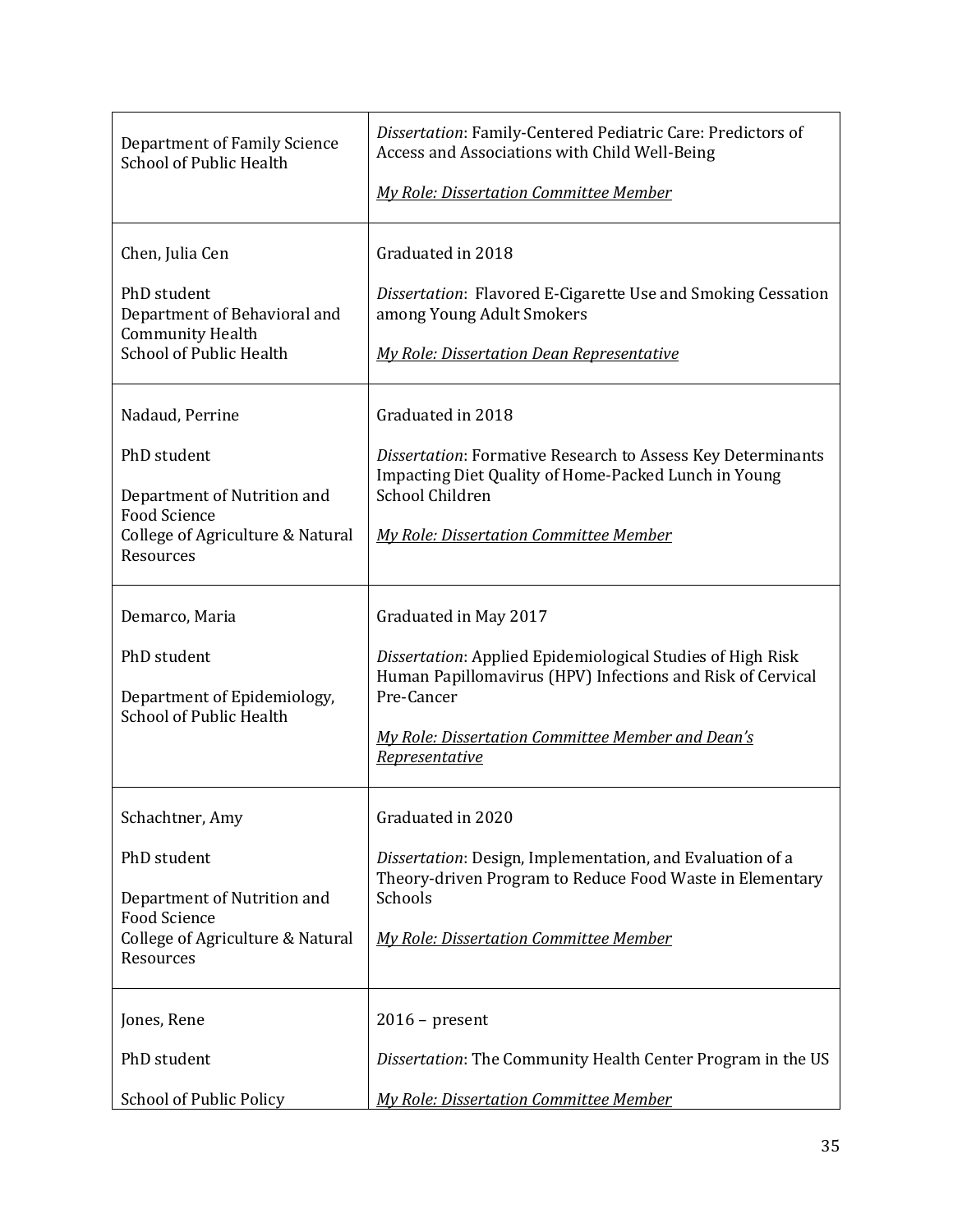| Vaudin, Anna<br>PhD student<br>Department of Nutrition and<br><b>Food Science</b><br>College of Agriculture & Natural<br>Resources | Graduated in 2020<br>Dissertation: Food and Nutrition Security, Nutrition Service<br>Usage, and Quality of Life in Older Adults<br><b>My Role: Dissertation Committee Member</b>                                                                 |
|------------------------------------------------------------------------------------------------------------------------------------|--------------------------------------------------------------------------------------------------------------------------------------------------------------------------------------------------------------------------------------------------|
| Hanley, Alli<br>PhD student<br>Department of Family Science<br><b>School of Public Health</b>                                      | Graduated in 2021<br>Dissertation: The Pathway from Well-Child Visits to<br>Developmental Interventions<br><b>My Role: Dissertation Committee Member</b>                                                                                         |
| Sandler, Austin<br>PhD student<br>Department of Geographical<br>Sciences                                                           | Graduated in 2021<br>Dissertation: Evaluating the Latent Determinants of Childhood<br>Malnutrition in Kenya and Nigeria: A Hierarchical Analysis<br><b>My Role: External Dissertation Committee Member</b>                                       |
| Gold, Sigfried<br>PhD student<br>The UMD College of Information<br><b>Studies</b>                                                  | 2020-present<br>Dissertation: When is it worthwhile to reuse clinical code sets?<br>Coded data, semantic interoperability, and the portability of<br>validated components for RWD research<br><b>My Role: Dissertation Dean's Representative</b> |
| Mah Afroze Chughtai Zain<br>PhD student<br><b>School of Public Policy</b>                                                          | $2021$ – present<br>Dissertation: Preventive Health and Cost Savings in the US<br><b>My Role: Dissertation Committee Member</b>                                                                                                                  |
| Duan, Haoshu<br>PhD student<br><b>Department of Sociology</b>                                                                      | $2022$ – present<br>Dissertation: Long-term family caregiving patterns in China<br>and the U.S<br><b>My Role: Dissertation Committee Member</b>                                                                                                  |